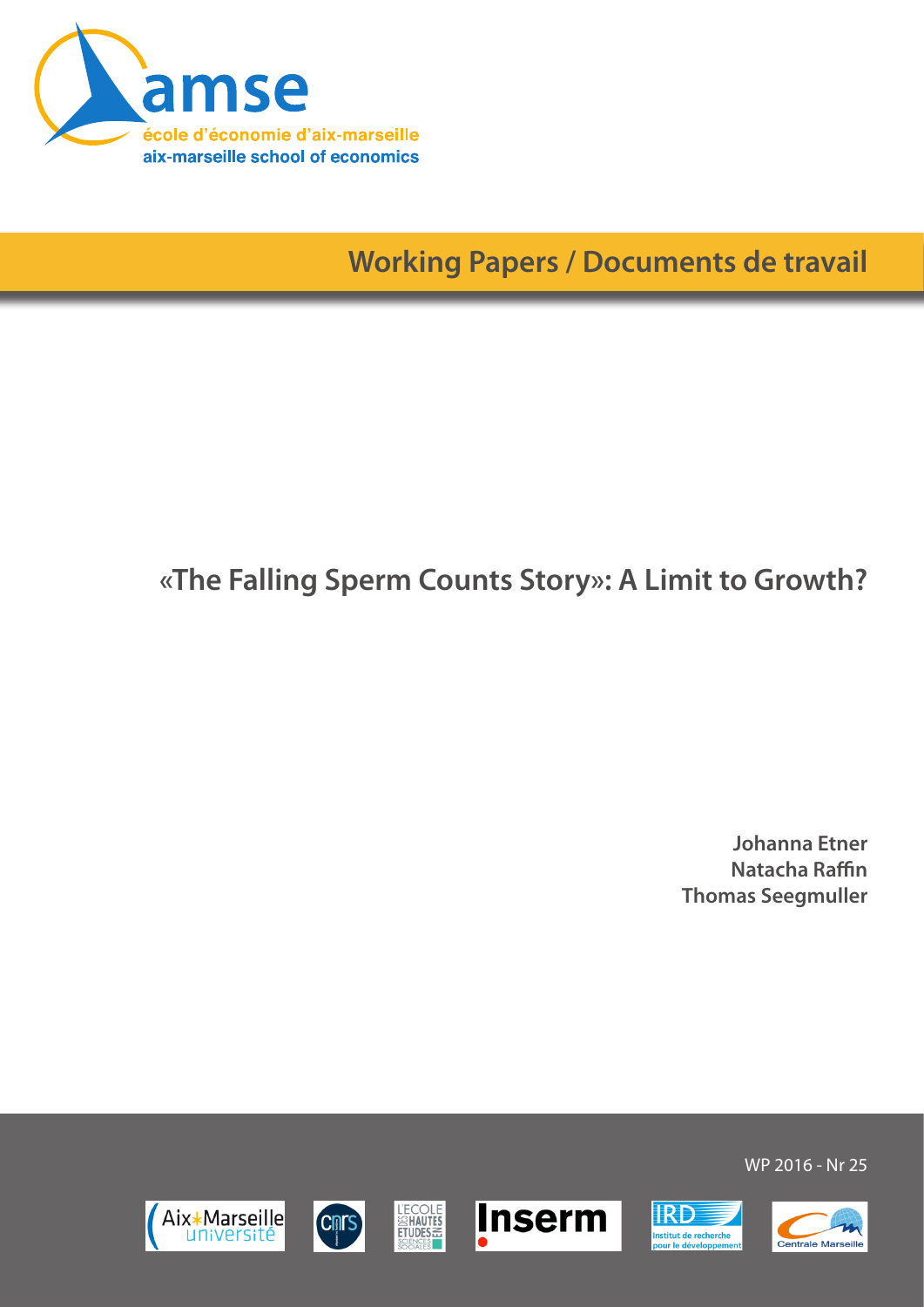# "The falling sperm counts story": A limit to growth?<sup>∗</sup>

Johanna Etner† , Natacha Raffin‡and Thomas Seegmuller§

July 4, 2016

#### Abstract

We develop an overlapping generations model of growth, in which agents differ through their ability to procreate. Based on epidemiological evidence, we assume that pollution is a cause of this health heterogeneity, affecting sperm quality. Nevertheless, agents with impaired fertility may incur health treatments in order to increase their chances of parenthood. In this set-up, we analyse the dynamic behaviour of the economy and characterise the situation reached in the long run. Then, we determine the optimal solution that prevails when a social planner maximises a Millian utilitarian criterion and propose a set of available economic instruments to decentralise the optimal solution. We underscore that to correct for both the externalities of pollution and the induced-health inefficiency, it is necessary to tax physical capital while it requires to overall subsidy mostly harmed agents within the economy. Hence, we argue that fighting against the

<sup>∗</sup>We would like to thank participants to the Conferences Dyniper 2016, SURED 2016 and EAERE 2016 for their helpful comments.

<sup>†</sup>University Paris Ouest Nanterre la D´efense, EconomiX and Climate Economics Chair. Building G, office 603b, 200 av. de la République, 92001 Nanterre cedex, France. Tel: +33 1 40 97 40 85. E-mail: jetner@u-paris10.fr

<sup>&</sup>lt;sup>‡</sup>Corresponding author. University Paris Ouest Nanterre la Défense, EconomiX and Climate Economics Chair. Building G, office 604b, 200 av. de la République, 92001 Nanterre cedex, France. Tel: +33 1 40 97 77 81. E-mail: nraffin@u-paris10.fr

<sup>§</sup>Aix-Marseille University (Aix-Marseille School of Economics), CNRS-GREQAM and EHESS, Centre de la Vieille Charité, 2 rue de la Charité, 13236 Marseille CEDEX 02, France. E-mail: thomas.seegmuller@univ-amu.fr.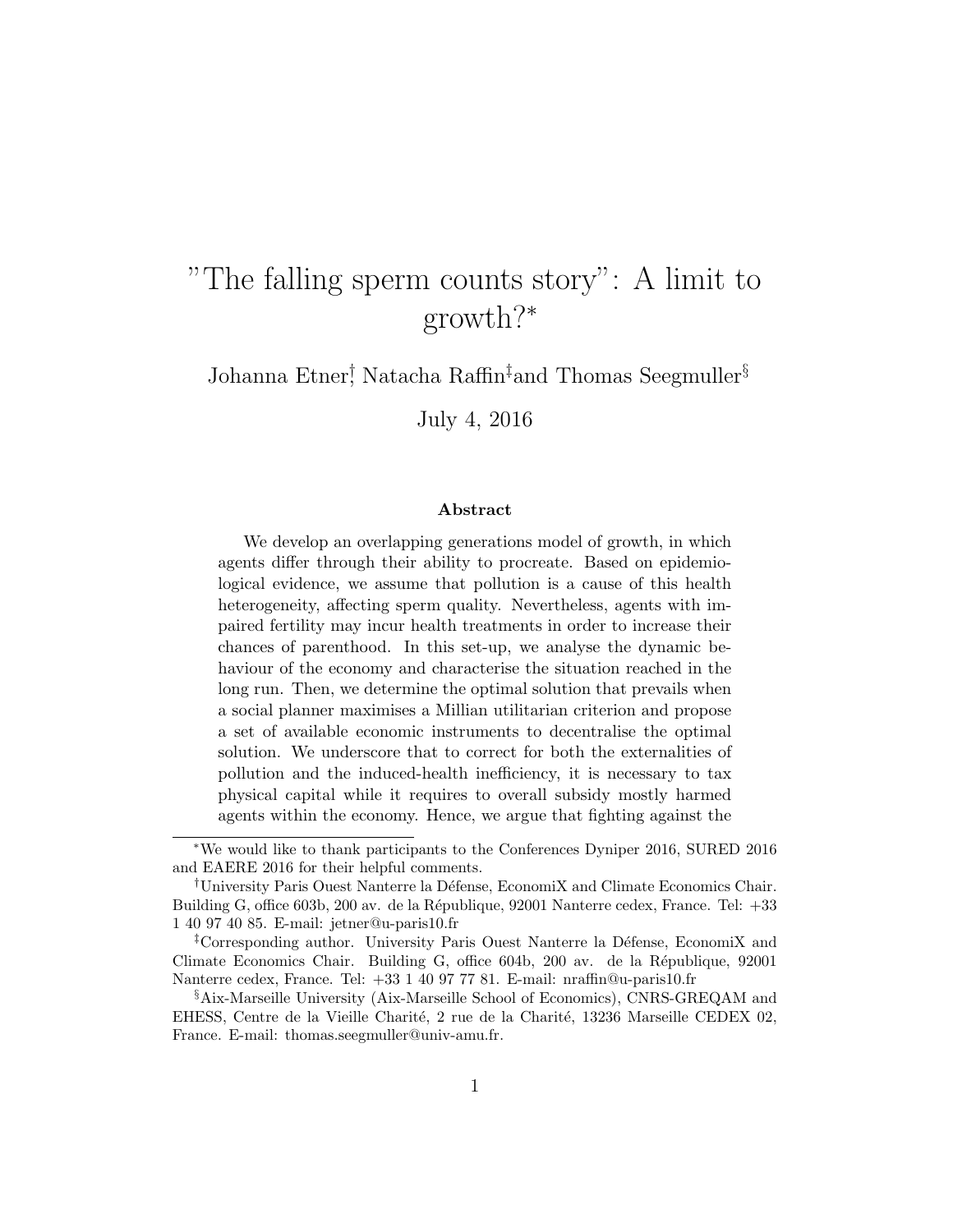sources of an altered reproductive health is more relevant than directly inciting agents to incur health treatments.

JEL classification: O44; Q56; I18.

Keywords: Pollution; Growth; Fertility; Health.

# 1 Introduction

As a striking starting point of the paper, it has been observed that impaired fertility affects around 9% of procreating-aged couples worldwide (Boivin et al., 2007; Mascarenhas *et al.*, 2012). Far from being negligible, this estimation comes along with an other interesting observation according to which it is indeed male infertility that is a major contributor to global childlessness - between a third to a half of all cases - (Inhorn and Patrizio, 2015). The downward trend in semen quality has simultaneously raised concerns that semen quality could be falling to thresholds levels which could impact fecundity at population level (Carlsen et al., 1992; Swan et al., 1997; Swan et al., 2000). Face to these evidence, identifying their origins and assessing their potential outcome is clearly warranted.

In addition, it appears that the reduced ability of fathering is a dynamic process that is concomitant with a period of rapid economic development. It seems that post-industrial societies have created the potential for increasing the exposure to specific lifestyle factors and behaviours that might negatively affect the reproductive health. And interestingly, increased environmental chemical pollution has often been implicated in poor semen quality, among others more health-related diseases or disorders (WHO, 2013). A bench of toxicological data and studies can be referred to on that subject and a large majority has concluded, so far, to an emerging evidence for adverse reproductive outcomes associated with the exposure, even at low levels of concentration, to more and more chemical pollutants that directly interfere with hormonal systems (Persistent Organic Pollutants (POPs), pesticides, metals, textiles, air particulates and the like). We therefore argue that male infertility and environmental quality are tightly related and might together have an impact on the long-run behaviour of one economy. Even if delaying the age of the first pregnancy has been established as a major driver of fertility rates decline in western economies (Myrskylä et al., 2009; ESHRE,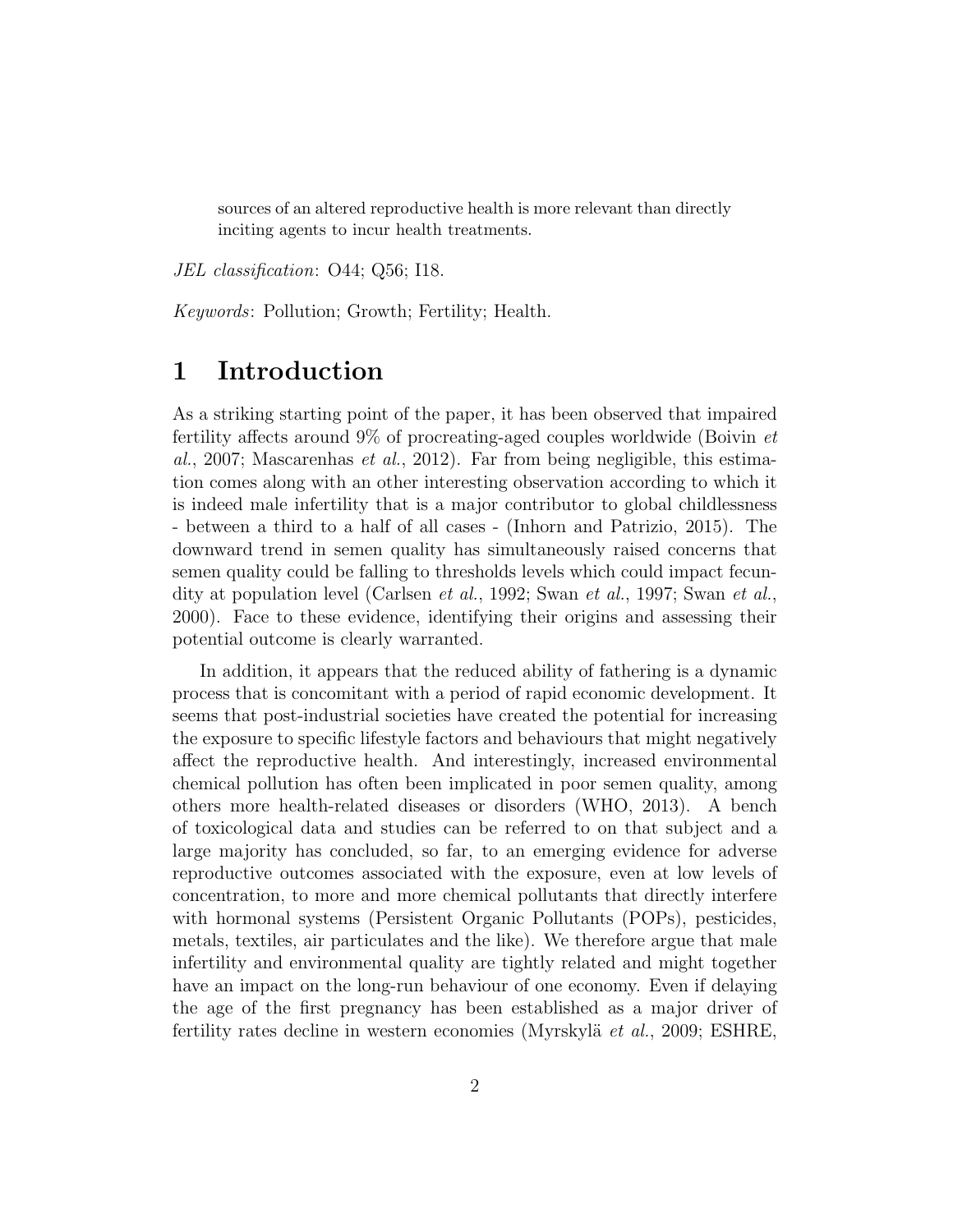2010), we do not contradict these observations: We rather argue that the postponement of the first pregnancy and the induced difficulties to conceive could also be explained by impaired reproductive health functions so that the time to pregnancy mechanically becomes larger in a more polluted world. This phenomenon might be true all the more that substantial gains have been realised in longevity so that, coupled with sub-replacement fertility rate, many economies must face an inexorable ageing population.

Nevertheless, the growth process has also been accompanied by the development of new medical technologies and a better access to Assisted Reproductive Technologies (ARTs), going from basic hormonal treatments to most sophisticated methods of procreation broadly called In-Vitro Fecundation (IVF). From the first successful IVF performed in 1978 in the UK, the number of babies born thanks to ARTs amounts up to 3.5 millions of the overall births worldwide in 2008 (Connolly et al., 2010). All these various stylised facts are more deeply discussed in Section 2.

In this paper and based upon these epidemiological evidence, we aim at understanding the long-run consequences of such phenomenon, that is the reduced fertility of households due to pollution, in terms of growth and pattern of development, taking into account that households can invest in medical treatments. We further determine the social optimum and design the optimal policy.

We present an overlapping generations model where we assume that pollution induces a health heterogeneity to the extent that two types of household co-exist within one generation: Fertile and Infertile ones. Nevertheless, couples with impaired fertility may incur health treatments in order to increase their chances of parenthood, depending on the level of wealth that prevails in the economy. In this set-up, we analyse the dynamic behaviour of the economy and characterise the situation reached in the long run.

One key feature of the model is that pollution, by reducing the size of next generations, entails a perverse effect, that is an increase in future physical capital stocks per capita. This vicious effect is large all the more that production is highly polluting. Hence, a dirty economy initially poorly endowed with physical capital can experience an enhanced growth process and a faster accumulation of physical capital. As the economy gets richer, in order to improve their reproductive health, households might trigger investment in fertility healthcare, detrimental to savings. Obviously, the impact of pollution on the demography is reduced and the accumulation of capital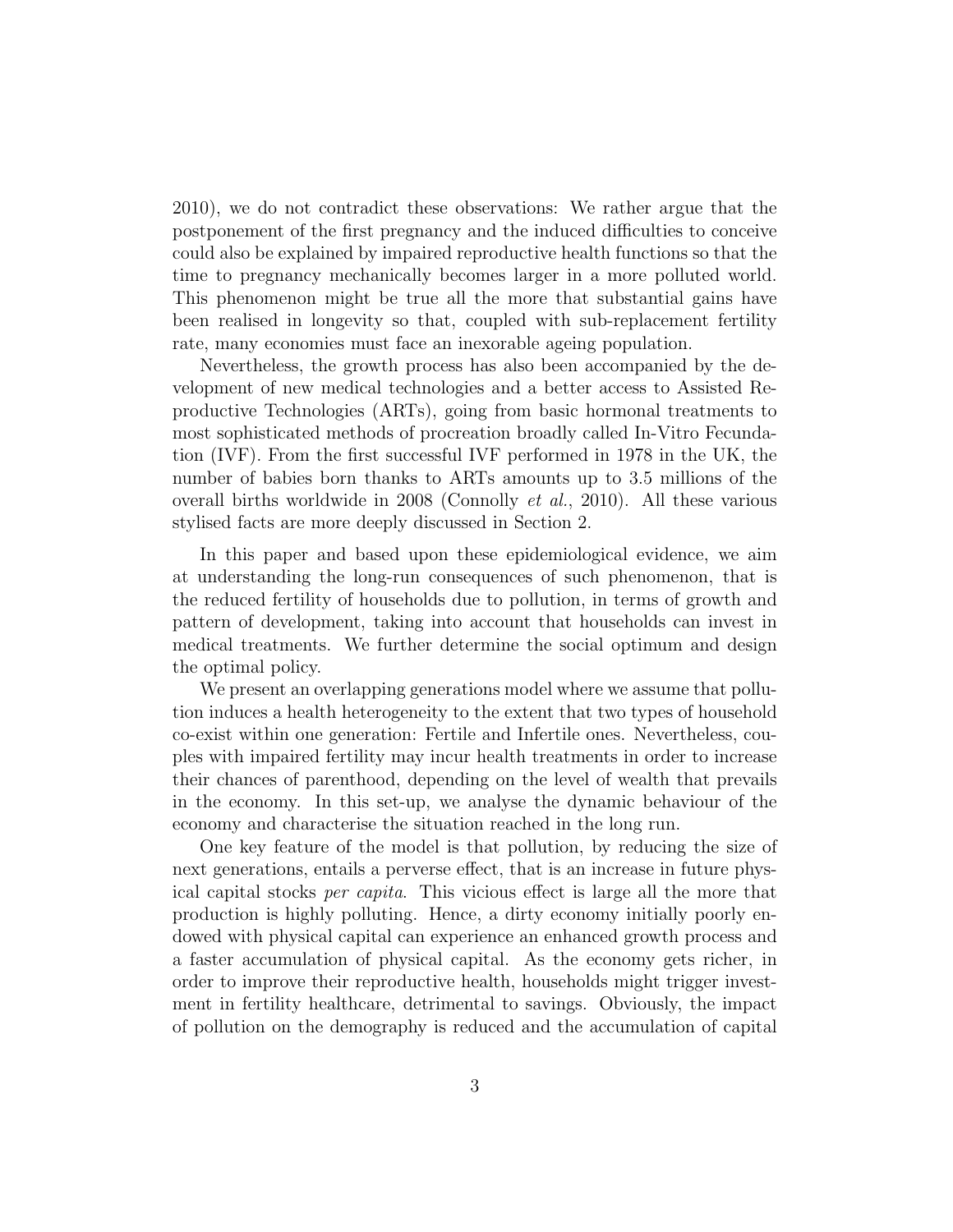might slacken. Then, the economy reaches a stationary solution.

Because such an economy is characterised by several externalities, we determine the optimal solution of a social planner that maximises a Millian utilitarian criterion. Indeed, pollution creates negative externalities on the population growth and the number of infertile couples. In addition, the individual choice of health investment affects population growth, giving birth to an adding externality. We show that at the optimum, households should always invest in fertility treatments - and thus misbehave at the competitive equilibrium if they don't. Finally, we propose a set of available economic instruments to decentralise the optimal solution. To rule out the three sources of inefficiency and even though households should invest in fertility treatments, both capital accumulation and healthcare expenditure are taxed. However, in order to deal with heterogeneity between households, the government should provide transfers to the young infertile couples and levy lump-sum taxes on revenues of all the old. Eventually, infertile households are overall subsidised. Hence, we recommend to implement a curative health policy that does not directly create incentives to invest in fertility treatments. Nonetheless, the tax on physical capital should be understood as a preventive policy tool that aims at controlling the sources of an altered reproductive health.

Our paper contributes to our knowledge to two main different strands of the economic literature. Concerns about the negative effects of pollution on health have already been developed in the literature. However most papers have used mortality or morbidity health indicators, like for instance life expectancy, productivity at work or at school (see for instance Williams III, 2000, 2003; Pautrel, 2008; Mariani et al., 2010; Varvarigos, 2010; Raffin, 2012; Raffin and Seegmuller, 2014, 2016). We focus in this paper on an alternative dimension of health which is fertility and thus, we tackle different issues directly linked to demographic ones. In line with fertility-related research, which is concerned with the determinants of fertility behaviour and emphasizes the role played by parents preferences, we contribute to the economic literature by considering an alternative variable as a determinant of fertility behaviour which is the environmental quality. Hence, we depart from the standard endogenous fertility growth models (Galor and Weil, 2000; de la Croix and Doepke, 2003; Galor, 2005) since we consider that demography evolves endogenously but is driven by environmental conditions changes rather than the usual quality-quantity trade-off. We also differ from more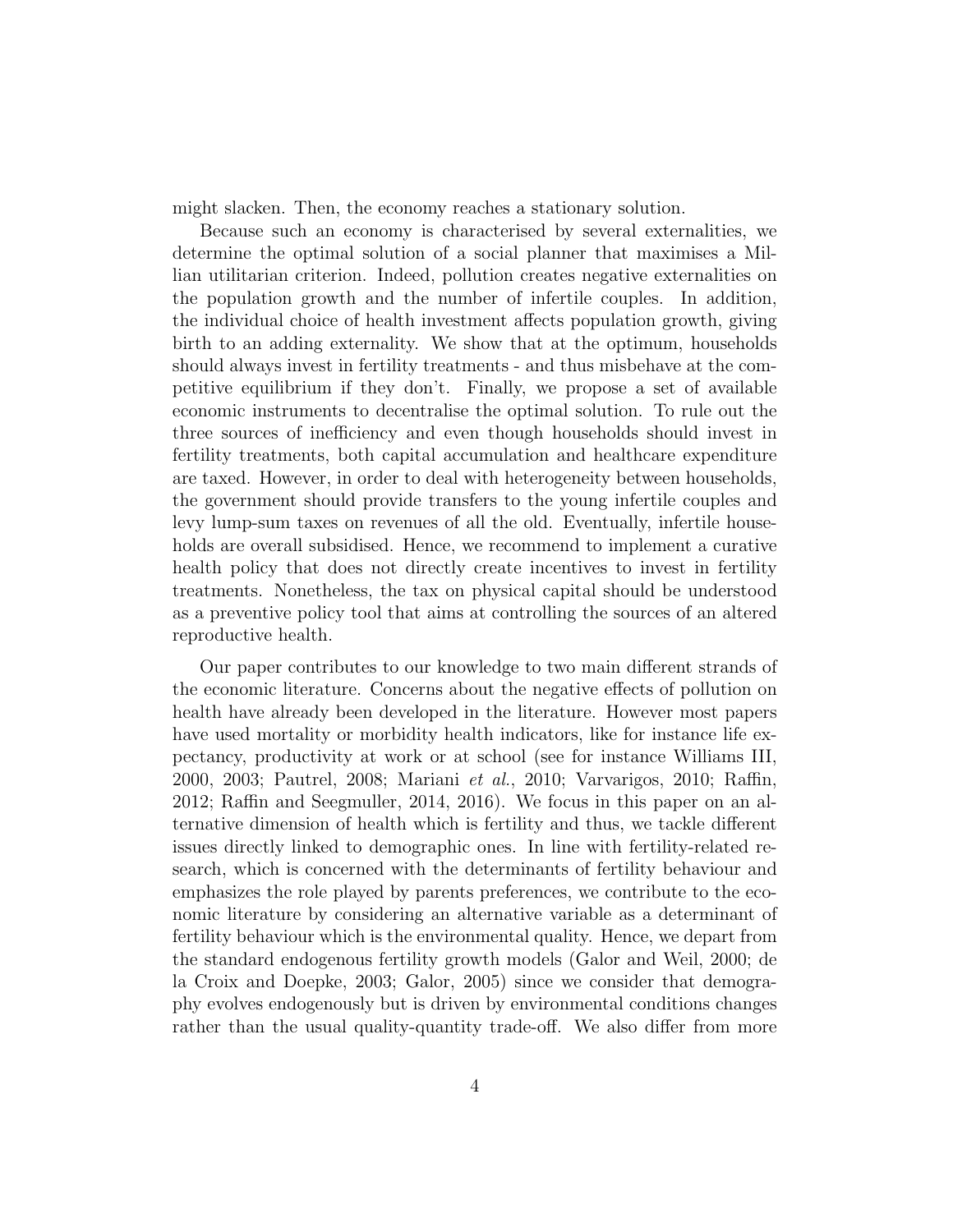recent contributions that focus on childlessness (Gobbi, 2013; Baudin *et al.*, 2015). Indeed, this literature is interested in the endogenous choices of having children, whereas in our paper, couples suffer from the inability to conceive children. Therein, our paper is closer to Momota (2016) who also introduces heterogeneity among households due to the ability of having children. However, his concern is drastically different to ours: He focuses on the effect of exogenous population growth on the level of capital accumulation in a model without environment, whereas in our framework, population growth is endogenous and pollution determines the share of infertile couples.

The paper is organised as follows: Following the Introduction, Section 2 provides with more precise stylised facts; Section 3 presents the set-up of the model and Section 4 the *laissez-faire* equilibrium. In Section 5, we study the dynamic behaviour of the economy and the convergence towards a stationary solution. Section 6 investigates the optimal stationary solution and presents the set of optimal tools in order to decentralise the optimal solution. Finally Section 7 concludes. Technical proofs are relegated to Appendices.

# 2 Stylised facts

As previously mentioned, we provide some stylised facts with regards to the changes in the human reproductive health and the induced effects of pollution.

#### Impairment of male fertility

Impairment of male fertility has been widely studied in the epidemiological literature from a functional perspective using relatively easily collectible biomarkers of semen quality (like concentration, volume number motility and morphology) for descriptive purposes and to study trends over time.

In particular, a wide part of the literature on fertility trends has specifically related to sperm concentration: This issue was raised in the late twentieth century in the seminal paper by Carlsen et al. (1992) published in the British Medical Journal, which establishes "the falling sperm counts story" (Joffe, 2010). In their article, the authors review 61 studies published between 1938 and 1991 which had analysed sperm concentration. They conclude that mean sperm concentration had fallen from 113 to 66 million/ml over the period. This meta-analysis constitutes the starting point of a whole strand of epidemiological literature meanwhile it has met with scepticism on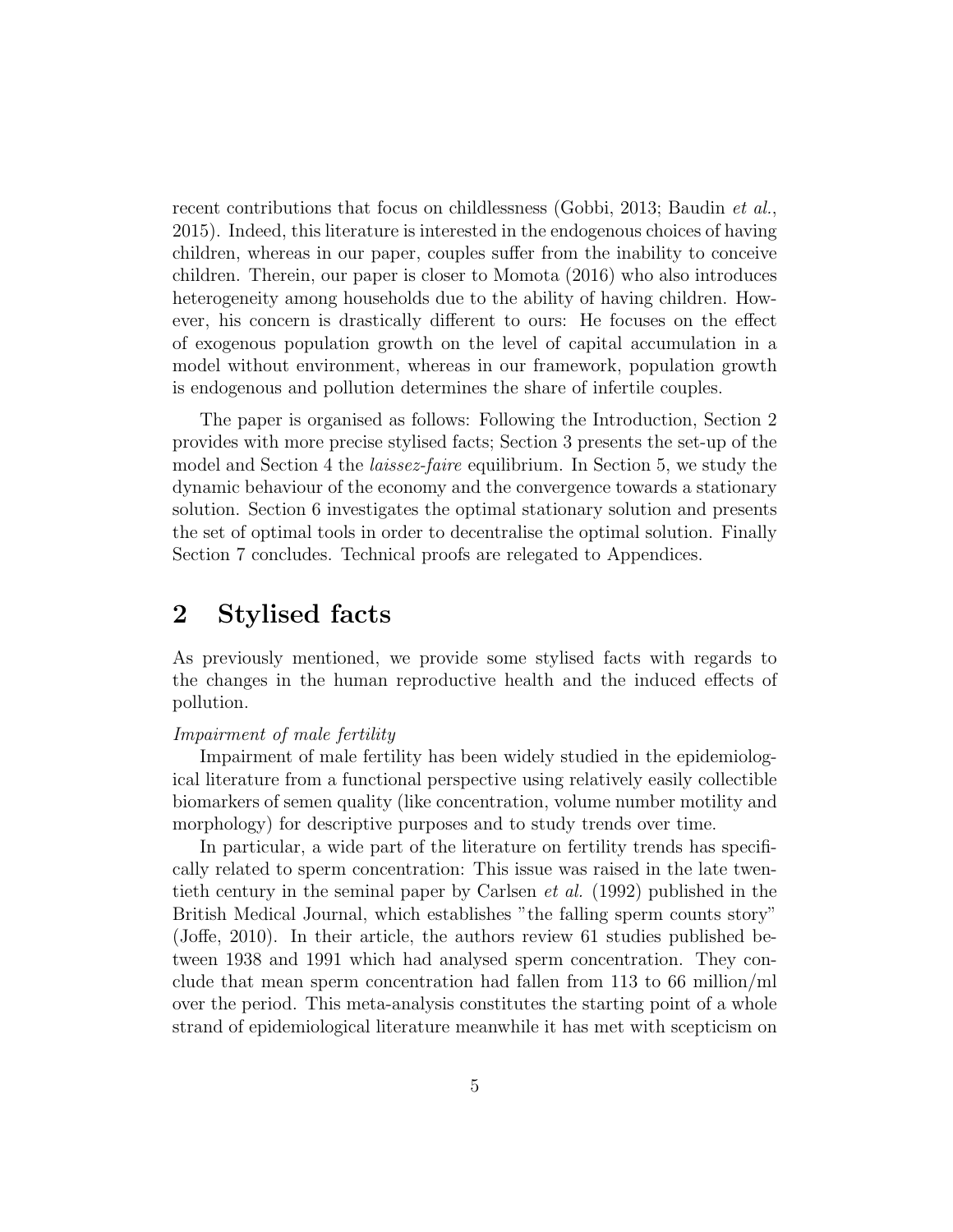grounds of laboratory methods, statistical issues, selection etc. Nonetheless, this study stimulates the analysis of time trends on sperm quality and according to more recent papers, we might still conclude to a global declining quality of spermatogenesis over the century at least in some places (see for instance, Auger et al., 1995, on French data; Van Waeleghem et al., 1996, on Belgian ones; Irvine et al., 1996, on Scottish ones; Swan et al., 2000, on Europe and North America). As an illustration, we have reported on Figure 1 more recent empirical evidence provided by various studies that cover different time periods, geographical areas.



Figure 1: Evolution of sperm concentration.

#### Pollution and reproductive health

Once human reproductive problems are established, it remains to wonder why such issues arise and why did they increase in the last decades. One prevalent hypothesis to justify the deterioration of the male reproductive health is that it is due to ubiquitous chemical pollutants that affect the hormonal system and interfere with developmental processes in humans: the Endocrine Disruptor Chemical (EDC) hypothesis. Those EDCs are found among many classes of chemicals, including POPs, currently used pesticides,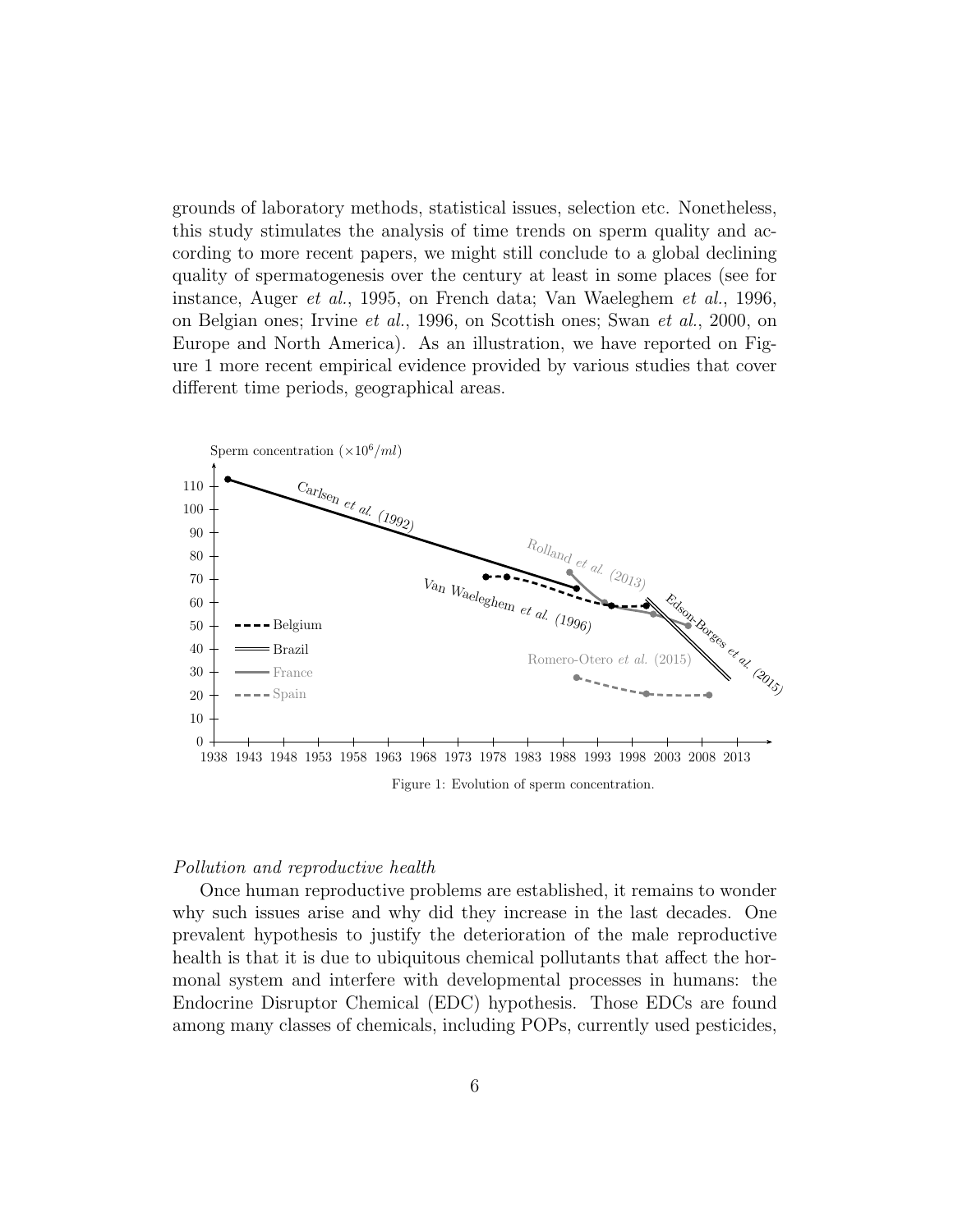phytoestrogens, metals, additive or contaminants in food, personal care products, cosmetics, textiles and construction materials. Human exposure-be it occupational or non-occupational- to EDCs occurs via ingestion of food, dust and water, inhalation of gases and particles in the air or through dermal uptake (WHO, 2013). To illustrate our argument we may cite for instance the papers by De Rosa et al. (2003), Martenies and Perry (2013) or Zhou et al. (2014) which provides us with estimations of the harmful effects of air pollution and Particulate Matter on the male reproductive health in Italy and China, respectively. We can also cite the study by Meeker et al. (2008) in which non-occupational exposure to metals, like Molybdenum, has been implicated to explain poor semen quality. In addition, we may refer to the articles that emphasize the noxious impact of pesticides like Polychlorinated Biphenyls (PCBs), even at low levels, on human spermatogenesis. Some of them deal with occupational exposure (Tuc et al., 2007; Recio-Vega et al., 2008), non-occupational one (Swan et al., 2003; Bouvier et al., 2006; Aneck-Hahn et al., 2007; Perry et al., 2011) while the others focus on dietary factors (fruits, vegetables, meat, fish) (Mehrpour et al. (2014) or Chiu et al. (2015) among others).

#### Medical treatments and ARTs

Since 2000, the ART services annually grows by 5%-10% in developed countries (American Society of Reproductive Medicine, European Society of Human Reproduction and Embryology). In 2011, over 17 European countries that fully reported their ART activities (Kupka et al., 2016), ART babies represented 2,4% of all infants born, that is around 800 000 births, going from 1.7% in Italy to 5.8% in Denmark. Despite a substantial increase in the number of ART cycles performed worldwide, there are considerable international discrepancies in the availability of ART treatments and per capita utilisation rates (Collins, 2002). Chambers et al. (2009) compare economic aspects of ART in selected developed countries (U.S., Australia, Canada, U.K., Scandinavia and Japan) and show that they represent substantial out-of-pocket expenses. They found that the cost of a standard IVF cycle ranged from 28% of Gross National Income (GNI) per capita in the United States to 10% of GNI per capita in Japan. Moreover, before any public policy, the gross cost of a standard IVF cycle ranged from 50% of an individual's annual disposable income in the U.S., approximately 20% in the UK, Scandinavian countries and Australia, to 12% in Japan. After accounting for government subsidies, the resultant cost to the patient of an ART cycle was unchanged in the USA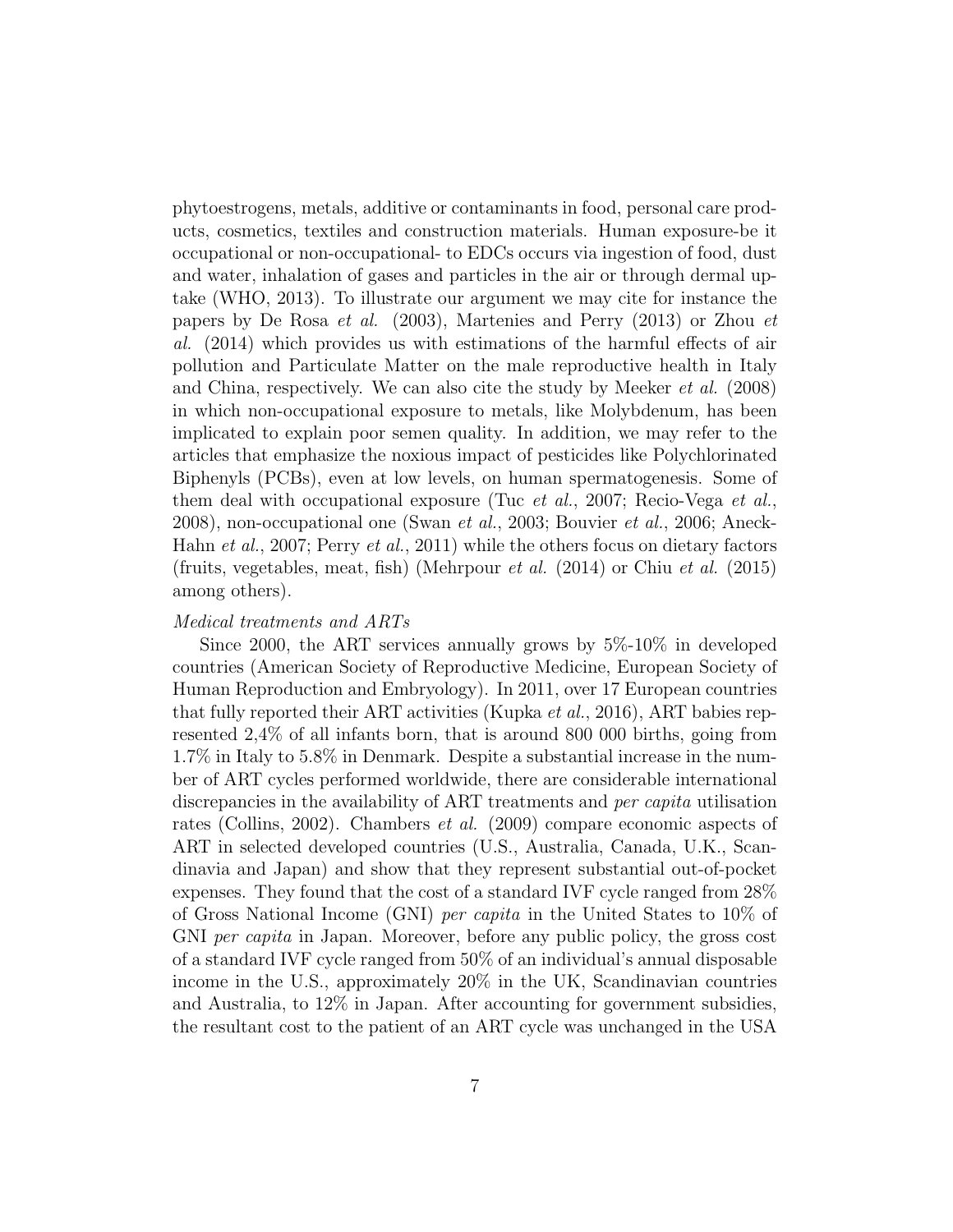and Japan (due to negligible public funding for ART treatment) but fell to approximately 12% of annual disposable income in the UK and Scandinavian countries.

# 3 The Model

Let us consider a two-period overlapping generations model. During the first period, the adulthood, households work, consume, save and procreate. At each date  $t$ , two types of household co-exist depending on their ability to conceive children: We distinguish Fertile households (denoted by superscript  $F$ ) and Infertile ones (denoted by superscript I). In case of infertility, households may engage in medical treatments in order to improve their ability to father offspring. These fertility treatments include hormonal remedies, assisted reproduction treatments (ART) like in vitro fertilisation (IVF). They aim at augmenting the chances of parenthood so that with a probability  $q$ , initially infertile couples may have children. During the second period of life, households retire and consume their saving.

**Demography.** The population size of a generation born at period t is  $N_t$ . The proportion of fertile households within the population is denoted by  $\pi_t$ and the proportion of infertile ones obviously equals  $(1 - \pi_t)$ . This probability to be fertile  $(\pi_t)$  is randomly distributed among the population and is endogenous as it will be discussed later. On the other hand, the potential number of children per household, n, is exogenous. The total number of children at date t is given by the number of children of fertile households  $(N_t n \pi_t)$  plus the number of children of successfully treated infertile households  $(N_t n(1 - \pi_t)q_t)$ . Hence, the population evolves overtime according to

$$
N_{t+1} = N_t \times n \times [\pi_t + (1 - \pi_t)q_t]
$$
 (1)

where  $N_t$  is the size of the adult generation born at date  $t$ , that is the labour force.

Households. Households derive utility from current and future consumptions as well as parenthood. Agents do not choose the number of children they have, but rather they might suffer from being not able to procreate. We do not here aim at investigating fertility behaviours *per se* but consider that there is an average exogenous targeted level of fertility within the economy (or a a desired number of children) given by  $n$ . Agents are identical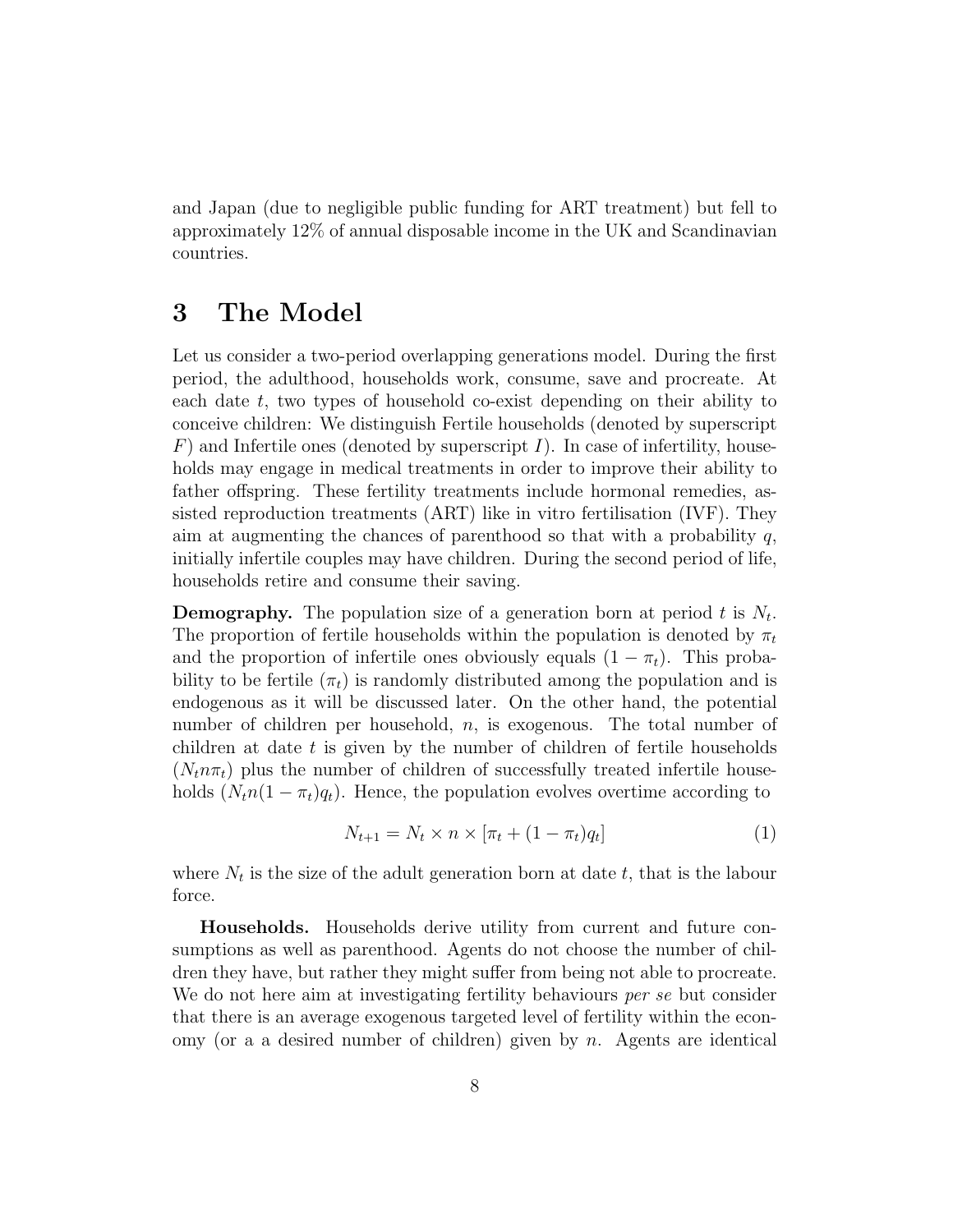$ex$ -ante but become heterogeneous  $ex$ -post once the risk of infertility has realised. Households' preferences are represented by a utility function, which is additively separable between consumption levels and parenthood, so that

$$
\begin{cases}\n u(c_t^F) + \delta u(d_{t+1}^F) + v \\
 u(c_t^I) + \delta u(d_{t+1}^I) + q(x_t)v\n\end{cases} \tag{2}
$$

where  $c_t^i$  and  $d_{t+1}^i$ ,  $i = F, I$ , denote consumptions in the first and the second period,  $x_t$  denotes the level of curative health treatment which influences the ability to procreate through the probability  $q_t$ .

Notice that the utility of parenthood,  $v$ , is constant since the number of children is exogenous. For the sake of simplicity, let us consider the following specifications. On the one hand, the utility function can be given by  $u(z_t) = \ln z_t$  and, on the other hand, the probability of a successful treatment can be written as  $q(x_t) = \frac{ax_t}{1+x_t}$ , with  $a \leq 1$ . The parameter a merely accounts for the efficiency of the available medical technology or, equivalently, the level of scientific medical knowledge. In addition, and according to physicians and clinical psychologists, we consider for the remaining of the paper that the desire of parenthood is strong or said otherwise, the loss suffered from not being able to procreate is large enough. The medical or experiences studies that have been conducted in order to evaluate the distress associated with the diagnosis of infertility or treatments of infertility causes unequivocally show that the socio-psychological costs of infertility are not negligible but rather substantial, without referring to economic costs of treatments. Indeed, infertility is often felt as a terrible experience and the multi-dimensional consequences of it may encompass a severe degradation of self-esteem, syndromes of depression, loss of gender identity, self-assessed social pressure from families, friendships, or even social stigma in developing countries (Greil, 1997; Moura-Ramos et al., 2012). Using contingent valuation to directly quantify the monetary value of a baby conceived through ART, Neumann and Johannesson (1994) estimate that the willingness-to-pay for a baby was \$177 730 for potential child bearers in the event that they were infertile, and \$1.8 million for society to pay for insurance to allow couples access to ART. Hence, we formally assume that  $v$  is sufficiently high and that there exists a threshold value v such that  $v > v$ .

Let us present the budget constraints faced by households. For ease of presentation, we right now introduce a set of policy instruments that we will be useful to decentralise the optimal allocation later on (see Section 6).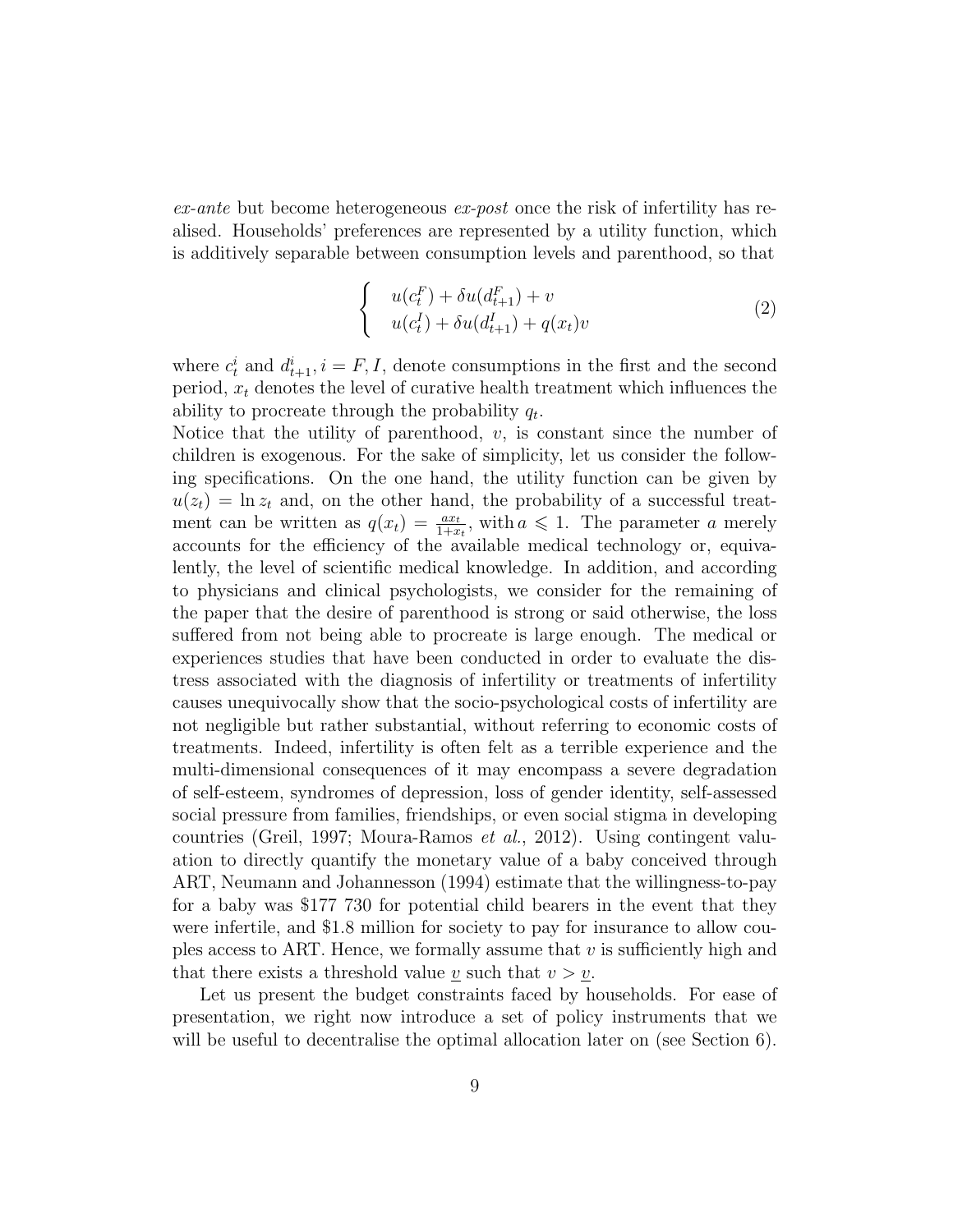Hence, during adulthood, each household is endowed with one unit of labour inelastically offered to firms for which they receive the prevailing competitive wage,  $w_t$ <sup>1</sup>. In addition, there are some differentiated lump-sum transfers,  $T_t^i$ . The net total income can be shared among current consumption, savings,  $s_t^i$ , and possibly for infertile households healthcare expenditure. During retirement, each couple consumes the net income which equals the revenue from her savings minus a transfer,  $\theta_t$ . For both types of household, first period of life budget constraints can be expressed as follows:

$$
c_t^F + s_t^F = w_t + T_t^F \tag{3}
$$

$$
c_t^I + s_t^I + (1 + \sigma_t)x_t = w_t + T_t^I,
$$
\n(4)

where  $\sigma_t$  is a proportional tax on health care. The second period of life budget constraints write:

$$
d_{t+1}^i = R_{t+1} s_t^i - \theta_t, \text{ for } i = F, I
$$
 (5)

where we assume a complete depreciation of capital and we define  $R_{t+1} \equiv$  $(1 - \rho_{t+1})r_{t+1}$ , with  $\rho_t$  a proportional tax on capital income.

Government. At each date t, the government provides transfers to the young generation financed through taxes on capital, health expenditure and a lump-sum tax on the old. The balanced budget constraint of the government is given by:

$$
N_t \sigma_t (1 - \pi_t) x_t + N_{t-1} [\theta_t + \rho_t r_t (\pi_{t-1} s_{t-1}^F + (1 - \pi_{t-1}) s_{t-1}^I)] = N_t (\pi_t T_t^F + (1 - \pi_t) T_t^I)
$$
\n(6)

Firms. In this economy, one good is produced using both physical capital,  $K_t$ , and labour,  $L_t$ . Let us define per capita variables  $y_t = Y_t/L_t$ ,  $k_t =$  $K_t/L_t$ . In order to obtain tractable results, we assume a fairly standard Cobb-Douglas production function:

$$
y_t = f(k_t) = k_t^{\alpha} \tag{7}
$$

with  $0 < \alpha < 1/2$ . Being given the price of capital  $(r_t)$  and the competitive wage  $(w_t)$ , the optimisation program of firms yields:

<sup>&</sup>lt;sup>1</sup>Notice that here the health status does not affect productivity at work. Also, to keep the analysis as simple as possible, we do not introduce rearing cost of children. Since the number of offspring is assumed to be constant, enriching the analysis with such a cost will not drastically alter our analysis.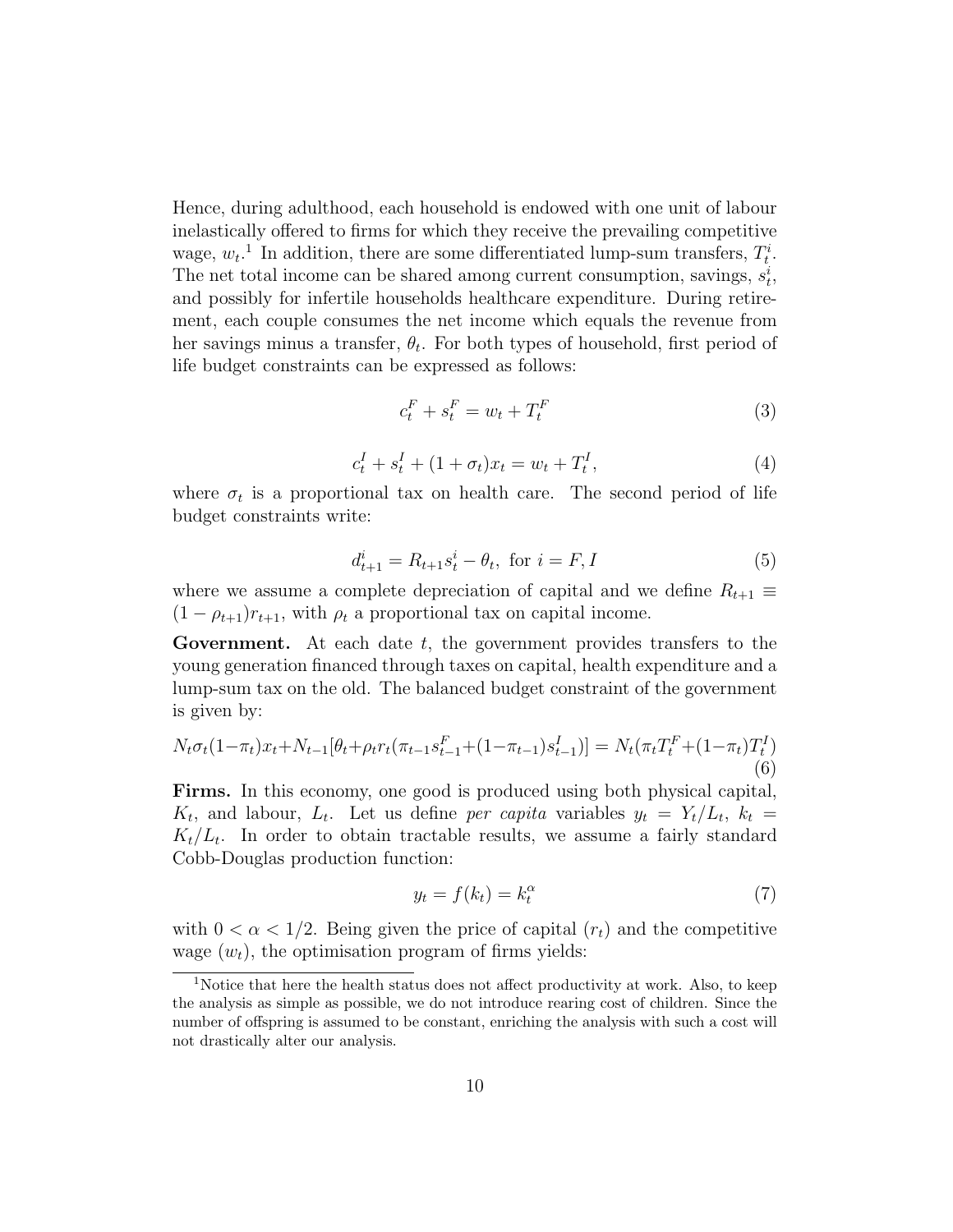$$
r_t = \alpha k_t^{\alpha - 1} \tag{8}
$$

$$
w_t = (1 - \alpha)k_t^{\alpha} \tag{9}
$$

**Pollution.** At each date  $t$ , we consider some pollution flows,  $P_t$ , which arise as a side-effect of the production process. As standard in the literature, the stock of pollution evolves according to:

$$
P_{t+1} = (1 - b)P_t + \beta Y_t \tag{10}
$$

where  $\beta > 0$  captures the dirtiness degree of production and  $0 < b < 1$  the natural absorption rate of the environment.

As documented in Introduction, this harmful pollution constitutes a negative externality that affects the probability of being fertile. Formally, we state that  $\pi_t = \pi(p_t)$ , where  $p_t = P_t/N_t$  accounts for the pollution "consumed" by each young man. Such an hypothesis can be justified with regards to the epidemiological literature that has identified many potential causes of impaired male reproductive health among which pesticides, metals, textiles ... (Aneck-Han et al., 2007; Mehrpour et al., 2014). In particular, fertility issues are at least partially explained by the pollution that is mostly ingested, inhaled by individuals or the one which is carried to functional organs through dermal exposure. For example, Chiu et al. (2015) found a relation between dietary pesticide exposure via fruit and vegetable intake and semen quality. An other example can be found in the paper by Meeker *et al.* (2008), where the authors estimate the impact of voluntarily or not metal concentration exposure on semen quality through intake of contaminated food or water.

Before analysing the equilibrium and, further on, the existence of steady states and dynamics, let us clarify our formal assumptions about this endogenous probability of being fertile, according to the above referred epidemiological literature:

**Assumption 1** We assume that  $\pi$  is sufficiently close to 1 and  $\epsilon_{\pi} \equiv \frac{\pi'(p)p}{\pi(p)}$  $\frac{\pi(p)p}{\pi(p)}$  is close to 0. In addition  $\pi'(p) \leq 0 \leq \pi''(p)$ ,  $\pi(0) = \pi_0 > 0$ ,  $\pi(+\infty) > (1-b)/n$ ,  $\epsilon_{\pi} > \frac{-1}{\frac{n\pi(+\infty)}{n\pi(+\infty)+b-1}+\frac{\alpha}{1-\alpha}}.$ 

This assumption means that the chances of parenthood are weakly decreasing with the stock of pollution and sufficiently close to 1, which seems to be a reasonable assumption according to the empirical literature (Slama et al., 2004).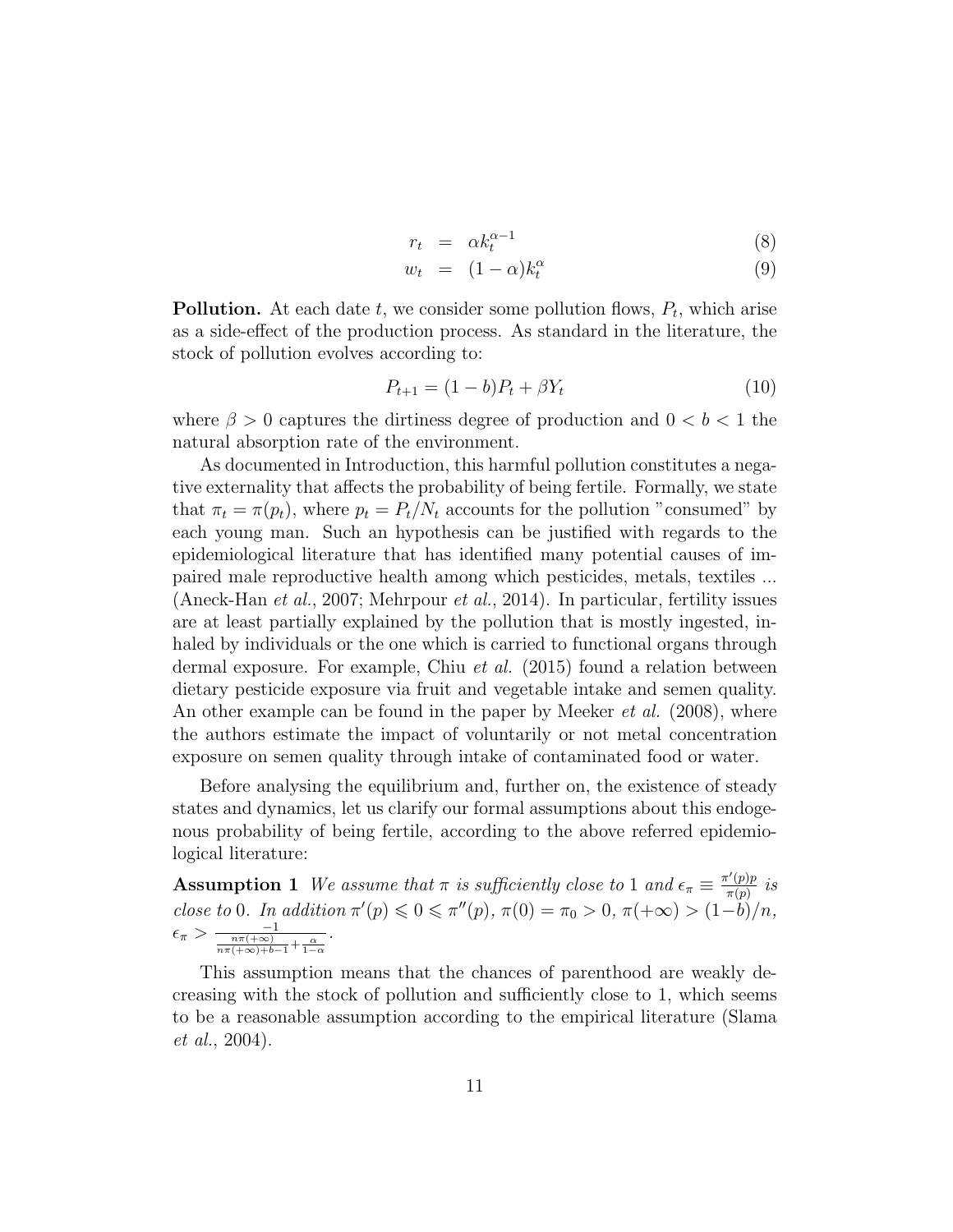# 4 The Equilibrium

This section defines the inter-temporal equilibrium in the *laissez-faire* economy, the levels of policy instruments,  $T_t^i$ ,  $\sigma_t$ ,  $\theta_t$  and  $\rho_t$ , being set to zero.

Households' choices. Households maximise their utility (2) under the budget constraints (3)-(5) and a positivity constraint,  $x_t \geq 0$ . As the framework involves, fertile couples do not expand in health and we can easily deduce their optimal level of savings, which is increasing with labour income:

$$
s_t^F = \frac{\delta}{1+\delta} w_t \tag{11}
$$

As for the infertile, let us note that if  $x_t = 0$ , then

$$
s_t^F \leqslant \frac{\delta}{av} \tag{12}
$$

Importantly, this inequality implies that the loss of utility from a lower level of consumption dominates the potential welfare gain associated with an improved reproductive health. Yet, as the utility function defined over consumption is concave, this inequality is verified all the more that consumption levels are initially low. Then, we can state that for low incomes, it is more likely that households do not invest in curative fertility treatments. In that configuration,  $s_t^I = s_t^F$ .

If equation (12) is not satisfied, then  $x_t > 0$  and we get the optimal savings and effort of curative treatments that can also be expressed as functions of  $s_t^F$ :

$$
s_t^I + \frac{\delta}{1+\delta}x_t = \frac{\delta}{1+\delta}w_t = s_t^F \tag{13}
$$

$$
(1+x_t)^2 = \frac{av}{\delta} s_t^I \tag{14}
$$

Solving the system  $(13)-(14)$ , we deduce the expression of  $x_t$ :

$$
x_t = \sqrt{\frac{av}{\delta} s_t^F - 1 + A^2} - A, \text{ with } A \equiv 1 + \frac{av}{2(1+\delta)} \tag{15}
$$

**Labour market.** On the labour market at date t, the supply of labour  $N_t$ being inelastic and the demand  $L_t$  being the solution to equation (9), we get that:

$$
L_t = N_t = N_{t-1} \times n \times [\pi(p_{t-1}) + (1 - \pi(p_{t-1}))q(x_{t-1})]
$$
(16)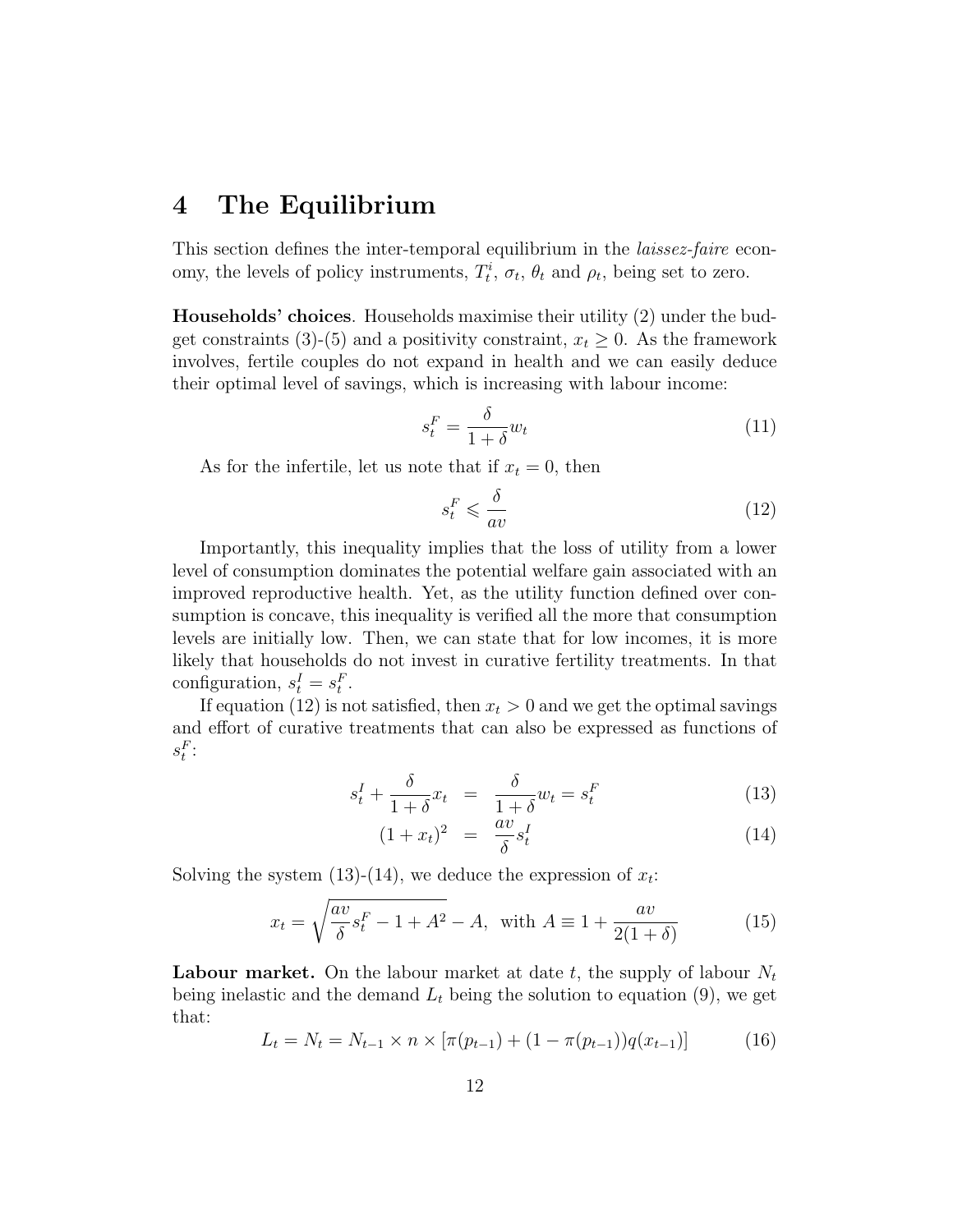Capital market. The clearing condition on the capital market entails that the supply of savings by young individuals equals the investment of firms:

$$
K_{t+1} = N_t \left[ \pi(p_t) s_t^F + (1 - \pi(p_t)) s_t^I \right]
$$
 (17)

Using equation (16), we derive the dynamics of capital-labor ratio:

$$
k_{t+1} = \frac{\pi(p_t)s_t^F + (1 - \pi(p_t))s_t^I}{n\Gamma(x_t, p_t)},
$$
\n(18)

where  $\Gamma(x_t, p_t) = [\pi(p_t) + (1 - \pi(p_t))q(x_t)]$  and  $n\Gamma(x_t, p_t)$  is the growth factor of the young population. Notice that the latter decreases with pollution but this effect might be dampened by positive health investments. We can also rewrite equation (10), using market clearing conditions, to obtain:

$$
p_{t+1} = \frac{(1-b)p_t + \beta f(k_t)}{n\Gamma(x_t, p_t)}
$$
(19)

As for equation (18), it depicts the way the stock of pollution evolves in the long term.

Given  $k_0 = K_0/L_0 \geq 0$ ,  $p_0 = P_0/L_0 \geq 0$ , the inter-temporal equilibrium is a sequence  $(k_t, p_t)$  that satisfies conditions (18) and (19) for all  $t \geq 0$ . Note that both  $k_t$  and  $p_t$  are predetermined variables.

From now on, let us highlight two main mechanisms at stake. First, the endogenous population growth induces a dilution effect which may strongly impact the accumulation of capital and pollution.<sup>2</sup> Second, health investment also plays a direct role on physical capital by reducing infertile individual savings.

# 5 Steady states and dynamics

Once we have defined the dynamic system that drives the sequence  $(k_t, p_t)_{t \geqslant 0}$ overtime, we can characterise the equilibrium, given initial conditions  $(k_0, p_0)$ .

<sup>&</sup>lt;sup>2</sup>Recall that the dilution effect corresponds to a decrease of *per capita* variables following an increase in the labour force or equivalently in the population growth.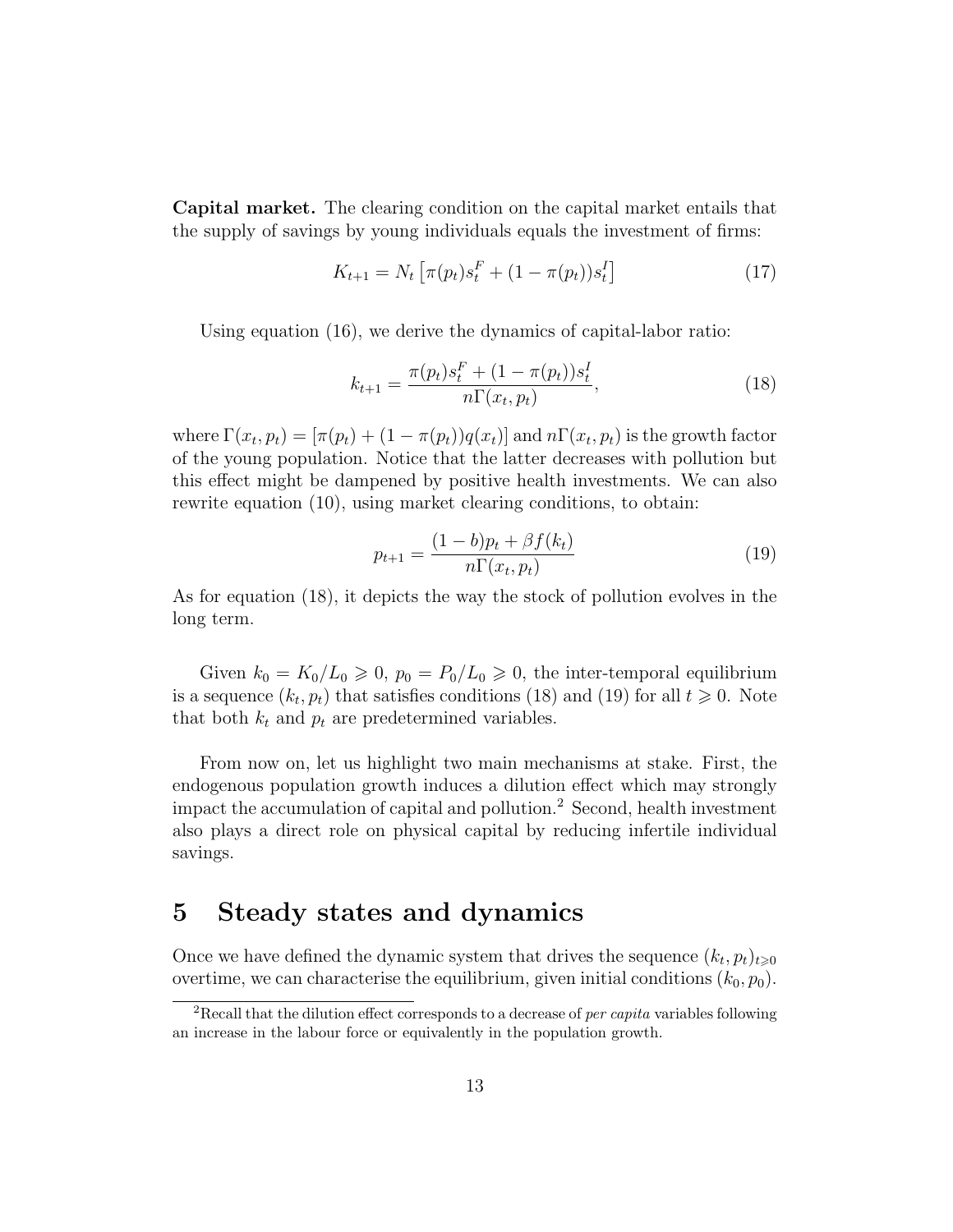Using equation (11), we derive a positive relationship between  $k_t$  and  $s_t^F$  such that  $k_t = \left[\frac{1+\delta}{\delta(1-\alpha)}s_t^F\right]^{1/\alpha}$ . Then, choosing for convenience  $(p_t, s_t^F)$  as variables of interest, the dynamical system (18)-(19) can be investigated according to the two prevailing configurations exposed previously: In a first step, when households do not invest in curative fertility treatments  $(x_t = 0)$ ; and in a second step, when they do it  $(x_t > 0)$ .

## 5.1 No-health expenditure regime,  $x_t = 0$

In this regime, the share of fertile households determines the way population evolves over time and the growth factor of population boils down to  $n\Gamma(0, p_t) = n\pi(p_t)$ . Consequently, as pollution grows, population diminishes. Using equations (18) and (19) and as inequality (12) is strictly satisfied, the dynamic system that describes the behaviour of the economy is given by:

$$
\left[\frac{1+\delta}{\delta(1-\alpha)}s_{t+1}^F\right]^{1/\alpha} = \frac{s_t^F}{n\pi(p_t)}
$$
\n(20)

$$
p_{t+1} = \frac{(1-b)p_t + \beta \frac{1+\delta}{\delta(1-\alpha)} s_t^F}{n\pi(p_t)}
$$
(21)

A steady state, if it exists, is thus a solution  $(p, s^F)$  to the following system:

$$
s^{F} = \left[\frac{\delta(1-\alpha)}{1+\delta}\right]^{\frac{1}{1-\alpha}} [n\pi(p)]^{-\frac{\alpha}{1-\alpha}} \equiv \varphi(p) \tag{22}
$$

$$
s^{F} = \frac{\delta(1-\alpha)}{\beta(1+\delta)} p[n\pi(p) + b - 1] \equiv \psi(p), \qquad (23)
$$

Consistently with the fact that the psychological distress induced by the inability to procreate proves to be substantial, we make the following assumption:

**Assumption 2** 
$$
v > \delta^{-\frac{\alpha}{1-\alpha}} \left(\frac{1+\delta}{1-\alpha}\right)^{\frac{1}{1-\alpha}} \frac{[n\pi(+\infty)]^{\frac{\alpha}{1-\alpha}}}{a} \equiv \underline{v}
$$

When this assumption is not satisfied, it turns out that the motive to incur fertility treatments vanishes. Thus, in the long run, the only conceivable stationary situation would be characterised by a null investment in health care. Nevertheless, we aim at studying two distinct configurations, which might better fit with real observed situations, so that couples may incur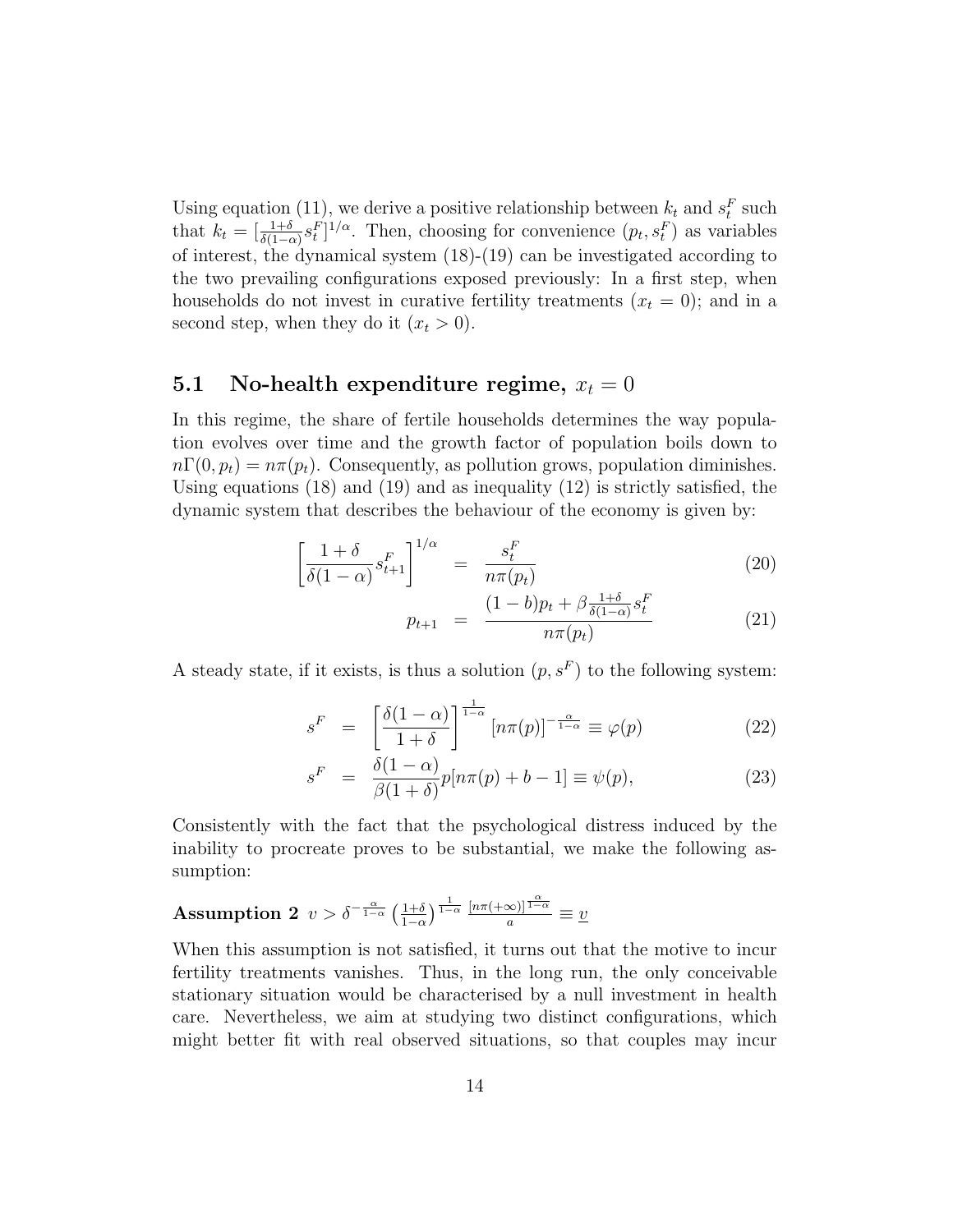or not fertility treatments. Hence, the long-run situation reached by one economy is not trivial.

To ensure that our stationary solution exists but also fulfils inequality (12), let us state the following lemma:

**Lemma 1** Under Assumptions 1 and 2, there exists a finite value  $\tilde{p}$  solving  $\varphi(\tilde{p}) = \frac{\delta}{av}$  which is given by:

$$
\tilde{p} = \pi^{-1} \left( \frac{\left[ av \right]^{\frac{1-\alpha}{\alpha}} \delta}{n} \left( \frac{1-\alpha}{1+\delta} \right)^{\frac{1}{\alpha}} \right)
$$
(24)

so that any solution  $(p, s^F)$  solving the system  $(22)-(23)$  belongs to  $(0, \tilde{p}) \times$  $(0, \frac{\delta}{\alpha}$  $\frac{\delta}{av}$ .

**Proof.** See Appendix A.  $\blacksquare$ 

Let us now characterise the stationary solution so that savings and the stock of pollution are low enough. The polluting intensity of production embedded by the parameter  $\beta$  is crucial to our analysis. Indeed, it captures the impact of production on pollution and thus on population dynamics. Through the dilution effect, the value of  $\beta$  determines whether there exists a steady state without health investment.

Proposition 1 Under Assumptions 1 and 2, there exists a threshold value on dirtiness of production  $\overline{\beta}$  such that:

- (i) For  $\beta < \overline{\beta}$ , there exists a unique steady state  $(p, s^F) \in (0, \tilde{p}) \times (0, \frac{\delta}{a^2})$  $\frac{\delta}{av}$ with  $x = 0$ ;
- (ii) For  $\beta \geq \overline{\beta}$ , there exists no steady state  $(p, s^F) \in (0, \tilde{p}) \times (0, \frac{\delta}{a^2})$  $\frac{\delta}{av}$ ) with  $x=0.$

#### **Proof.** See Appendix B. ■

To have a qualitative picture of the dynamics when infertile househols do not expend in health expenditure, let's say in the corner solution, one has to analyse the dynamic properties of the system  $(20)-(21)$ , that are the areas where  $s_t^F$  and/or  $p_t$  grow and go down, respectively. Using equation (20), we can observe that  $s_{t+1}^F \geqslant s_t^F$  is equivalent to  $s_t^F \leqslant \varphi(p_t)$ . Using equation (21), we have that  $p_{t+1} \geq p_t$  is equivalent to  $s_t^F \geq \psi(p_t)$ . We deduce that, when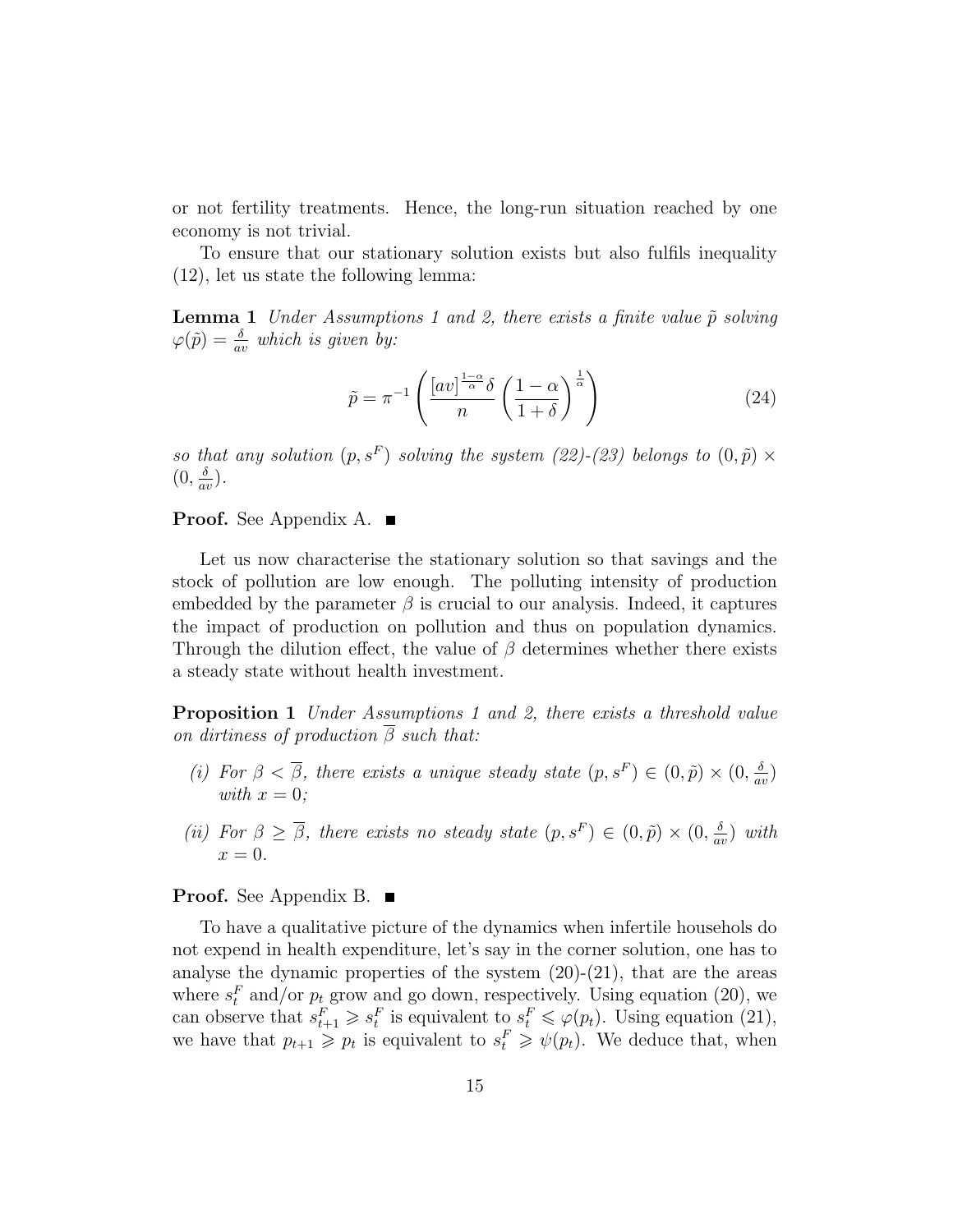it exists, the single steady state is stable. Otherwise, the economy is driven towards an alternative regime studied in the next section.

One key mechanism to figure out this proposition goes through the dilution effect that comes along with the endogenous population growth. Any increase in pollution directly reduces the number of fertile households and this induces a slower growth of population. The overall effect of this slackening demographic growth consists in a negative dilution effect as the stock of capital per worker grows. When  $\beta$  is large, a small rise in production gives birth to large pollution flows and exhibits a heavy effect on the population growth. The negative dilution effect is important and allows for a continuous increase in physical capital as well as pollution. When  $\beta$  is lower, pollution responds less to a rise in production and the share of fertile and infertile households barely changes. Therefore, the dilution effect is more negligible. Due to the concavity of the wage with respect to capital, the increase in income is not sufficient enough to permit a further rise in investment. Eventually, the economy can reach a stationary solution.

### 5.2 Positive health expenditure regime,  $x_t > 0$

Let us now examine the behaviour of the economy when inequality (12) is not satisfied, that is  $s_t^F > \frac{\delta}{a}$  $\frac{\partial}{\partial x}$ . In this configuration, the evolution of the population depends also on the level of health care expenditure that might compensate the negative impact of pollution. Finally, three types of households co-exist: As before, the economy is composed of fertile couples, but the infertile ones are themselves divided into two categories, the cured and uncured infertile households. Using equations (18) and (19), the dynamic system that describes the behaviour of the economy can be reduced to:

$$
F(s_{t+1}^F) = H(p_t, s_t^F) \tag{25}
$$

$$
p_{t+1} = J(p_t, s_t^F) \tag{26}
$$

where:

$$
F(s_{t+1}^F) = \left[\frac{1+\delta}{\delta(1-\alpha)}s_{t+1}^F\right]^{1/\alpha} \tag{27}
$$

$$
H(p_t, s_t^F) = \frac{[s_t^F - (1 - \pi(p_t))\frac{\delta}{1 + \delta}x(s_t^F)](1 + x(s_t^F))}{n[\pi(p_t) + x(s_t^F)(\pi(p_t) + a(1 - \pi(p_t)))]}
$$
(28)

$$
J(p_t, s_t^F) = \frac{[(1-b)p_t + \beta \frac{1+\delta}{\delta(1-\alpha)} s_t^F](1+x(s_t^F))}{n[\pi(p_t) + x(s_t^F)(\pi(p_t) + a(1-\pi(p_t)))]}
$$
(29)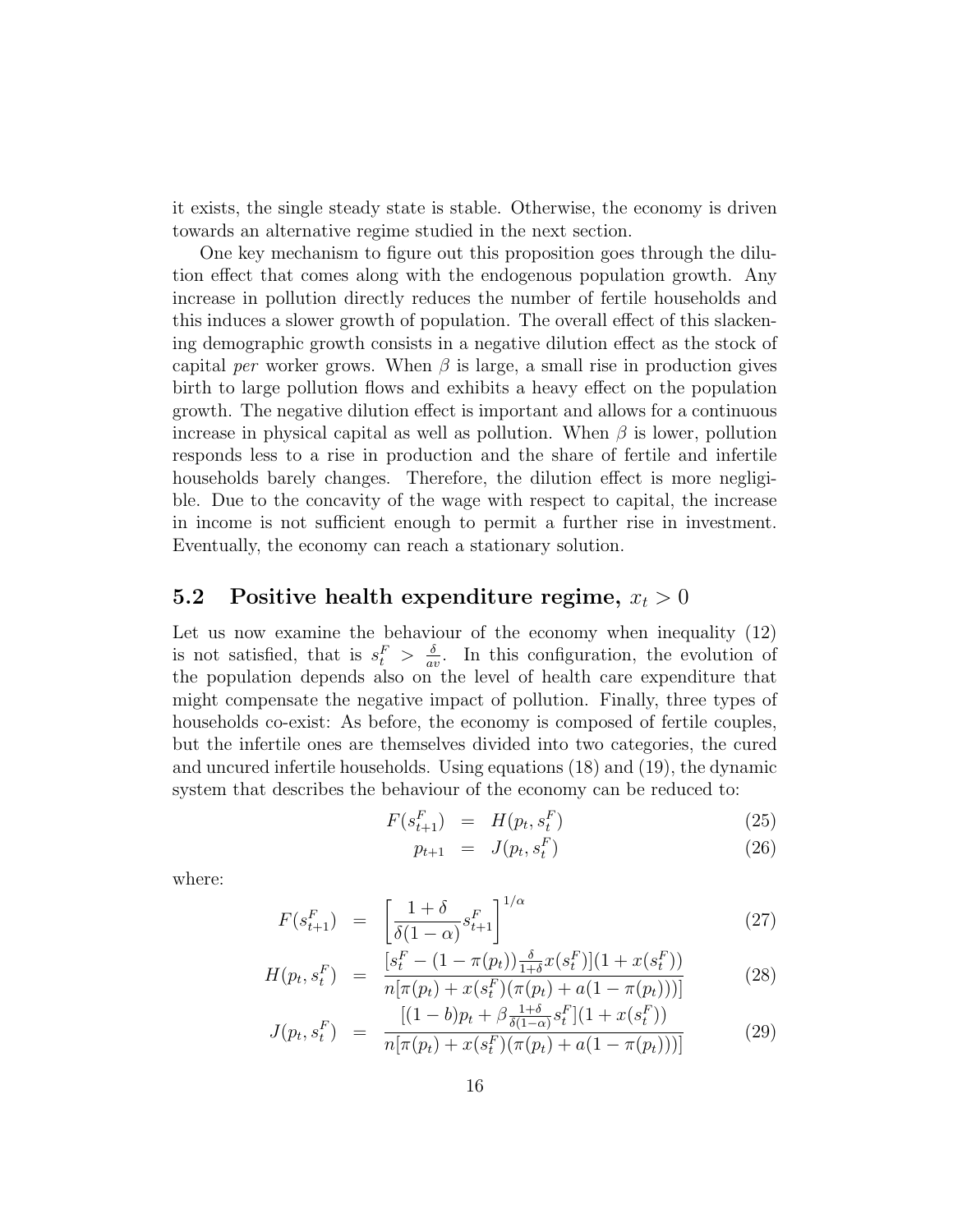and  $x(s_t^F)$  is given by (15).

A steady state with  $\bar{x} > 0$ , if it exists, is a solution  $(\bar{p}, \bar{s}^F)$  that solves the above dynamic system (25)-(26) evaluated at the steady state. The existence and uniqueness of such a steady state is shown in the following proposition<sup>3</sup>

**Proposition 2** Under Assumptions 1 and 2, there exists  $\bar{a} > 0$  such that, for  $a < \overline{a}$  and  $s^F > \frac{\delta}{a^2}$  $\frac{\delta}{av}$ :

- 1. For  $\beta < \overline{\beta}$ , there is no steady state  $(\overline{p}, \overline{s}^F)$  with  $\overline{x} > 0$ ;
- 2. For  $\beta \geq \overline{\beta}$ , there exists a unique steady state with  $\overline{x} > 0$ .

### **Proof.** See Appendix C. ■

To have a qualitative picture of the dynamics when infertile households do incur fertility treatments in health expenditures, we can determine the areas where  $s_t^F$  and/or  $p_t$  grow and go down, respectively. Using equation (25),  $s_{t+1}^F \geqslant s_t^F$  is equivalent to  $H(s_t^F, p_t) \geqslant F(s_t^F)$ , which implies that  $s_t^F \leqslant \tilde{\varphi}(p_t)^{A}$ .<br>Using equation (26),  $p_{t+1} \geqslant p_t$  is equivalent to  $J(s_t^F, p_t) \geqslant p_t$ , which implies that  $s_t^F \ge \tilde{\psi}(p_t)$ . Finally, we deduce that, when it exists, the steady state is stable.

When the technology is highly polluting, the dilution effect is strong, but new effects arise. First, investing in fertility treatments to augment chances of parenthood is costly and induces an eviction effect on savings. Second, by increasing the share of procreating households, the demographic growth is boosted. Since the effort in health care is a growing function of savings, these two adding effects promote the convergence to a steady state with  $x > 0$ .

### 5.3 Dynamics with regime-switching

Using the previous results, let us now present a global picture of the dynamics of the economy. We then consider both regimes together, *i.e.*  $x_t = 0$  and  $x_t > 0$ , and describe the convergence of one economy towards the steady state. The following corollary sums up the main results and is illustrated in Figure 2 below:

 ${}^{3}$ Let us notice that the parameter  $a$ , which captures the medical technology, is bounded above. This assumption can be supported by empirical evidence since the success of ART treatments is still limited.

<sup>&</sup>lt;sup>4</sup>Note that  $\widetilde{\varphi}(p_t)$  and  $\widetilde{\psi}(p_t)$  are defined in Appendix C.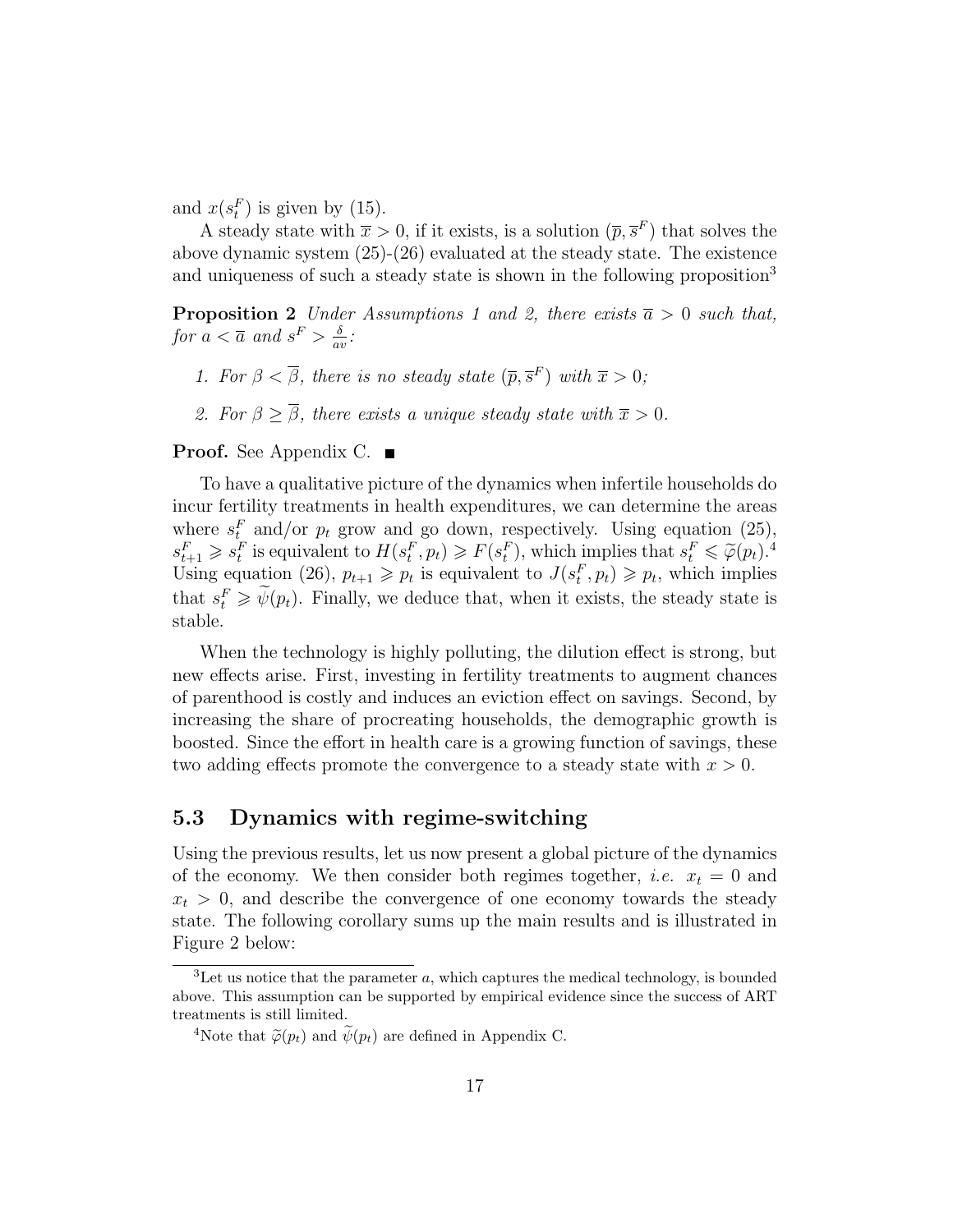**Corollary 1** Under Assumptions 1-2 and  $a < \overline{a}$ ,

- (i) when  $\beta < \overline{\beta}$ , the economy converges towards the unique and stable steady state  $(p, s^F)$  with  $x = 0$ ;
- (ii) when  $\beta \geq \overline{\beta}$ , the economy converges towards the unique and stable steady state  $(\overline{p}, \overline{s}^F)$  with  $\overline{x} > 0$ .

If the technology is clean enough  $(\beta \langle \overline{\beta} \rangle)$ , a rise in production weakly affects pollution. Since the sensitivity of  $\pi(p_t)$  to pollution is arbitrarily low, population growth is left almost unaffected and the so-called dilution effect is very small. In this configuration, the economy converges to a unique steady state, which belongs to the no-health expenditure regime. This is due to the concavity of the wage with respect to capital so that, even though the level of capital in the economy is initially large enough, it eventually decreases through time, because the labour income cannot sustain further increases in investment.

On the contrary, when the technology is dirty  $(\beta \geq \overline{\beta})$ , the dilution effect is stronger. Both capital and pollution can grow continuously from the no-health regime to the positive health expenditure one. Because fertility treatment entails an eviction effect on savings and pushes up the demographic growth, the economy eventually reaches a steady state with  $x > 0$ .

We would like to draw the reader's attention to the fact that the threshold value  $\overline{\beta}$  is a decreasing function of v, the utility gain of being fertile. Intuitively, when infertility does not bring so much inconvenience, then the long-term solution is more likely to be featured by a null investment in health care expenditure. As we consider that the utility loss induced by the inability of being parent is large enough, one might thought that it would trigger the investment in fertility treatments. This is not necessarily true when production is clean enough.

Interestingly, note that in configuration  $(ii)$ , the demographic growth pattern might be related to some fertility trends observed from the last fourty years. Let us consider that the initial stock of pollution and capital are low enough, so that  $p_t$  and  $s_t^F$  continuously grow. At the beginning,  $x_t = 0$ , but after a finite number of periods, the economy enters the regime with positive health expenditure and converges to the steady state with  $x > 0$ . The rise of  $s_t^F$  and  $p_t$  imply first a continuous decrease in the population growth factor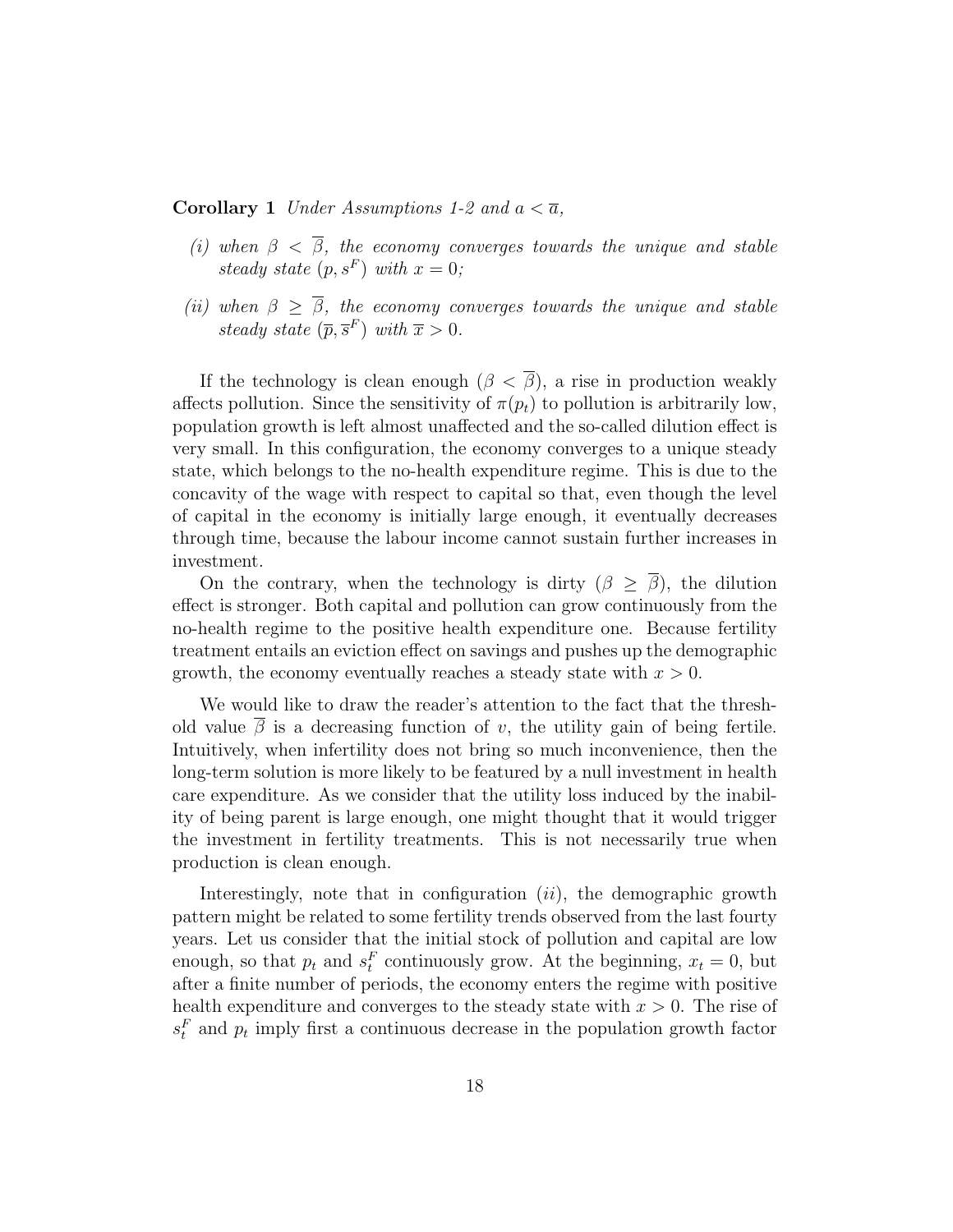

(a) a unique steady state with  $x = 0$ (b) a unique steady state with  $\bar{x} > 0$ Figure 2: Global dynamics

through time. When one switches to the regime with  $x_t > 0$ , a positive effect arises since infertile households invest in health and some of them succeed in having children. Then two opposite forces drive the evolution of the demographic rate of growth: A negative effect through the growing pollution stock; A positive effect through fertility treatments. If the positive effect would dominate, then the rate of growth of population would rise in this regime. As for an illustration, Habbema et al. (2009) have highlighted that early IVF treatments could substantially increase total fertility rates in western economies up to 0,11-0,25.

The analysis of the competitive equilibrium allows to highlight the role played by the pollution externality in the long run and to emphasize the outcome of pollution-induced heterogeneity. In the following, we aim at exploring what would be a first-best optimal solution.

# 6 Optimality and policy

Let us now consider a social planner who seeks to maximise a social welfare objective that takes into account the sum of individuals' preferences. In this context of endogenous population, this corresponds to Millian utilitarian criterion, as soon as the social planner does not grant any particular weight to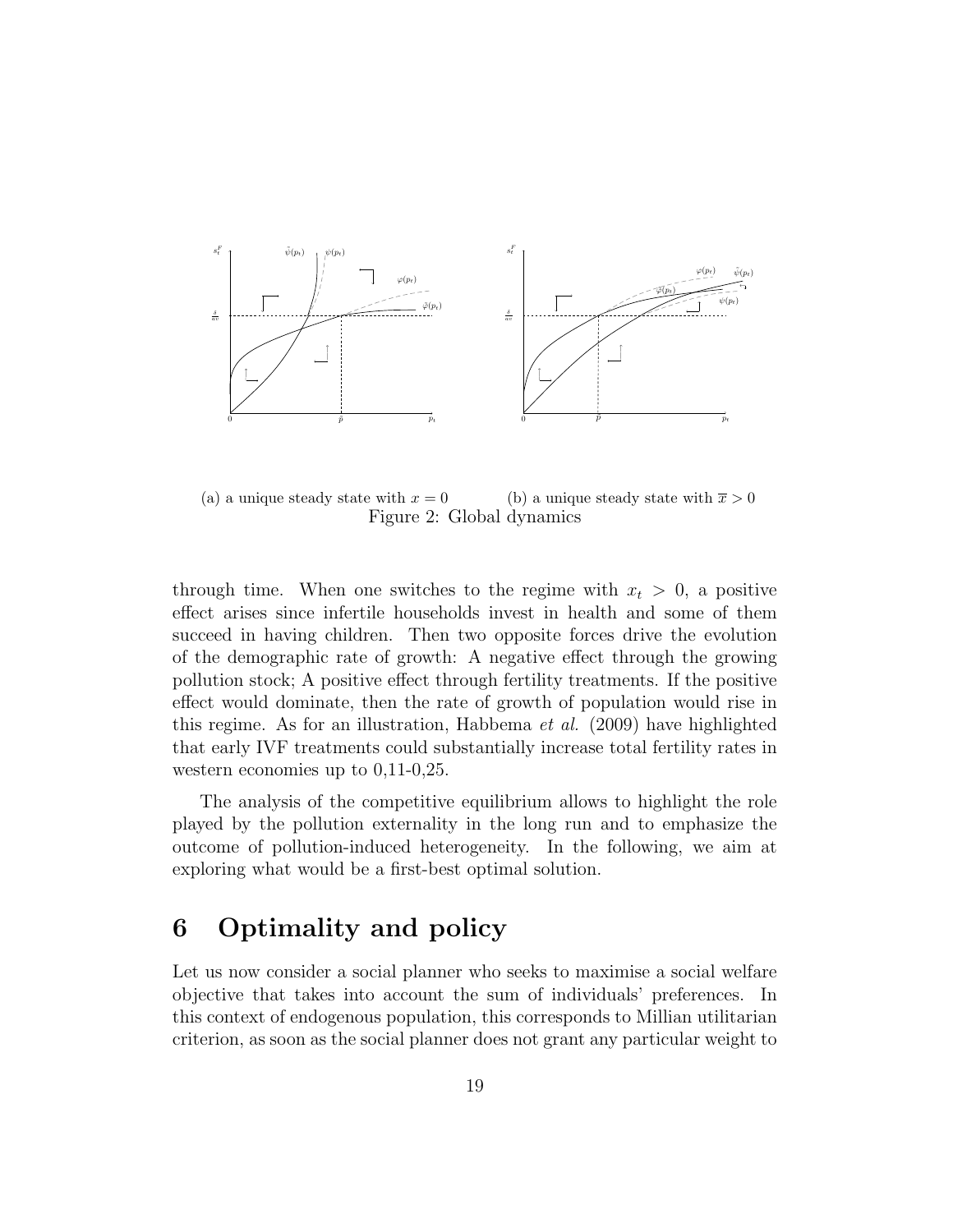the overall size of the population. To comply with this goal, she chooses the optimal levels of consumption  $(c^F, c^I, d^F, d^I)$ , curative health treatment  $(x)$ , physical capital  $(k)$  and pollution  $(p)$ , under the two constraints of resources and pollution. In order to derive clear cut results, we focus on the stationary solution. Consequently, the program of the central planner evaluated at the steady state can be written as follows<sup>5</sup>:

$$
\begin{cases}\n\max_{c^F, c^I, d^F, d^I, x, k, p} & \pi(p) \left[ \ln c^F + \delta \ln d^F + v \right] \\
+ (1 - \pi(p)) \left[ \ln c^I + \delta \ln d^I + \frac{ax}{1+x} v \right] \\
s. \ t. & k^{\alpha} \ge \pi(p) c^F + (1 - \pi(p))(c^I + x) + \frac{\pi(p) d^F + (1 - \pi(p)) d^I}{n \Gamma(x, p)} + nk \Gamma(x, p) \\
p = \frac{\beta k^{\alpha} + (1 - b)p}{n \Gamma(x, p)} \\
x \ge 0\n\end{cases}
$$

We denote by  $\lambda$ ,  $\mu$  and  $\xi$  the Lagrange multipliers (or shadow prices) associated to the resource constraint, the law of motion of the pollution stock and the positivity constraint on  $x$ , respectively.

First of all, at the optimum, we can establish that consumption levels should be equalised among heterogeneous agents,  $c^F = c^I = c^*, d^F = d^I =$ d ∗ . <sup>6</sup> Second, we obtain the trade-off between consumptions over life cycle:

$$
\delta c^* = \frac{d^*}{n\Gamma(x, p)};\tag{30}
$$

The trade-off between consumption and health:

$$
-\frac{1}{c^*} + \frac{av}{(1+x^*)^2} = -\frac{c^*\Gamma_x(x^*,p^*)}{(1-\pi(p^*))} \times \left[\frac{d^*}{n\Gamma(x^*,p^*)^2} - nk^*\right] -\frac{\mu^*}{(1-\pi(p^*))}\frac{p^*\Gamma_x(x^*,p^*)}{n\Gamma(x^*,p^*)} + \xi;
$$
(31)

The trade-off between generations:

$$
\alpha(k^*)^{\alpha-1} = f'(k^*) = n\Gamma(x^*, p^*) + \mu^* c^* \frac{\beta \alpha(k^*)^{\alpha-1}}{n\Gamma(x^*, p^*)}.
$$
 (32)

Let us show that  $\mu^*$  is strictly positive:

<sup>&</sup>lt;sup>5</sup>See Appendix D for more details.

<sup>6</sup>Superscripts <sup>∗</sup> indicate the utilitarian optimal solution.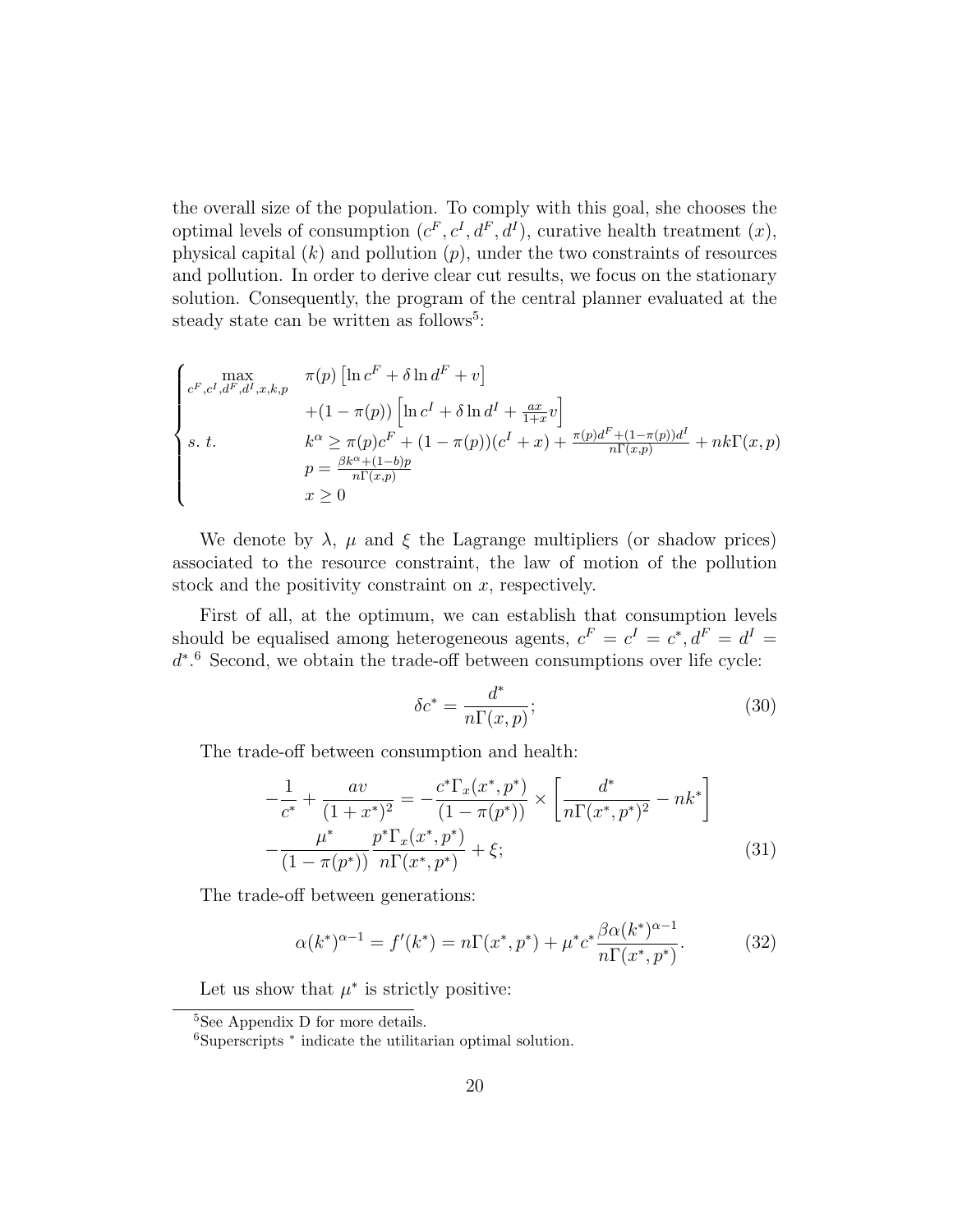**Lemma 2** Under Assumptions 1 and 2, we have  $\mu^* > 0$  for all  $x^* \geq 0$ because v is sufficiently large, such that

$$
v > \frac{\alpha - \delta(1 - 2\alpha)}{(1 - \alpha)\pi(+\infty)}
$$
(33)

**Proof.** See Appendix E. ■

By inspection of equation (31), curative health expenditure entails a marginal utility gain and a marginal cost in terms of consumption but also induces externalities that go through their impact on the endogenous growth rate of population. When households incur more fertility treatment, the growth factor of population rises so that the weight granted to old households' consumption diminishes but, simultaneously, the overall production must afford increased productive investment. In addition, it also reduces the pollution stock per worker.

As for equation (32), it represents a green golden rule. Keeping in mind that investment, production and pollution are closely related, more capital means more pollution and thus less population, lowering the cost of productive investment. Nevertheless, more pollution induces more infertile households and thus lower welfare. This last negative effect reduces the optimal level of capital accumulation.

As we will see in Section 6.2, the analysis of policy instruments will help us to clear up the comparison between the laissez-faire equilibrium and the social optimal one. Let us now study the existence and the properties of an optimal allocation.

### 6.1 Social optimal allocation

Although we do not know whether the optimal level of health expenditure is higher than the *laissez-faire* one, we can show that it should be strictly positive.

**Proposition 3** Consider that Assumptions 1-2 and inequality (33) hold. There is no optimal allocation with  $x^* = 0$  because v is sufficiently large.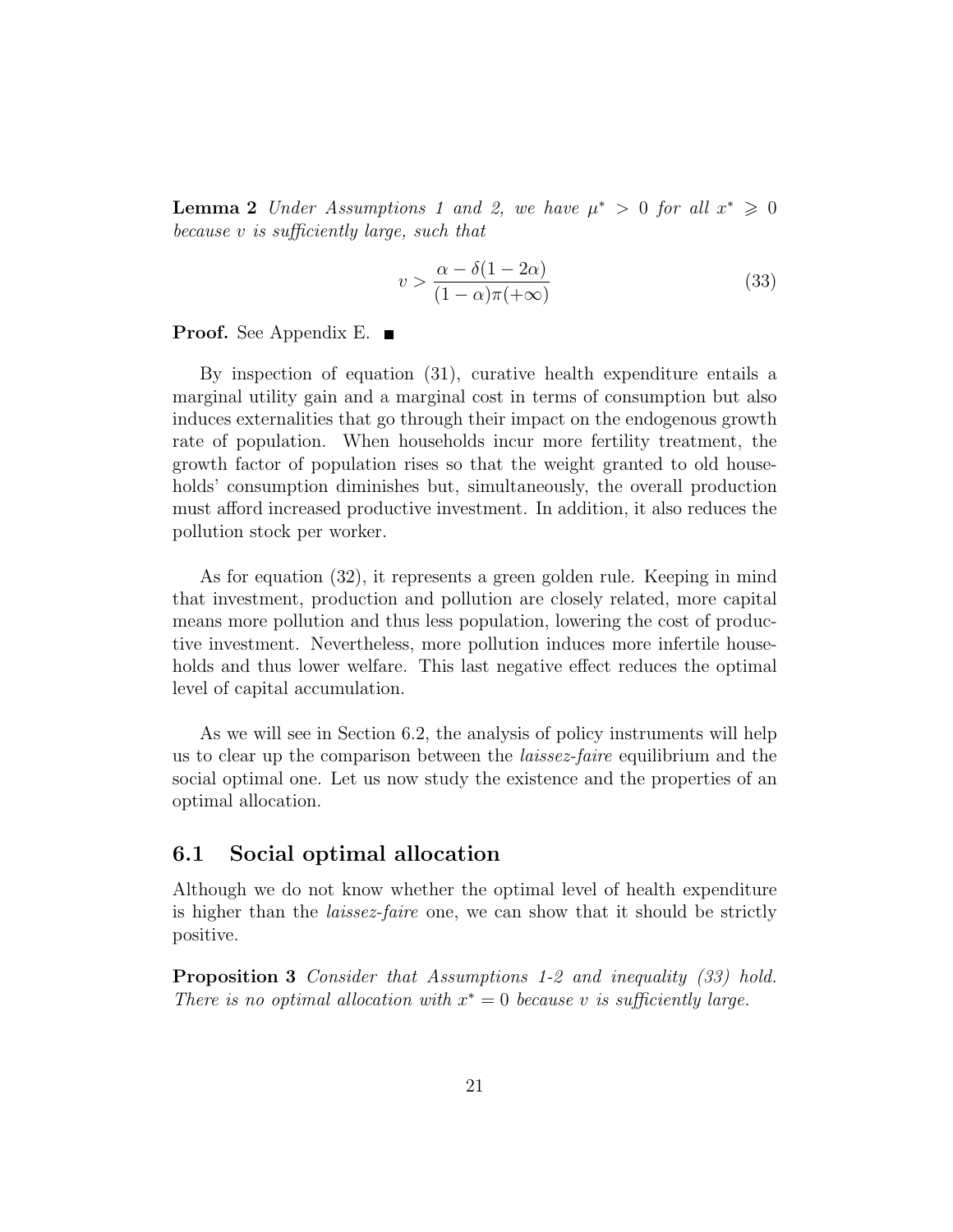#### **Proof.** See Appendix F. ■

Following proposition 3, infertile households misbehave at the competitive equilibrium if they choose not to expand in fertility treatments. Thus, an optimal allocation satisfies  $x^* > 0$ . Let us now prove the existence of such an allocation.

Proposition 4 Consider that Assumptions 1-2 and inequality (33) hold, there exists an optimal allocation  $(x^*, k^*, p^*)$  with  $x^* > 0$ .

#### **Proof.** See Appendix G. ■

Then, we can establish that this optimal solution is indeed a maximum as stated in Proposition 5 below:

**Proposition 5** Consider that Assumptions 1-2 and inequality (33) hold. There exists a threshold value  $\tilde{a}$ , such that for  $a < \tilde{a}$ , any optimal allocation with  $x^* > 0$  satisfies the second order conditions of the central planner programme and implies that such a solution is unique.

#### Proof. See Appendix H.

Through Propositions 4 and 5, the unique solution is such that the level of health investment is strictly positive. This result can be understood as a direct consequence of the utilitarian criterion, but does not reflect here any potential natalist bias of the social planner. In particular, this does not reveal the preference of the social planner with regards to the size of the global population at the steady state. In addition, it is worth to mention that since  $x^*$  is strictly positive, fertility treatments are a source of externality through its stimulating effect on population growth. This creates an adding inefficiency, besides the effect of pollution which is double. On the one hand, pollution affects the sharing between fertile and infertile households. On the other hand, more pollution means less population.

### 6.2 Optimal policy

Once we have identified the optimal solution, we naturally wonder how to reach it in a private equilibrium. Let us now examine how the social optimum can be decentralised. Comparing the laissez-faire solution with the first-best optimum, one sees that the social optimum can be decentralised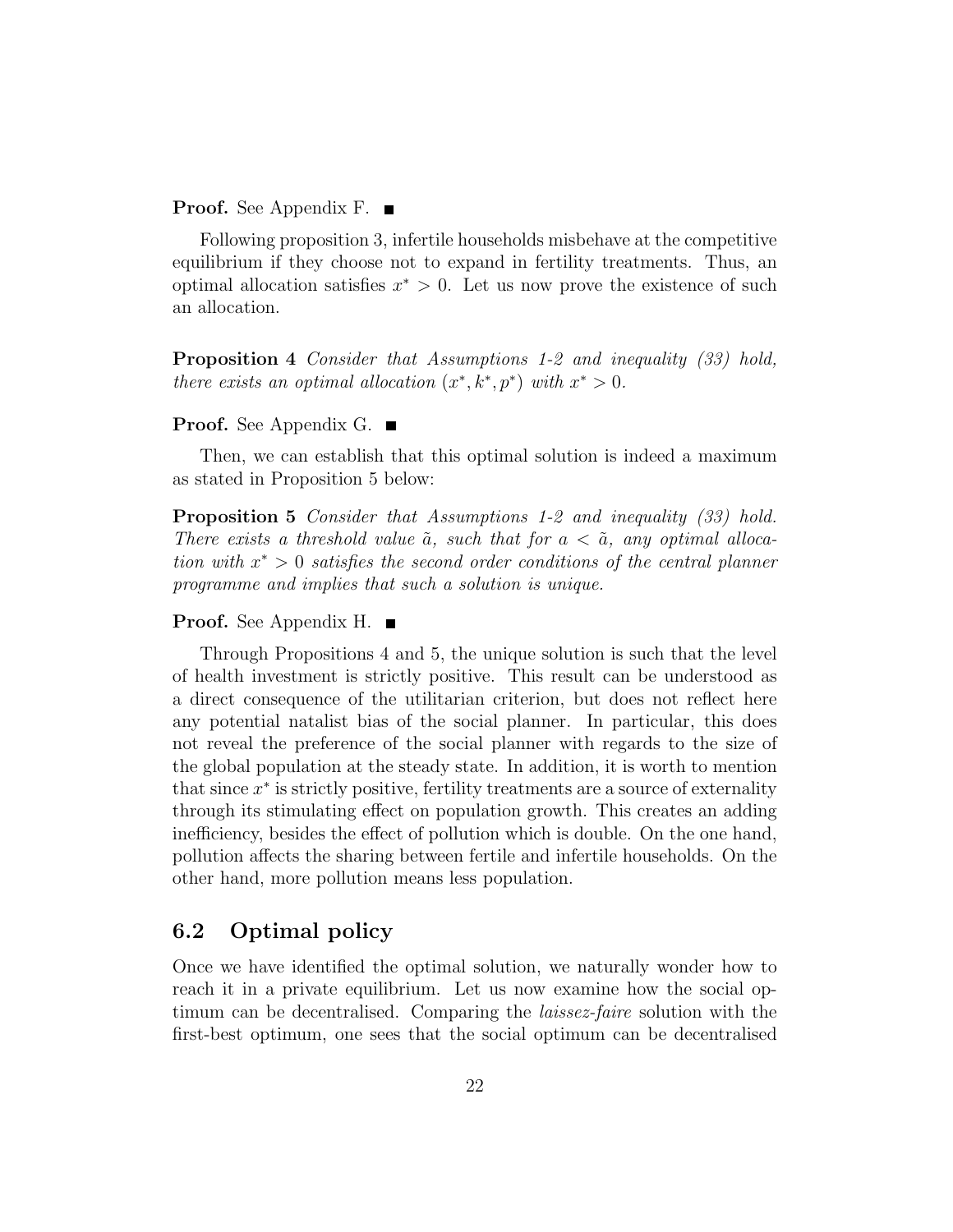with appropriate choices of taxes for the environmental damage. We have highlighted three sources of inefficiency. Moreover, taking into account that optimal consumptions are the same for all agents, the positive costs induced by health investment should be offset by a government intervention. Consequently, we come out with five instruments, one being used to balance the government budget. The following proposition summarises our results.

**Proposition 6** Consider that Assumptions 1-2,  $a < \min\{\tilde{a}, \overline{a}\}\$  and inequality (33) hold. The social optimum can be decentralised by means of the following instruments:

- (i) Intra-generational lump-sum transfers allowing the equalisation of consumption levels across the fertile and the infertile,  $T<sup>F</sup>$  and  $T<sup>I</sup>$  satisfying  $T^F = 0$  and  $T^I = (1 + \sigma)x^* > 0;$
- (ii) A proportional tax on capital income allowing the capital stock to reach its optimal level,  $k^*$ ,  $\rho = \frac{\mu^* c^* \beta}{n \Gamma^*} = 1 - \frac{n \Gamma^*}{\alpha (k^*)^{\alpha}}$  $\frac{n\Gamma^*}{\alpha(k^*)^{\alpha-1}}\in(0,1);$
- (iii) A proportional tax on fertility treatment,  $\sigma$ , allowing the level of health expenditure to reach its optimal level,  $x^*$ , such that  $\frac{\sigma}{1+\sigma} = \frac{1}{v}$  $rac{1}{v}$   $\left(\frac{nk^*}{c^*}\right)$  $\frac{bk^*}{c^*} - \frac{\delta + \mu^* p^*}{\Gamma^*}$  $\frac{\mu^*p^*}{\Gamma^*}$  $> 0$ ;
- (iv) A positive lump-sum tax to old,  $\theta > 0$ , to balance the government budget.

#### **Proof.** See Appendix I. ■

Firstly, notice that we need not to impose transfer for young fertile couples  $(T<sup>F</sup> = 0)$ . Thus, to implement the optimal level of curative health investment and to guarantee that young and old consumptions are identical among the two types of couples, we use two instruments: A lump-sum transfer to the infertile and a tax on fertility treatments. Secondly, the decentralisation of the social optimum requires a positive tax on capital income to control the level of pollution and to ensure the achievement of the green golden rule (see equation (32)). Notice that the introduction of capital taxation is more relevant than a policy that would aim at reducing the dirtiness of production  $(\beta)$ . Indeed, the role of capital taxation is twofold: First, it corrects for the level of polluting emissions and second, it avoids a potential physical capital over-accumulation. Finally,  $\theta$  permits to implement the social level of consumption when old.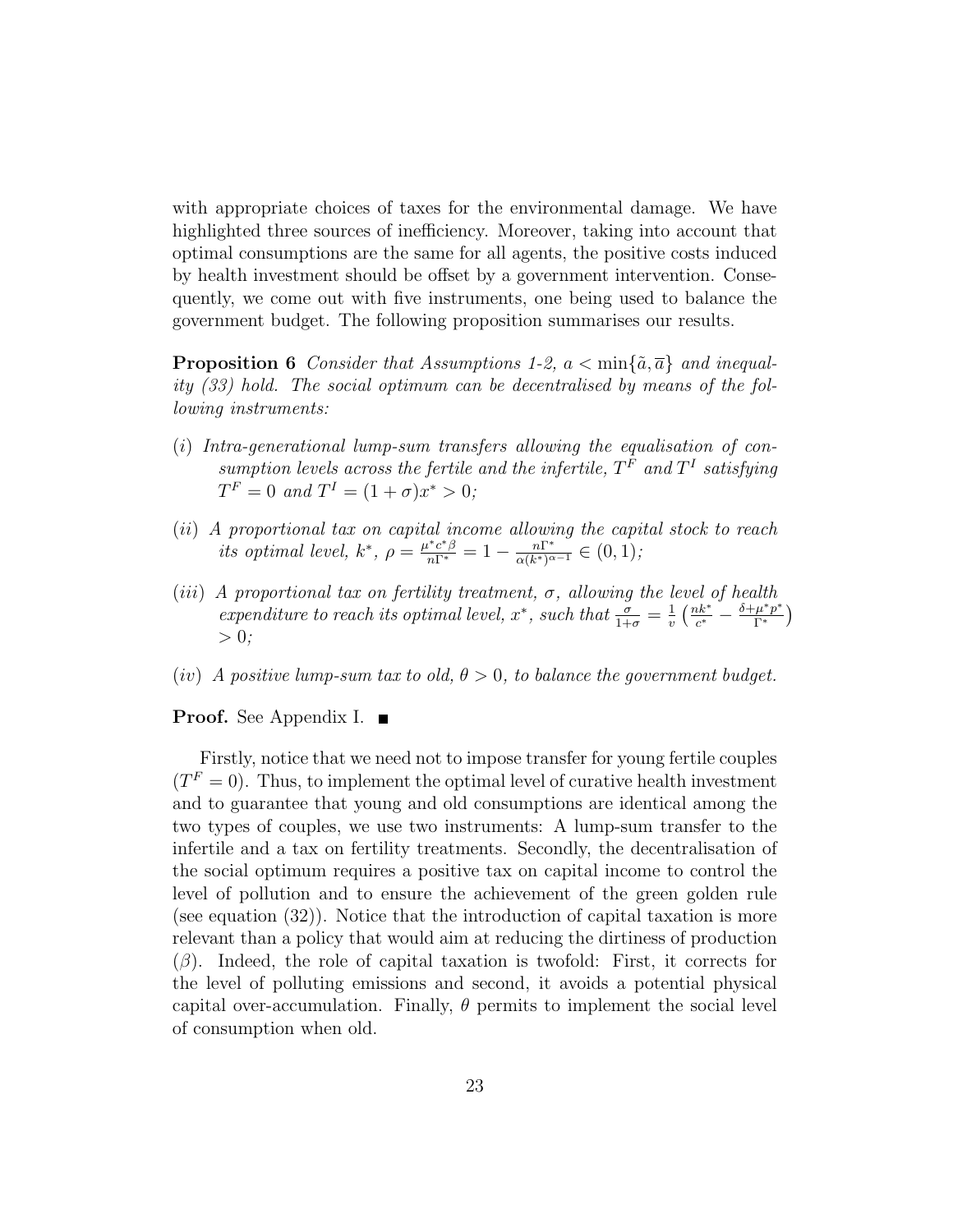The positiveness of  $\theta$  involves a taxation of old households' consumption. This incites households to save more and it displays two outcomes. On the one hand, it triggers capital accumulation and therefore pollution. The capital tax restores the optimal level of capital. On the other hand, it allows for positive health expenditure through the household's trade-off between consumption and health. However, in order to reach the positive and optimal level of fertility treatments, a positive tax on healthcare is required. Finally, the lump-sum transfer to infertile young is used to rule out heterogeneity between young consumptions.

This result might be at first sight surprising and counter-intuitive since it drives the government to tax fertility treatments. Nevertheless, let us reexamine the infertile household's budget constraint:  $c^I + (1 + \sigma - T^I/x)x + s^I =$ w. Taking into account the redistribution effect through  $T<sup>I</sup>$ , the health policy design can be summarised by  $t(x) \equiv \sigma - T^{I}/x$ . At the optimum, we easily see that  $t(x^*) < 0$ .<sup>7</sup> Overall, the curative treatments are subsidised by the government. Indeed, despite the positive tax on fertility treatment, the redistribution from the old  $(\theta > 0)$  to the infertile couples provides an incentive health policy. It can be interpreted as a sanitary curative policy, whereas the tax on physical capital should be understood as a preventive policy tool. Indeed, capital taxation serves as an environmental policy instrument that controls the level of pollution and shapes the sharing between the fertile and the infertile. Hence, we argue that fighting against the sources of altered reproductive health is more relevant than directly inducing households to incur health treatments.

# 7 Concluding remarks

Based on epidemiological evidence, we assume that pollution reduces fertility. In this paper, we analyse the implications of such a feature considering an OLG economy where households with impaired fertility may incur health treatments in order to increase their chances of parenthood and characterise the situation reached in the long run. We also examine the optimal allocation and determine the policy that allows its decentralisation.

Our main results are the following: As the economy gets dirtier, there is a stronger negative dilution effect that enhances the growth process and the

<sup>&</sup>lt;sup>7</sup>Since  $\sigma > 0$  and  $T^I > 0$ ,  $t(x)$  is strictly increasing and there exists  $\hat{x} = T^I/\sigma$  such  $t^I(x) < 0$  for  $x < \hat{x}$  and  $t(x) > 0$  for  $x > \hat{x}$ . that  $t(x) < 0$  for  $x < \hat{x}$  and  $t(x) > 0$  for  $x > \hat{x}$ .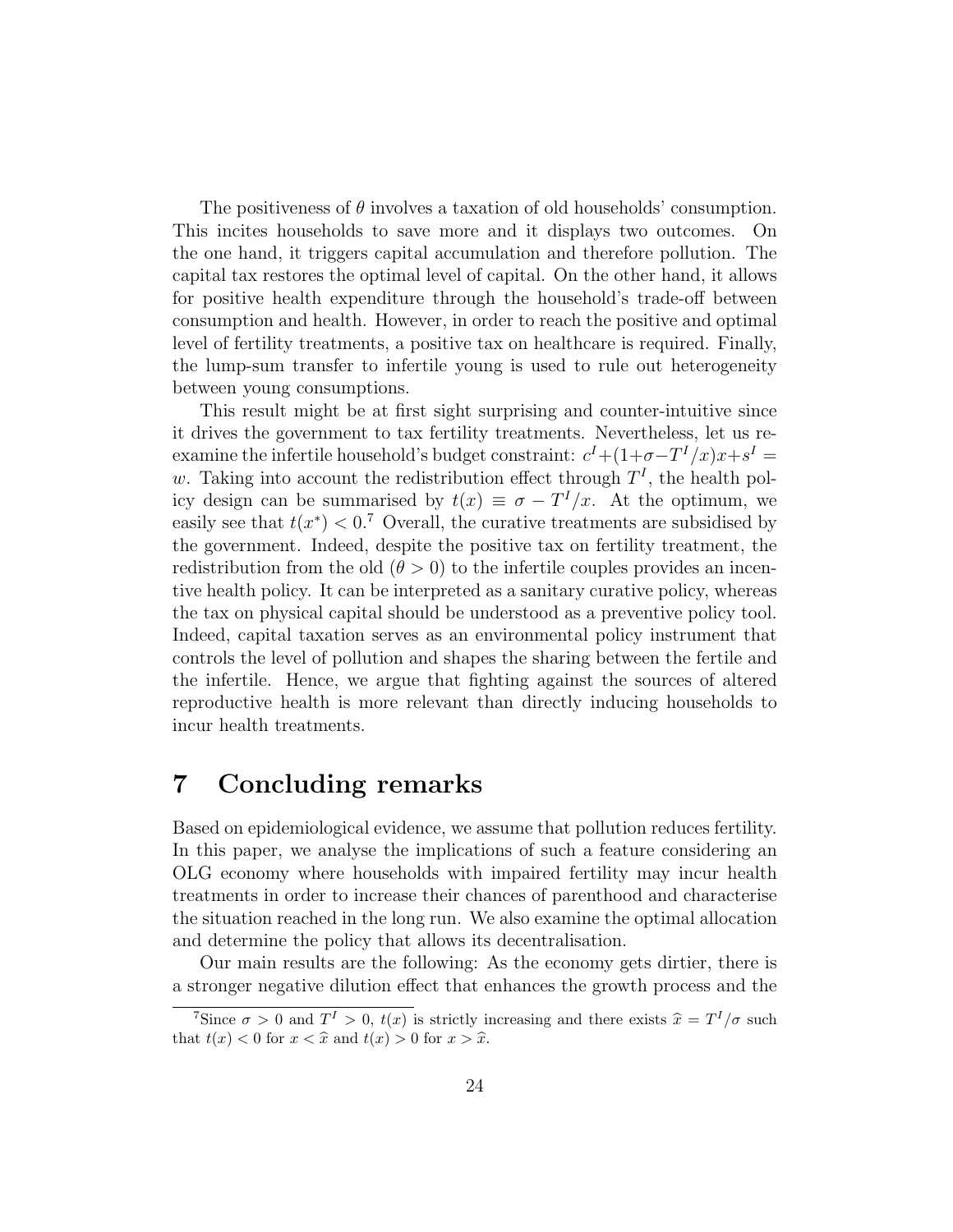accumulation of physical capital. Then, the economy might reach in the long run a stationary equilibrium with higher levels of capital and pollution per worker, despite the health cost incurred by infertile couples and the fact that population growth declines. On the normative side, our analysis highlights that the long-run social optimum can be decentralised. We underscore that to correct for both the externalities of pollution and the induced-health inefficiency, it is necessary to tax physical capital while it requires to globally subsidy mostly harmed agents within the economy.

# References

- [1] Aneck-Hahn, N., Schulenburg, G. W., Bornman, M. S., Farias, P. and De Jager, C. (2007), "Impaired semen quality associated with environmental DDT exposure in young men living in a malaria area in the Limpopo province, South Africa", Journal of Andrology, 28, 423-434.
- [2] Auger, J., Kunstmann, J. M., Czyglik, F. and Jouannet, P. (1995), "Decline in semen quality among fertile men in Paris during the past 20 years", The New England Journal of Medicine, 332(5), 281-285.
- [3] Baudin, T., de le Croix, D. and Gobbi, P. E. (2015), "Fertility and childlessness in the United States", American Economic Review 105, 1852-1882.
- [4] Boivin, J., Bunting, L., Collins, J. A. and Nygren, K. G. (2007), "International estimates of infertility prevalence and treatment seeking: Potential need and demand for infertility medical care", Human Reproduction, 22, 1506-1512.
- [5] Bouvier, G., Blanchard, O., Momas, I. and Seta, N. (2006), "Pesticide exposure to non-occupationally exposed subjects compared to some occupational exposure: A french pilot study", Science of the Total Environment, 366, 74-91.
- [6] Carlsen, E., Giwercman, A., Keiding, N. and Skakkebk, N. (1992), "Evidence for decreasing quality of semen quality during past 50 years", British Medical Journal, 305, 609-613.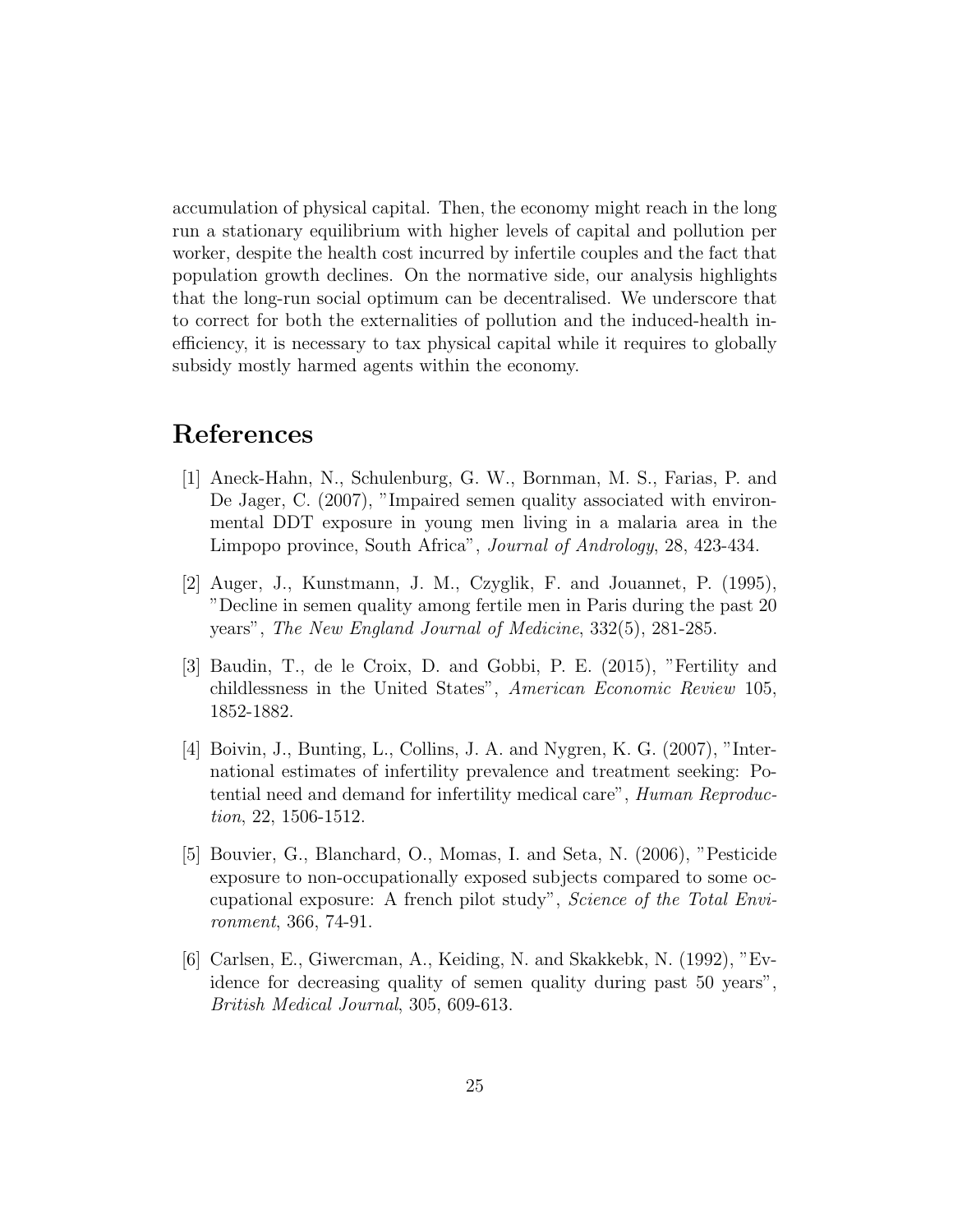- [7] Chambers G.M., Sullivan E.A., Ishihara O., Chapman M.G., FRANZCOG and Adamson G.D. (2009), "The economic impact of assisted reproductive technology: A review of selected developed countries", Fertility and Sterility, 91(6), 2281-2294.
- [8] Chiu Y. H., Afeiche M. C., Gaskins A. J., Williams P. L., Tanrikut C., Hauser R. and Chavarro J. E. (2015), "Fruit and vegetable intake and their pesticide residues in relation to semen quality among men from a fertility clinic", Human Reproduction, 30, 1352-1341.
- [9] Collins J. (2002), "An international survey of the health economics of IVF and ICSI", Human Reproduction Update, 8, 265-277.
- [10] Connolly, M., Hoorens, S. and Chambers, G. (2010), "The costs and consequences of assisted reproductive technology: An economic perspective" Human Reproduction Update, 16, 603-613.
- [11] de la Croix, D. and Doepke, M. (2003), "Inequality and growth: Why differential fertility matters", The American Economic Review, 93, 1091- 1113.
- [12] De Rosa, M., Zarrilli, S., Paesano, L. Carbone, U., Boggia, B., Petretta, M., Maisto, A., Cimmino, F., Puca, G., Colao, A. and Lombardi, G. (2003), "Traffic pollutants affect fertility in men", Human Reproduction, 18, 1055-1061.
- [13] ESHRE Capri Working Group (2010), "Europe the continent with the lowest fertility", Human Reproduction Update, 16, 590-602.
- [14] Galor, O. (2005), "From stagnation to growth: Unified growth theory", Volume Handbook of Economic Growth, Chapter 1, 171-293, Aghion, P and Durlauf, S.N eds.
- [15] Galor, O. and Weil, D. (2000), "Population, technology, and growth: From Malthusian stagnation to the demographic transition and beyond", The American Economic Review, 90, 806-828.
- [16] Greil, A. (1997), "Infertility and psychological distress: A critical review of the literature", Social Science and Medicine, 45, 1697-1704.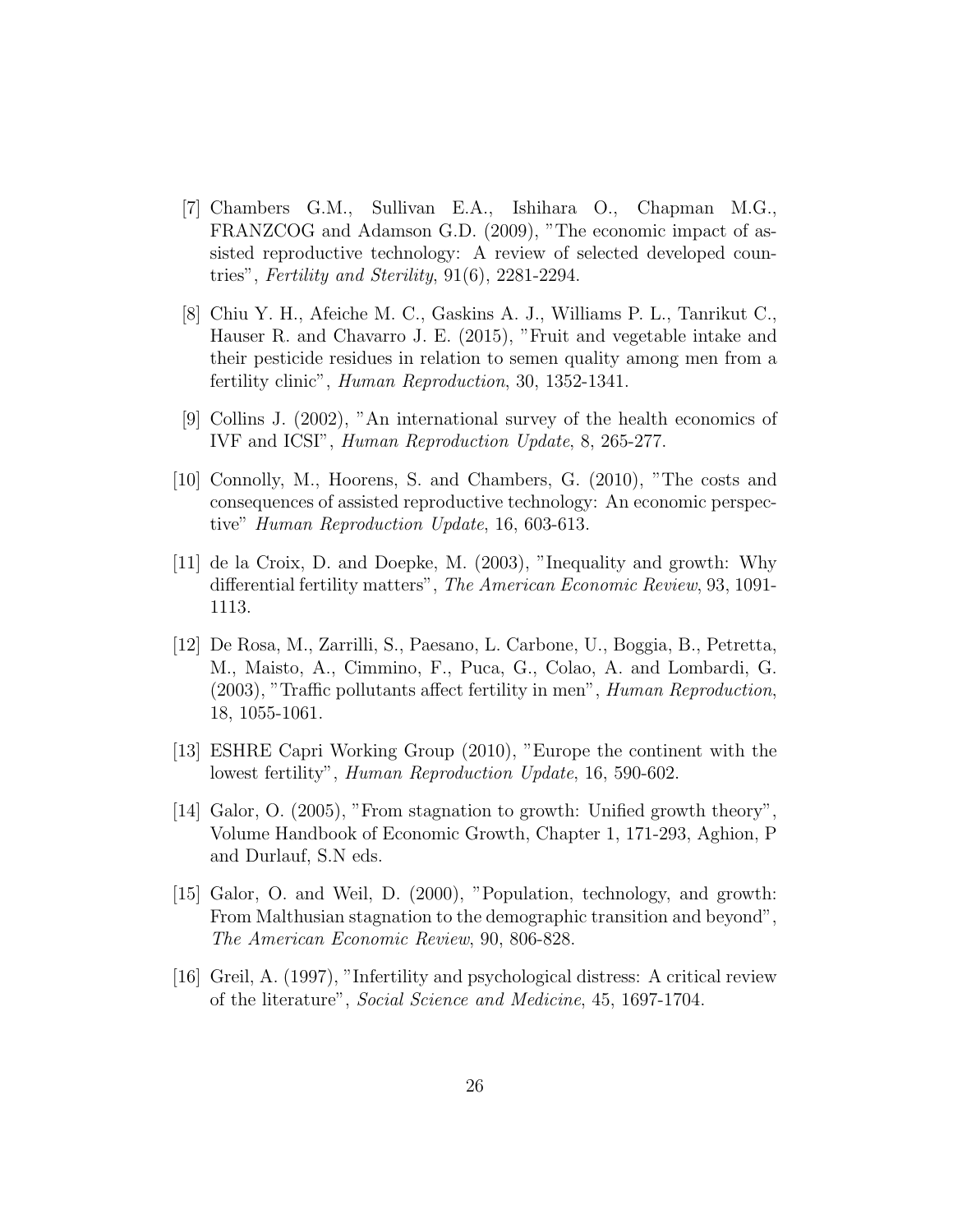- [17] Gobbi, P. E. (2013), "A model of voluntary childlessness", Journal of Population Economics, 26, 963-982.
- [18] Inhorn, M. and Patrizio P. (2015), "Infertility around the globe: New thinking on gender, reproductive technologies and global movements in the 21st century", Human Reproduction Update, 21, 411-426.
- [19] Irvine, S., Cawood, E., Richardson, D., MacDonald, E. and Aitken, J. (1996), "Evidence of deteriorating semen quality in the United Kingdom: Birth cohort study in 577 men in Scotland over 11 years", British Medical Journal, 312, 467-471.
- [20] Joffe M. (2010) "What has happened to human fertility?", Human Reproduction, 25(2), 295-307.
- [21] Kupka, M., D'Hooghe, T., Ferraretti, A., de Mouzon, J., Erb, K., Castilla, J., Calhaz-Jorge, C., De Geyter, Ch. and Goossens, V. (2016), "Assisted reproductive technology in Europe, 2011: Results generated from European registers by ESHRE", Human Reproduction, 31, 233-248.
- [22] Mariani, F., Perez-Barahona, A. and Raffin, N. (2010), "Life expectancy and the environment", Journal of Economic Dynamics and Control 34, 798-815.
- [23] Martenies, S. E. and Perry, M. J. (2013), "Environmental and occupational pesticide exposure and human sperm parameters: A systematic review", Toxicology, 307, 66-73.
- [24] Mascarenhas, M., Flaxma, S., Boerma, S., Vanderpeol, T. and Stevens, G. (2012), "National, regional and global trends in infertility prevalence since 1990: A systematic analysis of 277 health surveys", PLOS Medicine, 9, 1-12.
- [25] Meeker, J., Rossano, M., Protas, B., Diamond, M., Pushel, E., Daly, D., Paneth, N. and Wirth, J. (2008), "Cadnium, lead and other metals in relation to semen quality: Human evidence for molybdenum as a male reproductive toxicant", Environmental Health Perspectives, 116, 1473-1479.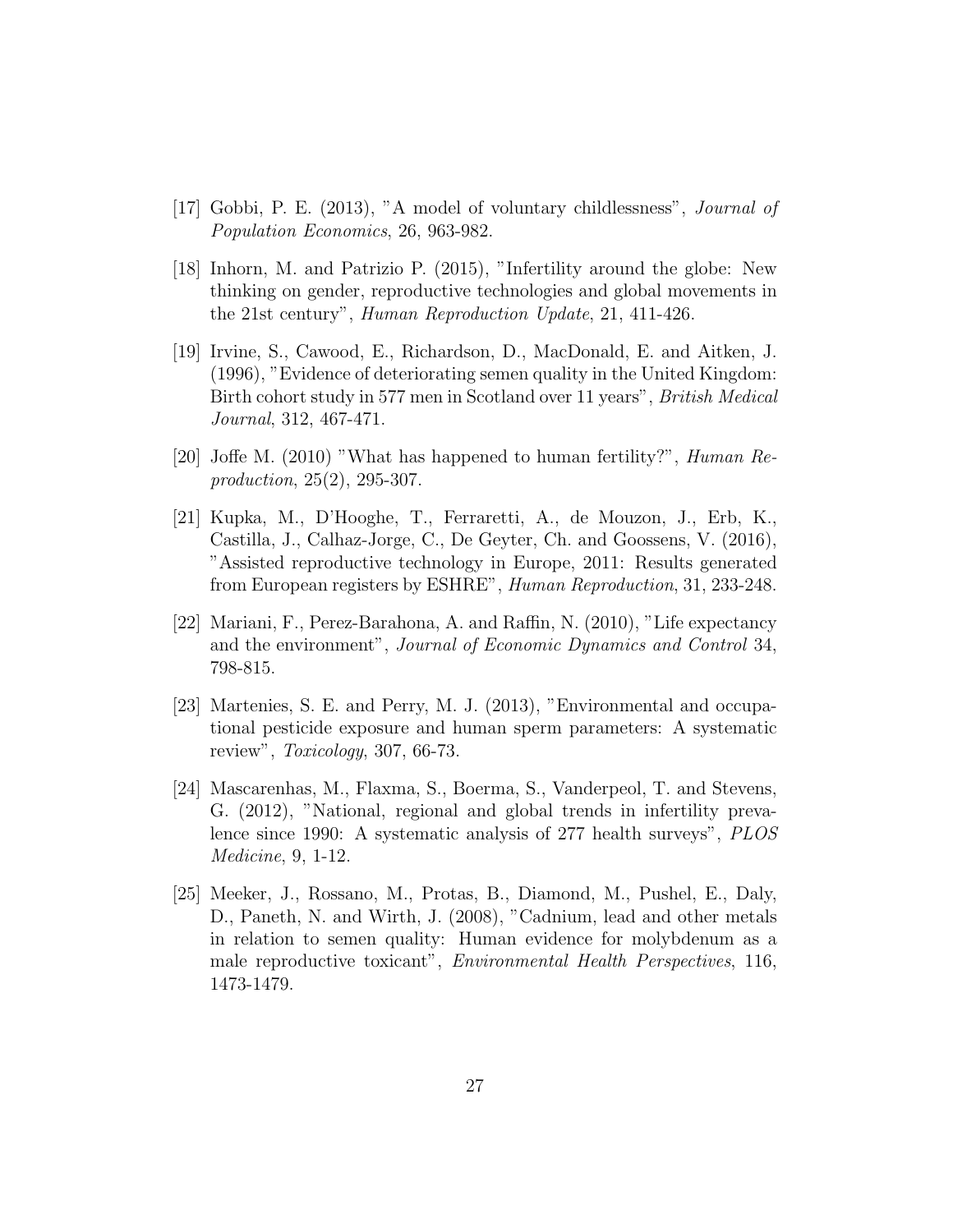- [26] Mehrpour, O., Karrari, P., Zamani, N., Tsatsakis, A. and Abdollahi, M. (2014), "Occupational exposure to pesticides and consequences on male semen and fertility: A review", *Toxicology Letters*, 230, 146-156.
- [27] Momota, A. (2016), "Intensive and extensive margins of fertility, capital accumulation, and economic welfare", Journal of Public Economics 133, 90-110.
- [28] Myrskylä, M., Kohler, H. and Billari, F.  $(2009)$ , "Advances in development reverse fertility declines", Nature, 460, 740-743.
- [29] Moura-Ramos, M., Gameiro, S., Canavarro, M.C. and Soares, I. (2012), "Assessing infertility stress: Re-examining the factor structure of the Fertility Problem Inventory", Human Reproduction, 27, 496-505.
- [30] Neumann P.J., Johannesson M. (1994), "The willingness to pay for in vitro fertilization: A pilot study using contingent valuation", Medical Care, 32, 686-699.
- [31] Pautrel, X. (2008) "Reconsidering the impact of the environment on long-run growth when pollution influences health and agents are finitelifetime", Environmental and Resource Economics 40, 37-52.
- [32] Perry, M. J., Venners, S. A., Chen, X., Liu, X., Tang, G., Xing, H., Barr, D. B. and Xu, X. (2011) "Organophosphorous pesticide exposures and sperm quality", Reprod. Toxicol. 31, 75-79.
- [33] Raffin, N. (2012) "Children's environmental health, education and economic development", *Canadian Journal of Economics*, 45, 996-1022.
- [34] Raffin, N. and Seegmuller, T. (2014) "Longevity, pollution and growth", Mathematical Social Sciences, 69, 22-33.
- [35] Raffin, N. and Seegmuller, T. (2016) "The cost of pollution on longevity, welfare and economic stability", *Environmental and Resource Eco*nomics, forthcoming.
- [36] Recio-Vega, R., Ocampo-Gomez, G., Borja-Aburto, V. H., Moran-Martinez, J. and Cebrian-Garcia, M. E. (2008), "Organophosphorus pesticide exposure decreases sperm quality: Association between sperm parameters and urinary pesticide levels", Journal of Applied Toxicology, 28, 674-680.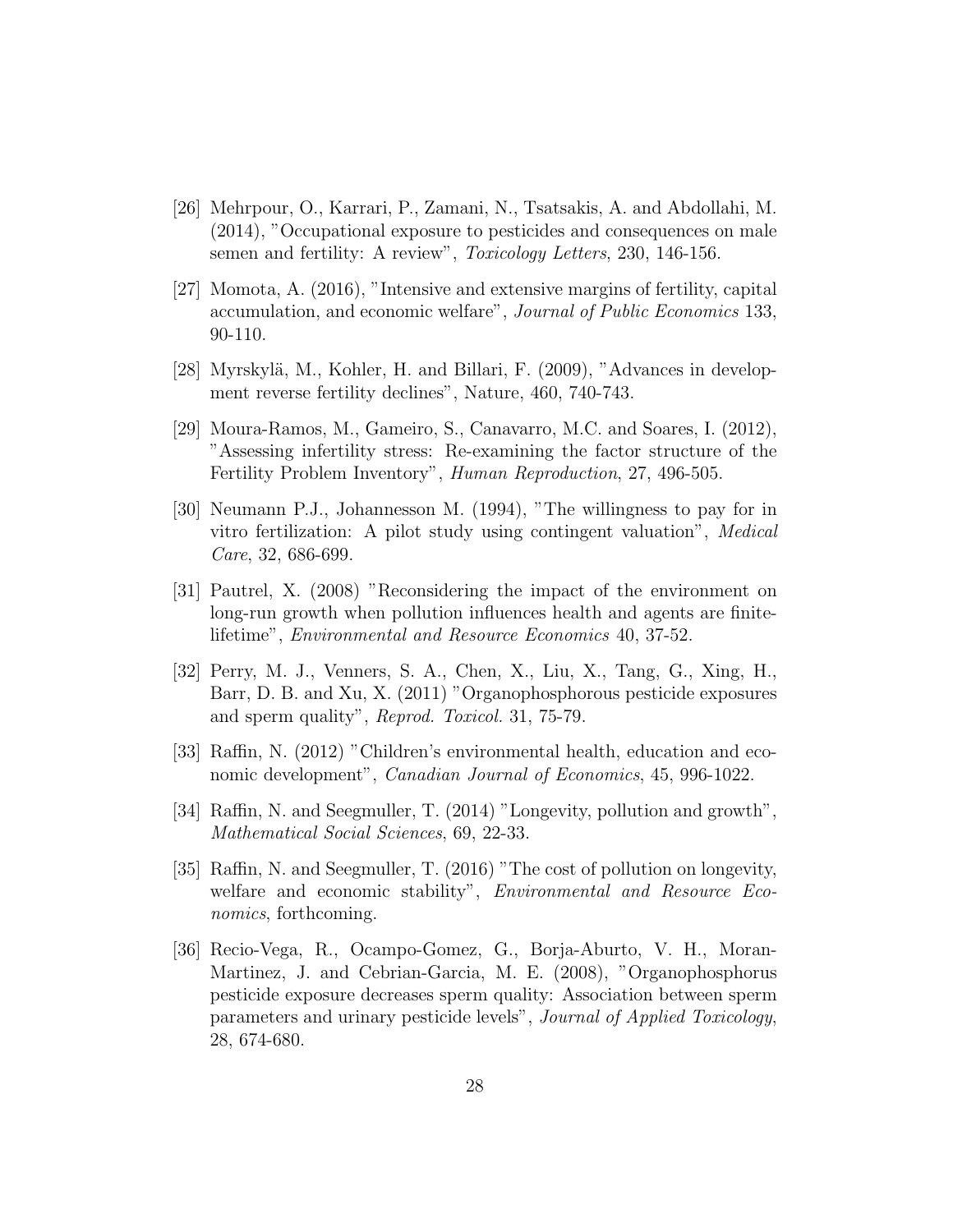- [37] Slama, R., Jensen, T. K., Scheike, T., Ducot, B., Spira, A., and Keiding, N. (2004) "How would a decline in sperm concentration over time influence the probability of pregnancy?", Epidemiology, 15(4), 458-465.
- [38] Swan, S., Elkin, E. and Fenster, L. (1997),"Have sperm densities declined? A reanalysis of global trend data", Environmental Health Perspectives, 105, 1228-1232.
- [39] Swan, S., Elkin, E. and Fenster, L. (2000),"The question of declining sperm density revisited: An analysis of 101 studies published 1934- 1996", Environmental Health Perspectives, 108, 961-966.
- [40] Swan, S. H., Kruse, R. L., Liu, F., Barr, D. B., Drobnis, E. Z., Redmon, J. B., Wang, C., Brazil, C., Overstreet, J. W. and Study for Future Families Research Group (2003), "Semen quality in relation to biomarkers of pesticide exposure", Environmental Health Perspectives, 111, 1478-1484.
- [41] Tuc, V. P., Wangsuphachart, V., Tasanapradit, P., Fungladda, W., Van Trong, P. and Nhung, N. T. (2007), "Impacts of pesticide use on semen characteristics among rice farmers in Kienxuong District, Thaibinh Province, Vietnam", Studies, 38, 569-575.
- [42] Van Waeleghem, K., De Clercq, N., Vermeulen, L., Schoonjans, F. and Comhaire, F. (1996), "Deterioration of sperm quality in young healthy Belgian men", Human Reproduction 11, 325-329.
- [43] Varvarigos, D (2010), "Environmental degradation, longevity and the dynamics of economic development", Environmental and Resource Economics, 46, 59-73. 25
- [44] World Health organization (2013), State of the science of Endocrine Disrupting Chemicals 2012, ISBN: 9789241505031.
- [45] Williams, R. (2002) "Environmental tax interactions when pollution affects health or productivity", Journal of Environmental Economics and Management 44, 261-70.
- [46] Williams, R. (2003), "Health effects and optimal environmental taxes", Journal of Public Economics 87, 323-35.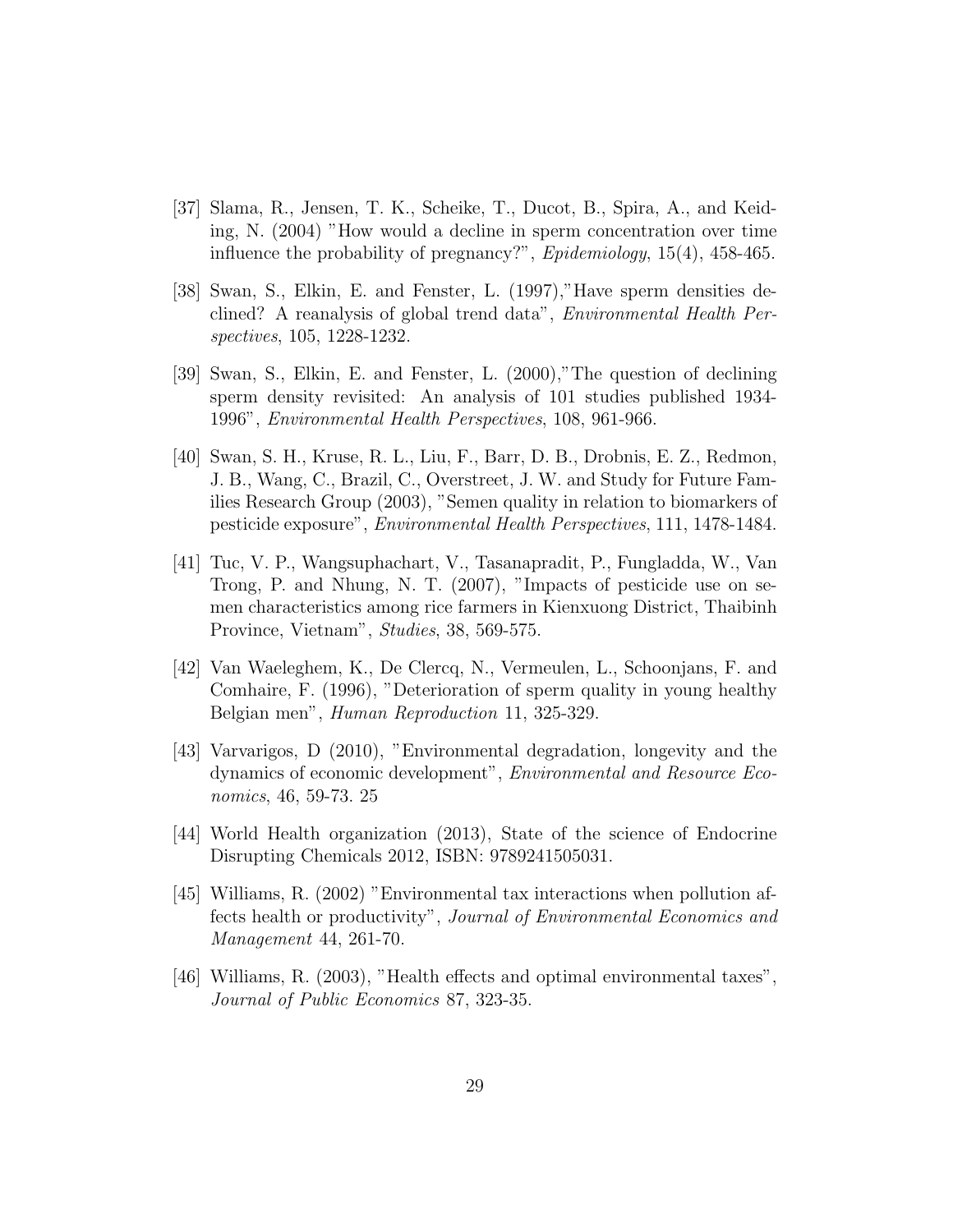[47] Zhou, N., Cui, Z., Yang, S., Han, X., Chen, G., Zhou, Z., Zhai, C., Ma, M., Li, L., Cai, M., Li, Y., Ao, L., Shu, W., Liua, J. and Cao, J. (2014), "Air pollution and decreased semen quality: A comparative study of Chongqing urban and rural areas", *Environmental Pollution*, 187, 145-152.

# Appendices

### A Proof of Lemma 1

Let us examine the properties of equation (22) in order to determine the conditions under which inequality (12) strictly holds. Indeed, thanks to Assumption 1, we can easily see that  $\varphi(0) > 0$  and is bounded above. In addition, the derivative of the function with respect to  $p$  allows us to state that  $\varphi(p)$  is an increasing function since  $\epsilon_{\varphi}(p) \equiv \frac{\varphi'(p)p}{\varphi(p)} = -\frac{\alpha}{1-p}$  $\frac{\alpha}{1-\alpha} \epsilon_{\pi} > 0.$ 

In addition, we can show that that  $\varphi(+\infty) > \frac{\delta}{a^{\alpha}}$  $\frac{\partial}{\partial v}$  if v is sufficiently large so that  $v > \delta^{-\frac{\alpha}{1-\alpha}} \left( \frac{1+\delta}{1-\alpha} \right)$  $\frac{1+\delta}{1-\alpha}$   $\frac{1}{1-\alpha}$   $\frac{\left[n\pi(+\infty)\right]\frac{\alpha}{1-\alpha}}{a}$  $\frac{\infty}{a}$ . Then, there exists a unique threshold value  $\tilde{p}$  solution of  $\varphi(\tilde{p}) = \frac{\delta}{av}$ , such that for  $p \in (0, \tilde{p})$  inequality (12) holds, otherwise it doesn't.

### B Proof of Proposition 1

To prove Proposition 1, let us first study the properties of the function  $\psi(p)$ . Thanks to Assumption 1, we can easily see that  $\psi(0) = 0$  and  $\epsilon_{\psi}(p) \equiv$  $\frac{\psi'(p)p}{\psi(p)} = 1 + \frac{n\pi(p)}{n\pi(p)+b-1}\epsilon_{\pi} > 0$ . Moreover, we can observe that  $\psi(p)$  is bounded below by  $\frac{\delta(1-\alpha)}{\beta(1+\delta)}p[n\pi(+\infty)+b-1]$ . Since  $\varphi(0) > \psi(0)$ , there exists a steady state with  $x = 0$  if  $\psi(\tilde{p}) > \varphi(\tilde{p})$ , where  $\tilde{p}$  is given by (24). Since  $\psi(p)$  is the only equation that depends on the parameter  $\beta$ , we use this parameter as a scaling parameter. Then, we can rephrase the previous conditions so that there exists a steady state if  $\beta < \overline{\beta}$  where

$$
\overline{\beta} \equiv \frac{av(1-\alpha)}{1+\delta} \tilde{p} \left[ [av]^{\frac{1-\alpha}{\alpha}} \delta \left( \frac{1-\alpha}{1+\delta} \right)^{\frac{1}{\alpha}} + b - 1 \right]
$$
(B.1)

and  $\overline{\beta}$  is strictly positive under Assumption 1. Moreover, Assumption 1 allows us to state that the steady state is unique since  $\epsilon_{\psi}(p) > \epsilon_{\varphi}(p)$  for all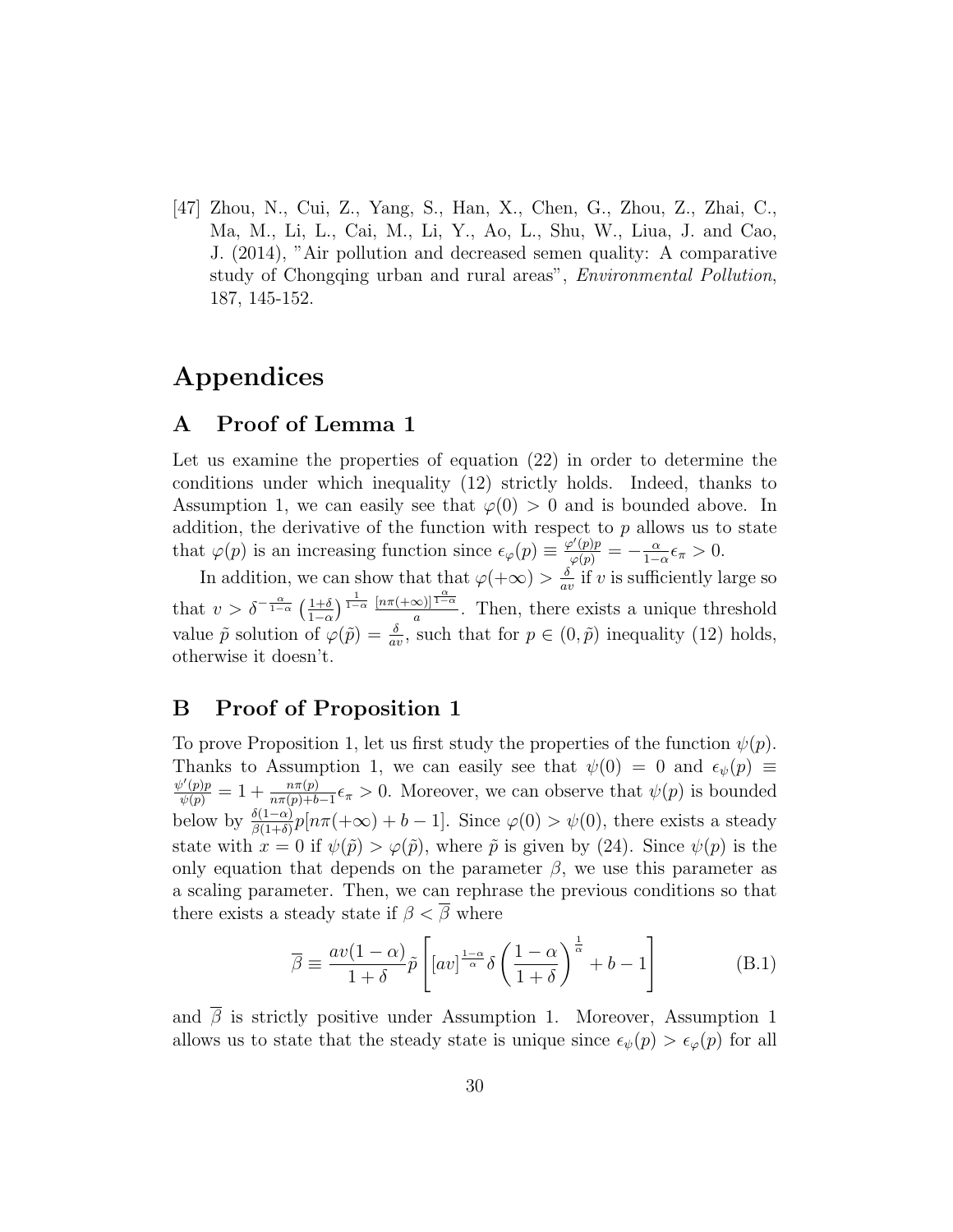$p \in (0, \tilde{p})$  as soon as

$$
\epsilon_{\pi} \left[ \frac{n\pi(p)}{n\pi(p) + b - 1} + \frac{\alpha}{1 - \alpha} \right] > -1
$$
 (B.2)

which is ensured as  $\epsilon_{\pi}$  is sufficiently close to 0 for all  $p > 0$ .

Finally, if  $\beta > \overline{\beta}$  and  $\varphi(0) > \psi(0)$ , then it means that  $\psi(\tilde{p}) < \varphi(\tilde{p})$ . In that configuration, there is no steady state with  $x = 0$ . Indeed, according to Assumption 1,  $\epsilon_{\psi}(p) > \epsilon_{\varphi}(p)$  for all  $p \in (0, \tilde{p})$ . Then, the two functions can never cross.

### C Proof of Proposition 2

As a first step, we study the implicit relationships between  $s<sup>F</sup>$  and p involved by equations (25) and (26) evaluated at the steady state. It yields:

$$
F(s^F) = H(s^F, p)
$$
\n(C.3)

$$
p = J(s^F, p) \tag{C.4}
$$

Lemma C.1 Consider that Assumptions 1 and 2 hold, then there exists  $\overline{a} > 0$  such that equation (C.3) implicitly defines  $s^F = \widetilde{\varphi}(p)$ , with  $\epsilon_{\widetilde{\varphi}} \equiv \widetilde{\varphi}(p) \circ \widetilde{\varphi}(p) \circ \widetilde{\varphi}(p) > 0$  if  $a \leq \overline{a}$  $\widetilde{\varphi}'(p)p/\widetilde{\varphi}(p) > 0$  if  $a < \overline{a}$ .

Proof. Differentiating equation (C.3), we get:

$$
\epsilon_{\tilde{\varphi}} = \frac{\epsilon_{H/p}}{\frac{F'(s^F)s^F}{F(s^F)} - \epsilon_{H/s^F}}
$$
(C.5)

where  $\epsilon_{H/p} \equiv \frac{\partial H(s^F, p)}{\partial p}$ ∂p p  $\frac{p}{H(s^F,p)}$  and  $\epsilon_{H/s^F} \equiv \frac{\partial H(s^F,p)}{\partial s^F}$  $\partial s^F$  $s^F$  $\frac{s^r}{H(s^F,p)}$ . We first focus on the sign of  $\epsilon_{H/sF}$ . As a preliminary result, using equation (15), we compute the following elasticity:

$$
\frac{x'(s^F)s^F}{x(s^F)} = \frac{\frac{av}{2\delta}s^F}{x(s^F)[x(s^F) + A]}
$$
(C.6)

Differentiating (28) evaluated at the steady state and using (15) and (C.6), we obtain:

$$
\epsilon_{H/s^F} = \frac{s^F}{x+A} \left[ \frac{x+1+\pi \frac{av}{2(1+\delta)}}{s^F - (1-\pi) \frac{\delta}{1+\delta} x} - \frac{a^2(1-\pi) \frac{v}{2\delta}}{(1+x)[\pi + x(\pi + a(1-\pi))]} \right]
$$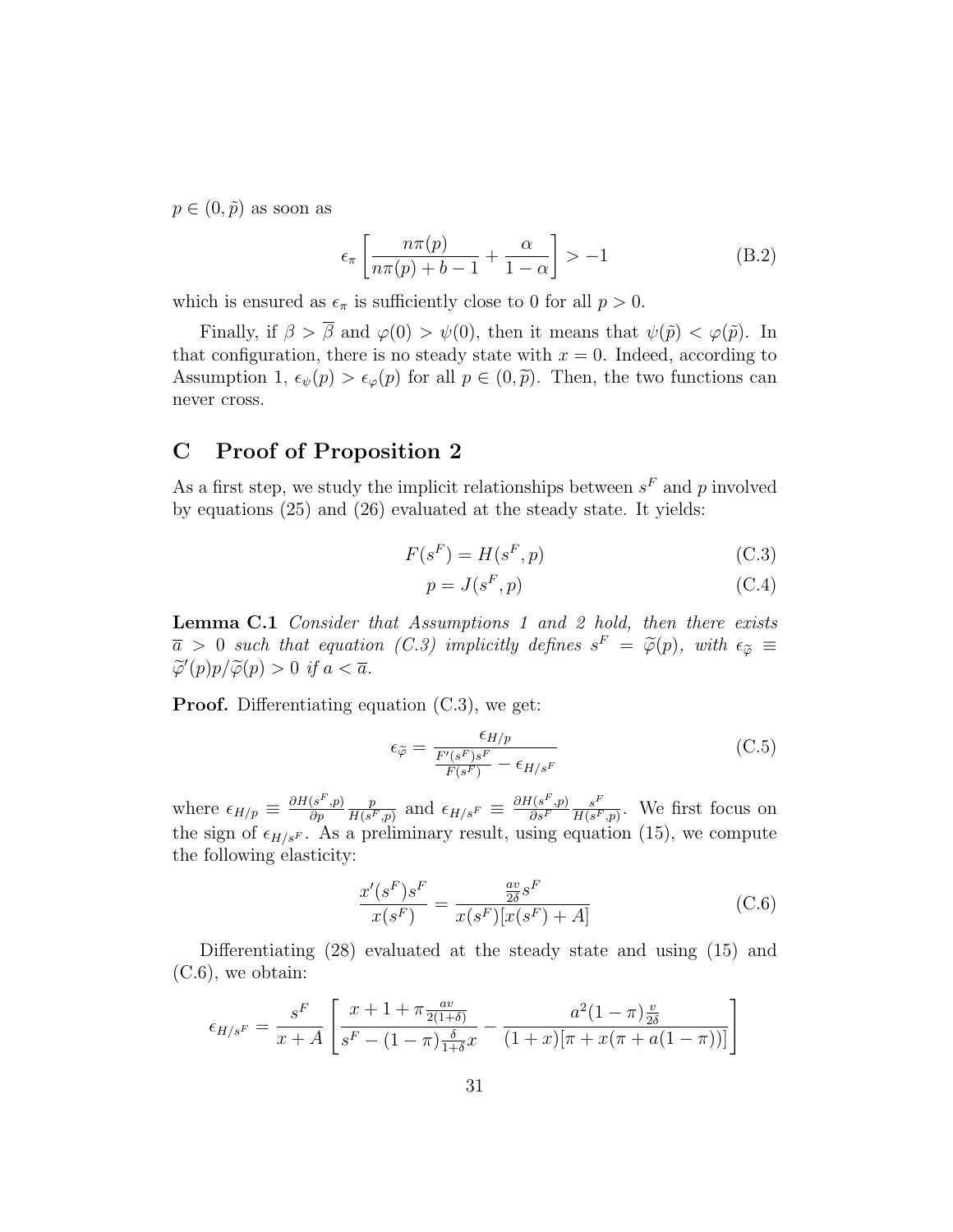Using (13) and (14), we deduce that  $s^F = \frac{\delta}{\sigma^2}$  $\frac{\delta}{av}(1+x)^2 + \frac{\delta}{1+x}$  $\frac{\delta}{1+\delta}x$ . Using this expression and equation (15), we can show that:

$$
\epsilon_{H/s^F} < \frac{\frac{\delta}{av}(1+x)^2 + \frac{\delta}{1+\delta}x}{\frac{\delta}{av}(1+x)^2 + \pi\frac{\delta}{1+\delta}x} \frac{x+1 + \pi\frac{av}{2(1+\delta)}}{x+1 + \frac{av}{2(1+\delta)}}
$$

The right-hand side of this inequality is lower than  $1/\alpha$  if and only if:

$$
(\alpha - 1)\frac{\delta}{av}(1+x)^3 + (\alpha - \pi)\frac{\delta}{1+\delta}x(1+x) + (\alpha - 1)\frac{\delta}{2(1+\delta)}(1+x)^2 + (\alpha - 1)\pi\frac{av\delta}{2(1+\delta)^2}x < 0
$$

This inequality holds because  $\alpha < \pi$ . Since  $\frac{F'(s^F)s^F}{F(s^F)} = \frac{1}{\alpha}$  $\frac{1}{\alpha}$ , it means that  $\frac{F'(s^F)s^F}{F(s^F)} - \epsilon_{H/s^F} > 0.$ 

Differentiating now  $(28)$  at the steady state with respect to p and using again the expression of  $s<sup>F</sup>$ , we get: F

$$
\epsilon_{H/p} = -\epsilon_{\pi}\pi \left[ \frac{1 + x(1 - a)}{\pi + x[\pi + a(1 - \pi)]} - \frac{x}{(1 + x)^2 \frac{1 + \delta}{av} + \pi x} \right] \tag{C.7}
$$

This elasticity is lower than one and its sign is given by the following polynomial:

$$
x^3\frac{(1-a)(1+\delta)}{av} + x^2\left[\frac{(1+\delta)(3-2a)}{av} - a\right] + x\frac{(1+\delta)(3-a)}{av} + \frac{1+\delta}{av}
$$

It is strictly positive if the coefficient of  $x^2$  is positive. There exists  $\bar{a} > 0$ such that this last condition is satisfied if  $a < \overline{a}$ . In this case,  $\epsilon_{H/p} > 0$ , which concludes the proof of the lemma.  $\blacksquare$ 

**Lemma C.2** Consider that Assumptions 1 and 2 hold, then equation  $(C.4)$ implicitly defines  $s^F = \psi(p)$ , with  $\epsilon_{\widetilde{\psi}} \equiv \psi'(p)p/\psi(p) > 0$ .

**Proof.** Using equation  $(C.4)$ , we get:

$$
\epsilon_{\widetilde{\psi}} = \frac{1 - \epsilon_{J/p}}{\epsilon_{J/s^F}}
$$
(C.8)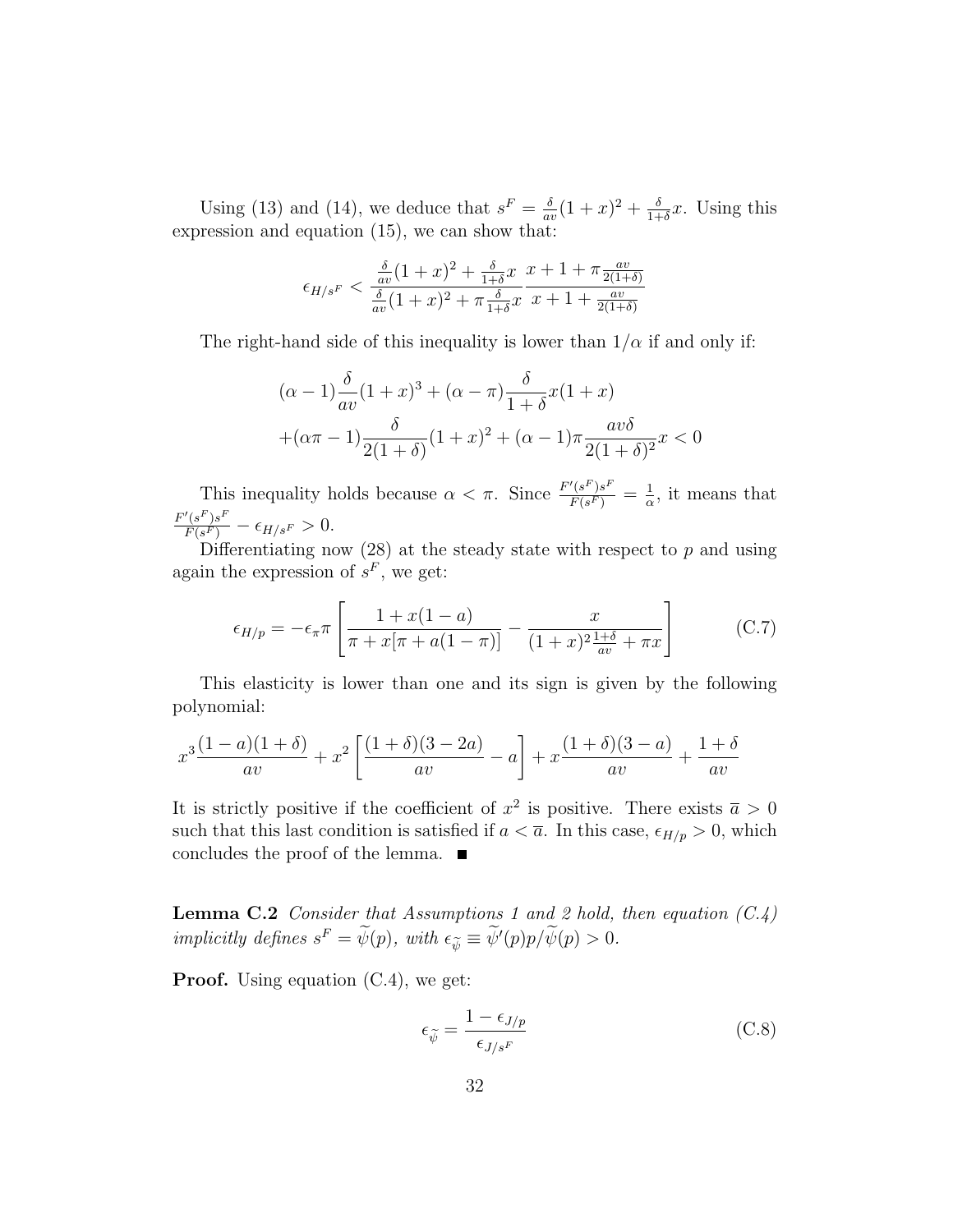where  $\epsilon_{J/p} \equiv \frac{\partial J(s^F, p)}{\partial p}$ ∂p p  $\frac{p}{J(s^F,p)}$  and  $\epsilon_{J/s^F} \equiv \frac{\partial J(s^F,p)}{\partial s^F}$  $\overline{\partial s^F}$  $s^F$  $\frac{s^x}{J(s^F,p)}$  .

Differentiating  $(29)$  at the steady state with respect to p and using  $(26)$ , we get:

$$
\epsilon_{J/p} = \frac{(1-b)(1+x) - n\pi(1+x(1-a))\epsilon_{\pi}}{n[\pi + x(\pi + a(1-\pi))]}
$$
(C.9)

Using (C.9), we deduce that:

$$
1 - \epsilon_{J/p} = \frac{nxa(1 - \pi - \pi\epsilon_{\pi}) + (1 + x)[n\pi(1 + \epsilon_{\pi}) - (1 - b)]}{n[\pi + x(\pi + a(1 - \pi))]}
$$
 > 0

under Assumption 1. Differentiating now (29) at the steady state with respect to  $s^F$ , and using (26) and (C.6), we obtain:

$$
\epsilon_{J/s^F} = \frac{s^F}{(1-b)p + \frac{\beta(1+\delta)}{\delta(1-\alpha)}s^F}B
$$

with

$$
B \equiv \frac{\beta(1+\delta)}{\delta(1-\alpha)} - \frac{av}{2\delta} \frac{a(1-\pi)np}{(x+A)(1+x)^2}
$$

Using (29) and (C.4), we have that  $n\pi p \leq (1-b)p + \beta \frac{1+\delta}{\delta(1-\epsilon)}$  $\frac{1+\delta}{\delta(1-\alpha)}s^F$ , which means that  $p \leq \frac{\beta \frac{1+\delta}{\delta(1-\alpha)} s^F}{n\pi + b - 1}$  $\frac{\delta(1-\alpha)^{\sigma}}{n\pi+b-1}$ . Therefore,

$$
B \ge \frac{\beta(1+\delta)}{\delta(1-\alpha)} \left[ 1 - \frac{\frac{va^2(1-\pi)}{2\delta}}{(x+A)(1+x)^2} \frac{n s^F}{n \pi + b - 1} \right]
$$

Since  $s^F < (1+x)^2(\frac{\delta}{av} + \frac{\delta}{1+x})$  $\frac{\delta}{1+\delta}$ , we get:

$$
B > \frac{\beta(1+\delta)}{\delta(1-\alpha)} \left[ 1 - \frac{vna^2(1-\pi)}{2\delta(x+A)} \frac{\frac{\delta}{av} + \frac{\delta}{1+\delta}}{n\pi + b - 1} \right]
$$

The right-hand side of this inequality is strictly positive if:

$$
(n\pi + b - 1)\left(1 + \frac{av}{2(1+\delta)}\right) > \frac{a(1-\pi)n}{2}\left(1 + \frac{av}{1+\delta}\right)
$$

which is satisfied for  $\pi$  sufficiently close to 1 as stated in Assumption 1. In this case,  $\epsilon_{J/s}F > 0$ , which proves the lemma.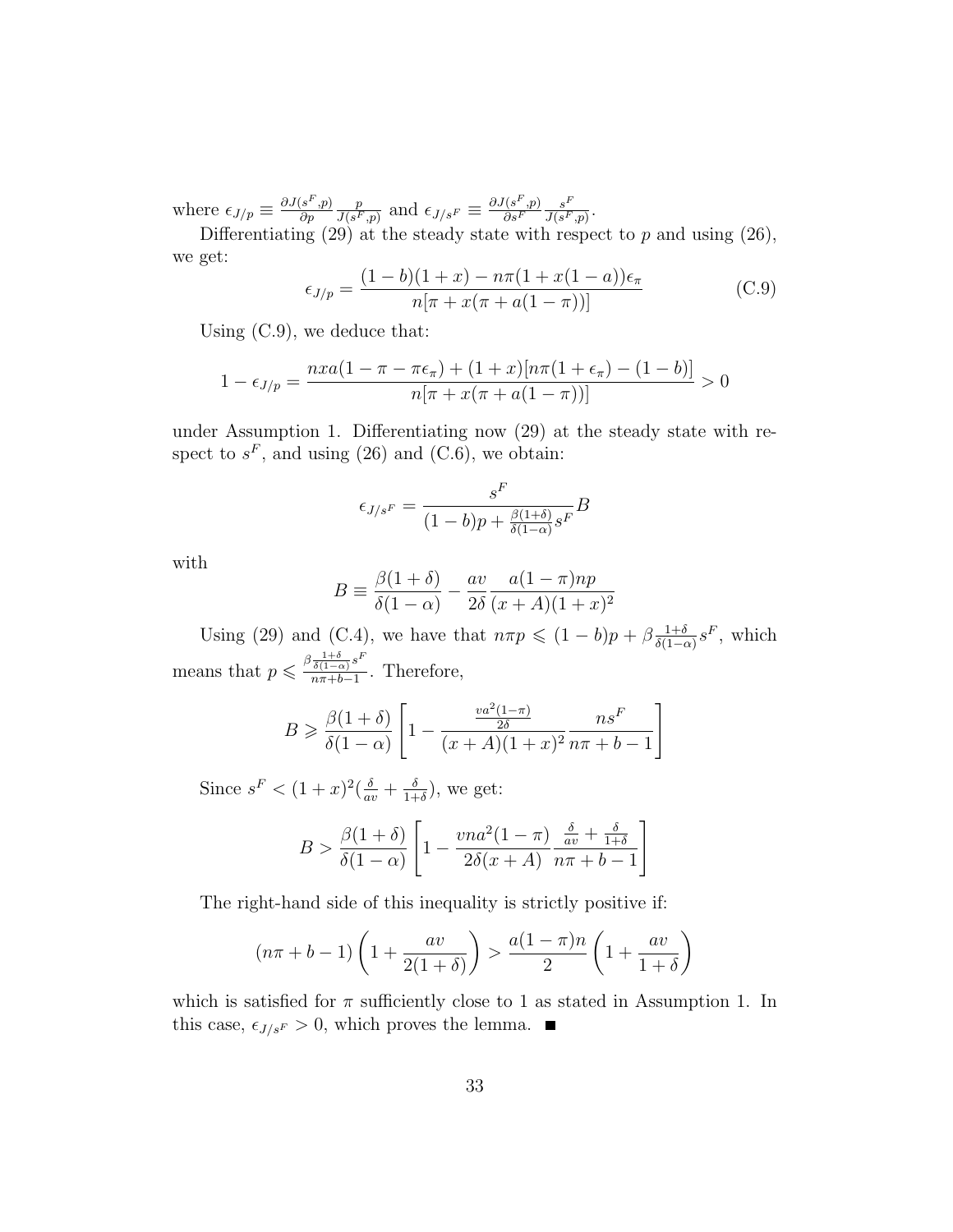**Lemma C.3** Consider that Assumption 1 and 2 hold, for  $s^F > \frac{\delta}{\delta s^2}$  $\frac{\delta}{\partial v}$ , we have:

- $s^F = \tilde{\psi}(p) > \psi(p);$
- $s^F = \widetilde{\varphi}(p) < \varphi(p)$ .

where  $\varphi(p)$  and  $\psi(p)$  are respectively given by (18) and (19).

**Proof.** As a preliminary result, we can show that  $\frac{1+x}{\pi+x(\pi+a(1-\pi))}$  is decreasing with respect to  $x$ .

Using (26) and (29), we deduce that:

$$
p = J(s^F, p) < \frac{(1 - b)p + \frac{\beta(1 + \delta)}{\delta(1 - \alpha)} s^F}{n\pi(p)}
$$

which is equivalent to:

$$
s^{F} > \frac{\delta(1-\alpha)}{\beta(1+\delta)} p[n\pi(p) + b - 1] = \psi(p)
$$

This proves the first part of the lemma. To prove the second part, we note, using the preliminary result and (28), that  $H(s^F, p) < \frac{s^F}{n\pi G}$  $\frac{s^r}{n\pi(p)}$ . Using (25) and (27), it implies that:

$$
\left[\frac{1+\delta}{\delta(1-\alpha)}s^F\right]^{1/\alpha} < \frac{s^F}{n\pi(p)}
$$

This inequality is equivalent to:

$$
s^{F} < \left[\frac{\delta(1-\alpha)}{1+\delta}\right]^{\frac{1}{1-\alpha}} \left[n\pi(p)\right]^{-\frac{\alpha}{1-\alpha}} = \varphi(p)
$$

П

A direct implication of this lemma is that, using the beginning of the proof of Proposition 1, we deduce that  $\lim_{p\to+\infty}\psi(p) = +\infty$ , while  $\lim_{p\to+\infty}\widetilde{\varphi}(p)$ has a finite value. In addition, Assumption 1 implies that  $\epsilon_{\tilde{\varphi}}$  is close to 0, which ensures uniqueness. We easily deduce Proposition 2.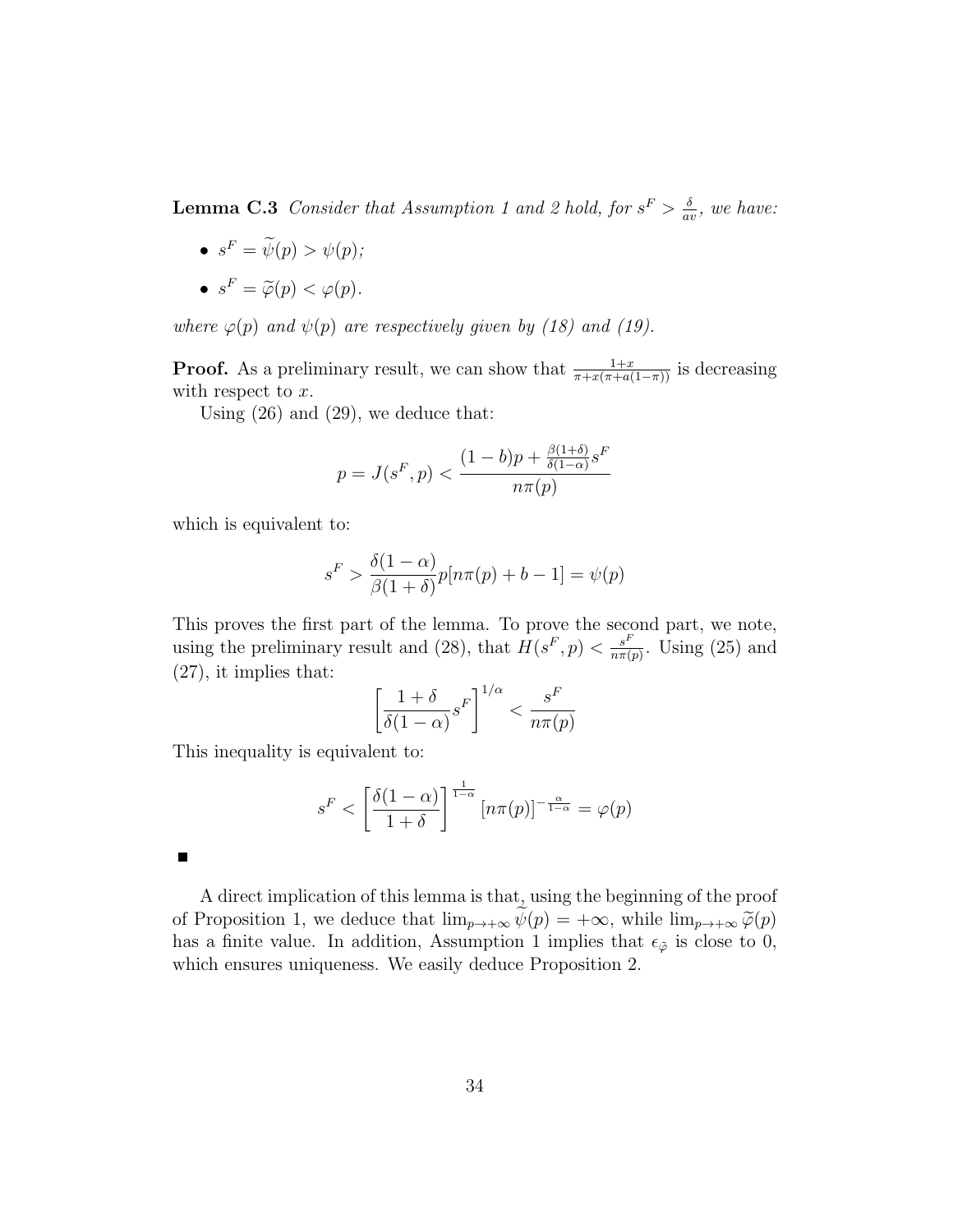# D The optimal programme

To solve the optimal programme, let us write the Lagrangian as:

$$
\mathcal{L} = \pi(p) \left[ \ln c^F + \delta \ln d^F + v \right] + (1 - \pi(p)) \left[ \ln c^I + \delta \ln d^I + \frac{ax}{1+x} v \right]
$$
  
+ 
$$
\lambda \left[ k^{\alpha} - \pi(p) c^F - (1 - \pi(p))(c^I + x) - \frac{\pi(p)d^F + (1 - \pi(p))d^I}{n\Gamma(x, p)} - nk\Gamma(x, p) \right]
$$
  
+ 
$$
\mu \left[ p - \frac{\beta k^{\alpha} + (1 - b)p}{n\Gamma(x, p)} \right] + \xi x
$$

we obtain the following First Order Conditions:

$$
c^i : \frac{1}{c^i} = \lambda, \quad i = F, I
$$
 (D.10)

$$
d^i : \frac{\delta n\Gamma(x,p)}{d^i} = \lambda, \quad i = F, I \tag{D.11}
$$

$$
x : \frac{(1 - \pi(p))av}{(1 + x)^2} + \lambda \Gamma_x(x, p) \left\{ \frac{\left[\pi(p)d^F + (1 - \pi(p))d^I\right]}{n\Gamma(x, p)^2} - nk \right\}
$$

$$
-\lambda(1 - \pi(p)) + \mu \Gamma_x(x, p) \frac{[\beta k^{\alpha} + (1 - b)p]}{n\Gamma(x, p)^2} + \xi = 0 \tag{D.12}
$$

$$
k : \lambda \left[ \alpha k^{\alpha - 1} - n \Gamma(x, p) \right] - \mu \frac{\beta \alpha k^{\alpha - 1}}{n \Gamma(x, p)} = 0 \tag{D.13}
$$

$$
p : \pi'(p) \left[ \ln c^F + \delta \ln d^F + v - \ln c^I - \delta \ln d^I - \frac{ax}{1+x} v \right]
$$
  
\n
$$
- \lambda \left\{ \frac{\pi'(p) \left( d^F - d^I \right) \Gamma(x, p) - \Gamma_p(x, p) \left[ \pi(p) d^F + (1 - \pi(p)) d^I \right]}{n \Gamma(x, p)^2} \right\}
$$
  
\n
$$
- \lambda \pi'(p) \left( c^F - c^I - x \right) - \lambda n k \Gamma_p(x, p)
$$
  
\n
$$
+ \mu \left\{ 1 - \left[ \frac{(1 - b) \Gamma(x, p) - \Gamma_p(x, p) \left( \beta k^{\alpha} + (1 - b)p \right)}{n \Gamma(x, p)^2} \right] \right\} = 0 \quad \text{(D.14)}
$$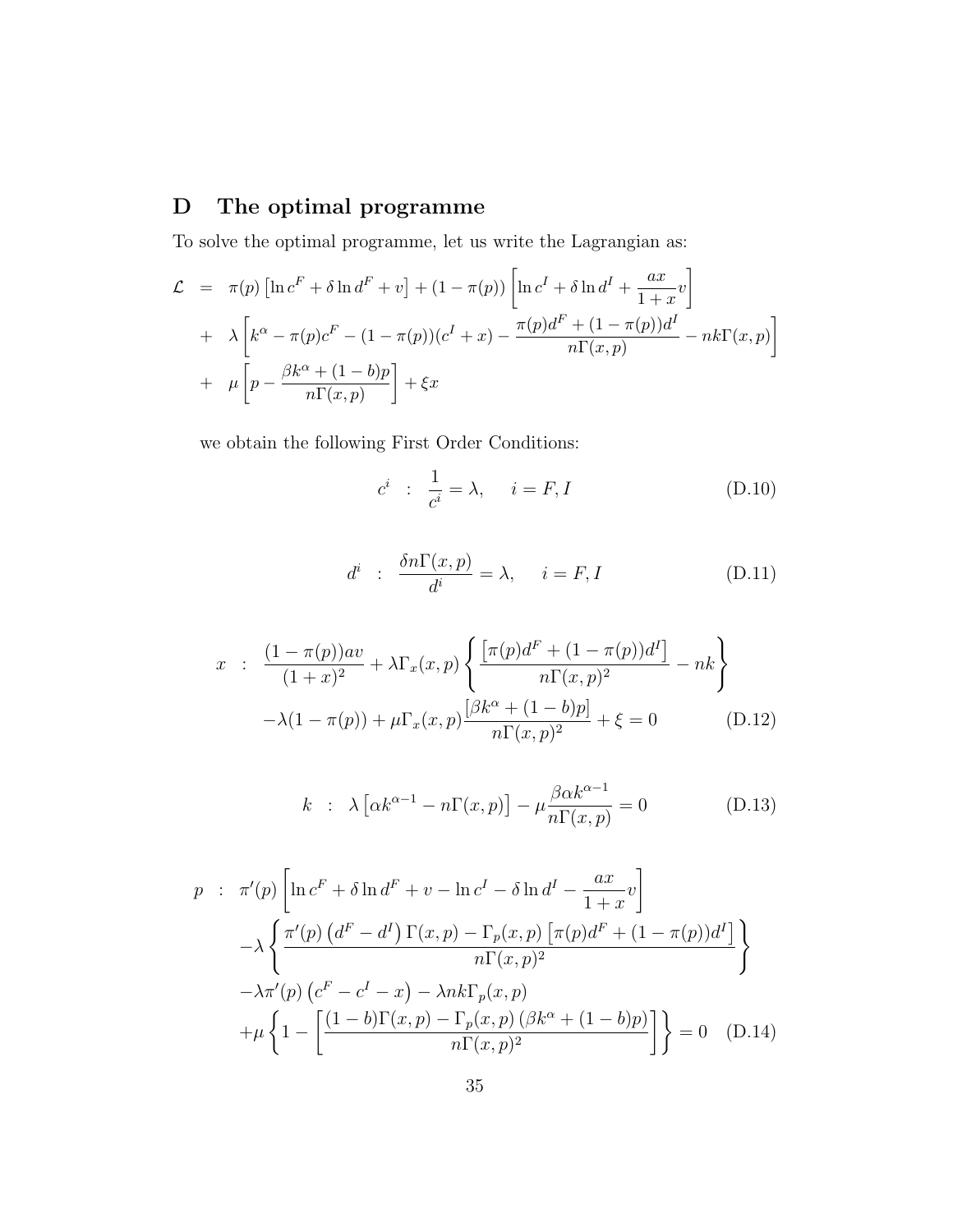$$
k^{\alpha} = \pi(p)c^{F} + (1 - \pi(p))(c^{I} + x) + \frac{\pi(p)d^{F} + (1 - \pi(p))d^{I}}{n\Gamma(x, p)} + nk\Gamma(x, p)
$$
 (D.15)

$$
p = \frac{\beta k^{\alpha} + (1 - b)p}{n\Gamma(x, p)}
$$
(D.16)

$$
\xi x = 0 \tag{D.17}
$$

with complementary slackness and

$$
\Gamma_x(x, p) = (1 - \pi(p)) \frac{a}{(1 + x)^2} > 0
$$
\n(D.18)

$$
\Gamma_p(x, p) = \pi'(p) \frac{1 + x(1 - a)}{1 + x} < 0 \tag{D.19}
$$

# E Proof of Lemma 2

If  $x^* = 0$ , we have  $\Gamma(x, p) = \pi(p)$ ,  $\Gamma_x(x, p) = a(1 - \pi(p))$  and  $\Gamma_p(x, p) = \pi'(p)$ . Using (D.14), we get:

$$
\mu^* = \frac{-\epsilon_\pi \left[ \nu \pi(p) + \delta - nk\pi(p)/c^* \right]}{p \left[ 1 - \frac{1-b}{n\pi(p)} + \epsilon_\pi \right]}
$$
(E.20)

Substituting this expression into (D.13), and using (D.14) and (D.16), an allocation with  $x^* = 0$  is defined by:

$$
\alpha k^{\alpha - 1} - n\pi(p) = \frac{\beta \alpha k^{\alpha - 1}}{n\pi(p)} \frac{(-\epsilon_{\pi}) \left[ (v\pi(p) + \delta)c^* - nk\pi(p) \right]}{p \left[ 1 - \frac{1 - b}{n\pi(p)} + \epsilon_{\pi} \right]} \quad (E.21)
$$

$$
n\pi(p)p = \beta k^{\alpha} + (1-b)p \tag{E.22}
$$

$$
k^{\alpha} = (1+\delta)c^* + nk\pi(p) \tag{E.23}
$$

From (E.22), we define  $c^*$  as a function of k and  $\pi(p)$  and then using (E.21) and (E.23), we obtain after some computations:

$$
\alpha k^{\alpha-1}\{(1+\delta)(n\pi(p)-(1-b))+\epsilon_{\pi}[(v\pi(p)+\delta)(n\pi(p)-(1-b))+(1+\delta)n\pi(p)]\} = n\pi(p)\{(1+\delta)(n\pi(p)-(1-b))+\epsilon_{\pi}[\alpha(v\pi(p)+\delta)(n\pi(p)-(1-b))+\alpha(1+\delta)n\pi(p)+(1+\delta)(n\pi(p)-\alpha(1-b))]\}(E.24)
$$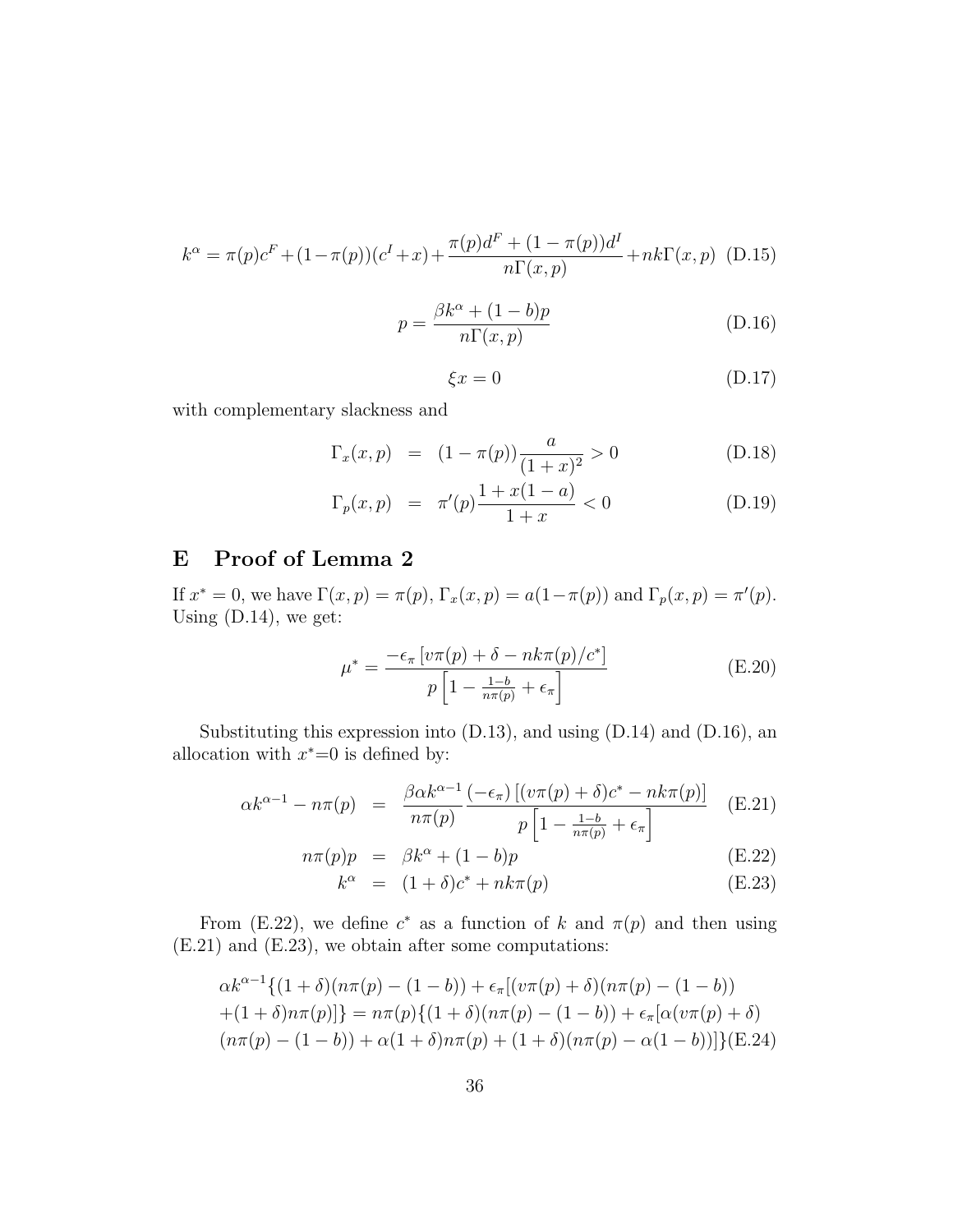Taking into account that  $\pi(p)$  is close to 1 and bounded above and below by  $\pi(0)$  and  $\pi(+\infty)$  respectively, and p is implicitly defined by (E.21) as a function of  $k$ , there exists a solution  $k^*$  to this equation. Moreover, we have  $\alpha k^{\alpha-1} > n\pi(p)$  if the term into brackets on the left-hand side is lower than the one on the right-hand side. We deduce that  $\alpha k^{\alpha-1} > n\pi(p)$  if and only if

$$
\frac{v\pi(p)+\delta}{1+\delta} > \frac{\alpha}{1-\alpha}
$$

Then, in this case where  $x^* = 0$  and using (D.13), we deduce that  $\mu^* > 0$ . Let us now consider that  $x^* > 0$ . Using (D.12), (D.14), (D.18) and (D.19), we get:

$$
(1+x)(1+x(1-a))\pi'(p)\xi = \pi'(p)\frac{1-\pi(p)}{c^*}[1+2x+(1-a)x^2] +a(1-\pi(p))\mu\left(1-\frac{1-b}{n\Gamma(x,p)}\right)
$$
(E.25)

If  $x^* > 0$ , we have  $\xi^* = 0$ . We immediately deduce that  $\mu^* > 0$ .

## F Proof of Proposition 3

To demonstrate Proposition 3, we prove that the inequality  $\xi > 0$  cannot be satisfied if v is sufficiently large. Let us consider equation (E.25) with  $x = 0$ . We have  $\xi > 0$  if and only if:

$$
\epsilon_{\pi} < -a \frac{\alpha k^{\alpha - 1} - n\pi(p)k}{\alpha \pi(p)} \tag{F.26}
$$

Using  $(E.24)$ , we get:

$$
\alpha k^{\alpha - 1} - n\pi(p) = \frac{n\pi(p)[n\pi(p) - (1 - b)]\epsilon_{\pi}}{\mathcal{A}(p)}[\alpha(1 + \delta) - (1 - \alpha)(v\pi(p) + \delta)]
$$
\n(F.27)

with

$$
\mathcal{A}(p) \equiv (1+\delta)(n\pi(p) - (1-b)) + \epsilon_{\pi}[(v\pi(p) + \delta)(n\pi(p) - (1-b)) + (1+\delta)n\pi(p)]
$$
  
Substituting (F.27) into (F.26), we obtain:

$$
1 > \frac{ak}{\alpha \pi(p)} n\pi(p)[n\pi(p) - (1-b)] \frac{(1-\alpha)(v\pi(p) + \delta) - \alpha(1+\delta)}{\mathcal{A}(p)}
$$
  
> 
$$
\frac{ak}{\alpha \pi(p)} n\pi(p) \frac{(1-\alpha)(v\pi(p) + \delta) - \alpha(1+\delta)}{1+\delta}
$$
 (F.28)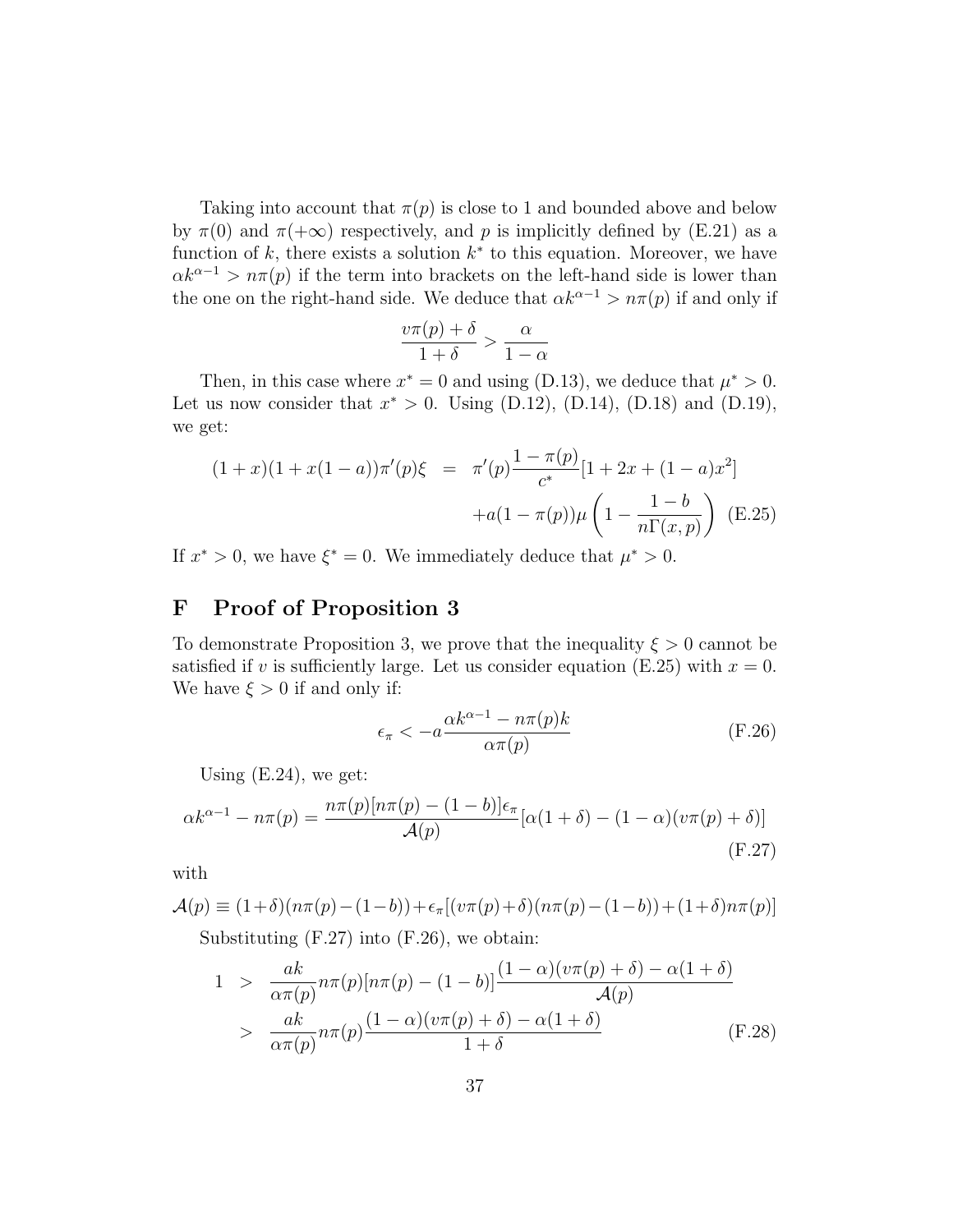Note that because  $\epsilon_{\pi}$  is close to 0, k is lower but close to  $\left\lfloor n\pi(p)/\alpha\right\rfloor^{\frac{1}{\alpha-1}}$ . Recall also that  $\pi(p)$  belongs to  $(\pi(+\infty), \pi(0))$ . Therefore, if v is sufficiently large, inequality (F.28) is violated, which concludes the proof.

### G Proof of Proposition 4

Using (30), the system of equations (D.16), (31), (32) with  $x^* > 0$  and  $\xi^* = 0$ , satisfied by such an allocation, can be written:

$$
\alpha k^{\alpha - 1} - n\Gamma(x, p) = \mu c^* \frac{\beta \alpha k^{\alpha - 1}}{n\Gamma(x, p)}
$$
(G.29)

$$
p[n\Gamma(x,p) - (1-b)] = \beta k^{\alpha}
$$
\n
$$
\delta + \mu p - nk \qquad (1+r)^2
$$
\n(G.30)

$$
\frac{\delta + \mu p}{\Gamma(x, p)} - \frac{nk}{c^*} + v = \frac{(1+x)^2}{ac^*}
$$
\n(G.31)

$$
a\mu c^* \left(1 - \frac{1 - b}{n\Gamma(x, p)}\right) = -\pi'(p)[1 + 2x + (1 - a)x^2] \qquad (G.32)
$$

$$
(1 + \delta)c^* + (1 - \pi(p))x + n\Gamma(x, p)k = k^{\alpha}
$$
 (G.33)

Equations (G.29) and (G.33) are equivalent to:

$$
c^* = \frac{1}{1+\delta} [k^{\alpha} - (1-\pi(p))x - n\Gamma(x,p)k]
$$
 (G.34)

$$
\mu = \frac{n\Gamma(x,p)}{c^*\beta\alpha k^{\alpha-1}} [\alpha k^{\alpha-1} - n\Gamma(x,p)] \tag{G.35}
$$

Using these two equations and  $(G.30)$ , equation  $(G.31)$  becomes:

$$
\frac{nk}{\alpha[n\Gamma(x,p) - (1-b)]} [\alpha k^{\alpha-1} - n\Gamma(x,p)] - nk
$$

$$
+\frac{\delta/\Gamma(x,p) + v}{1+\delta} [k^{\alpha} - (1-\pi(p))x - n\Gamma(x,p)k] = \frac{(1+x)^2}{a} \quad (G.36)
$$

Now, substituting  $(G.35)$  in  $(G.32)$ , we get:

$$
\frac{a}{\beta \alpha} [\alpha - n\Gamma(x, p) k^{1-\alpha}] [n\Gamma(x, p) - (1 - b)] = -\pi'(p)[1 + 2x + x^2(1 - a)] \tag{G.37}
$$

An optimal allocation is a solution  $(x^*, k^*, p^*)$  to the system (G.30), (G.36) and (G.37).

As a preliminary result, we note that Assumption 1 implies that  $n\Gamma(x, p)$  –  $(1 - b) + np\Gamma_p(x, p) > 0$ . Differentiating the left-hand side of (G.30) with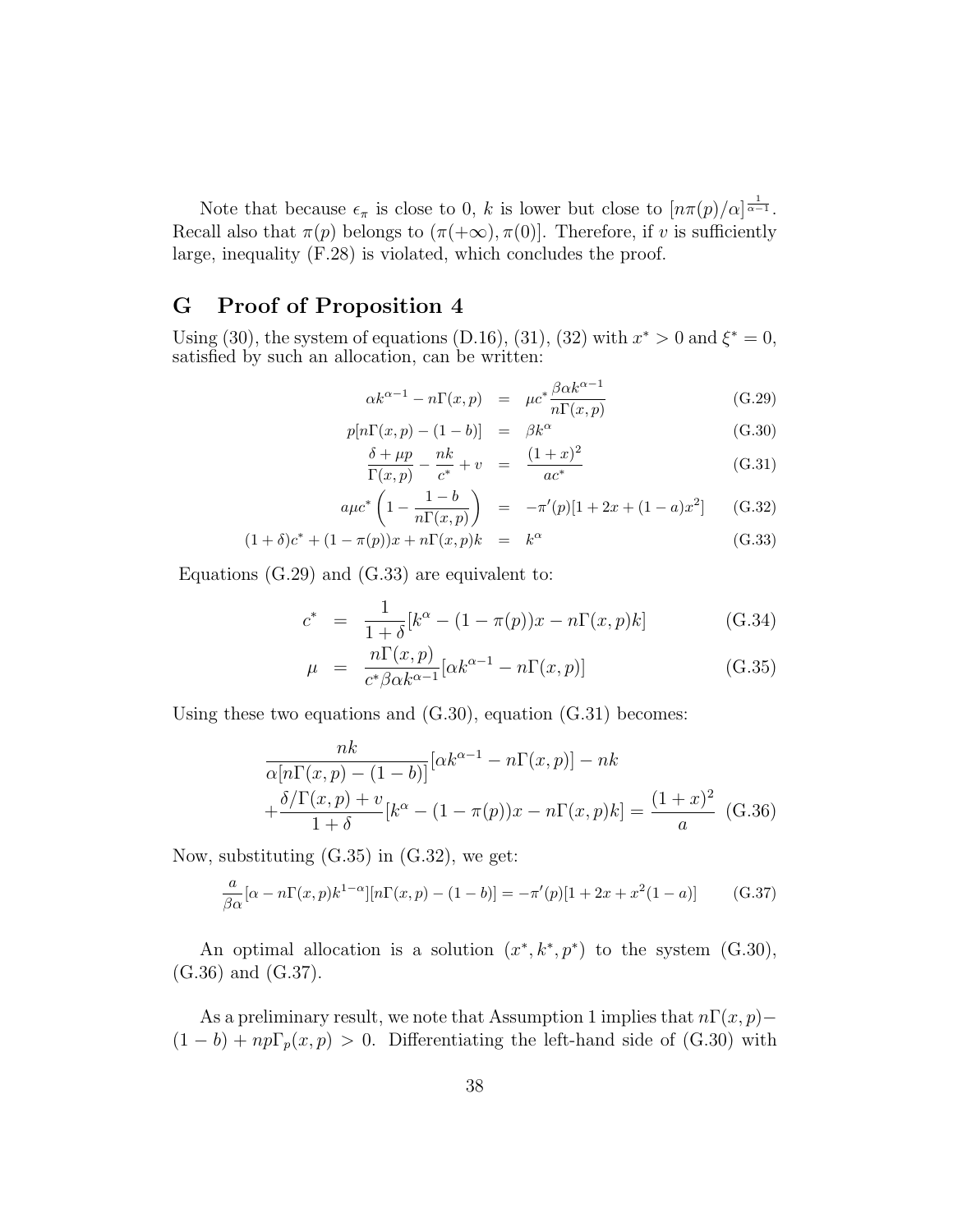respect to  $p$ , we deduce that it is strictly increasing in  $p$ . This means that (G.30) implicitly defines p as a function of k and x, i.e.  $p \equiv p(k, x)$ , with<sup>8</sup>:

$$
p_x \equiv \frac{dp}{dx} = -\frac{pn\Gamma_x}{n\Gamma - (1-b) + np\Gamma_p} < 0 \tag{G.38}
$$

Substituting  $p = p(k, x)$  into (G.36)-(G.37), an optimal allocation is a solution  $(x, k)$  solving this last system of two equations. Let us consider (G.37). It can be written:

$$
G(x,k) \equiv \frac{a}{\beta \alpha} [\alpha - n \Gamma k^{1-\alpha}] [n\Gamma - (1-b)] +\pi'(p)[1+2x+x^2(1-a)] = 0
$$
 (G.39)

with  $p = p(k, x)$ . It implicitly defines x as a function of k, i.e.  $x = x(k)$ , if  $G_x \equiv \partial G/\partial x \neq 0$ . Differentiating (G.39) with respect to x, we obtain:

$$
G_x = \frac{an}{\beta \alpha} (\Gamma_x + \Gamma_p p_x) [-(n\Gamma - (1-b))k^{1-\alpha} + \alpha - n\Gamma k^{1-\alpha}] +\pi''(p)p_x [1 + 2x + x^2(1-a)] + \pi'(p)[2 + 2x(1-a)]
$$
 (G.40)

Using (G.38), we have:

$$
\Gamma_x + \Gamma_p p_x = \frac{\Gamma_x (n\Gamma - (1 - b))}{n\Gamma - (1 - b) + np\Gamma_p}
$$
(G.41)

Using (G.39) to substitute  $\alpha - n \Gamma k^{1-\alpha}$  and using (G.41), we deduce that  $G_x < \pi'(p)B$ , with:

$$
\mathcal{B} \equiv 2 + 2x(1 - a) - (1 - \pi) \frac{an[1 + 2x + x^2(1 - a)]}{(1 + x)^2[n\Gamma - (1 - b) + np\Gamma_p]}
$$
(G.42)

Since  $\pi(p) \in (\pi(+\infty), \pi(0)]$  is close to 1, the expression  $\mathcal{B}$  is strictly positive. Therefore,  $G_x < 0$ , meaning that (G.39) implicitly defines  $x = x(k)$ .

Hence, an optimal allocation is a solution  $k$  to equation  $(G.36)$ , with  $x = x(k)$  and  $p = p(k, x(k)) \equiv p(k)$ . Of course,  $k > 0$ . Since  $\mu > 0$ , we also have  $\alpha k^{\alpha-1} > n\Gamma(x(k), p(k))$ , where  $\Gamma(x(k), p(k)) \ge \pi(p(k)) > \pi(+\infty)$ . Therefore, there exists  $\bar{k} > 0$  defined by  $\alpha \bar{k}^{\alpha-1} = n\Gamma(x(\bar{k}), p(\bar{k}))$  such that  $\alpha k^{\alpha-1} > n\Gamma(x,p)$  for all  $k < \overline{k}$ . Hence, k belongs to  $(0,\overline{k})$ .

<sup>8</sup>To simplify the notations, we omit the arguments of the functions in this proof.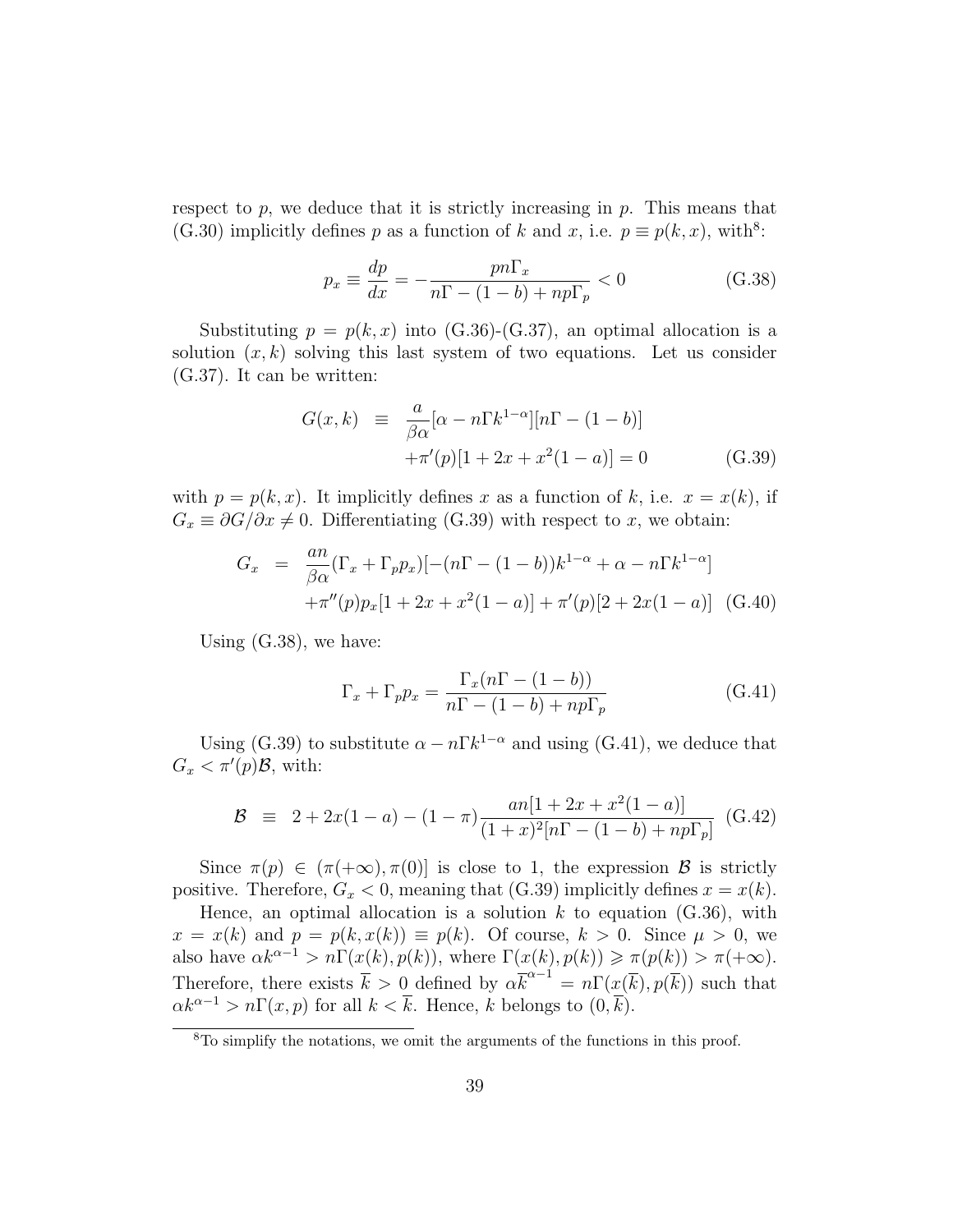Let us note  $LHS(k)$  the left-hand side and  $RHS(k)$  the right-hand side of  $(G.36)$ , respectively. When k tends to 0, we deduce, using  $(G.30)$  and  $(G.33)$ , that  $x(k)$  and  $p(k)$  tend to 0 too. We get  $RHS(0) = 1/a > 0 = LHS(0)$ . Moreover,

$$
LHS(\overline{k}) = -n\overline{k} + \frac{\delta/\Gamma(x(\overline{k}), p(\overline{k})) + v}{1 + \delta} [(1 - \alpha)\overline{k}^{\alpha} - (1 - \pi(p(\overline{k})))x(\overline{k})]
$$
  
\n
$$
RHS(\overline{k}) = \frac{(1 + x(\overline{k}))^2}{a}
$$

with  $(1-\alpha)\overline{k}^{\alpha} > (1-\pi(p(\overline{k})))x(\overline{k}).$ 

Since  $\overline{k}$  has a bounded value and (G.33) is satisfied,  $x(\overline{k})$  is bounded above. This implies that  $LHS(\overline{k}) > RHS(\overline{k})$  if v is sufficiently large. Then, there exists a solution  $k \in (0, k)$  to equation (G.36).

### H Proof of Proposition 5

Let us consider that  $\pi(p) = \pi$  is constant, i.e.  $\epsilon_{\pi} = 0$ . In this case, the constraint on pollution is no more relevant (the multiplier  $\mu = 0$ ). Since  $x > 0$ , the social planner solves:

$$
\begin{cases}\n\max_{c^F, c^I, d^F, d^I, x, k} & \pi(\ln c^F + \delta \ln d^F + v) + (1 - \pi)(\ln c^I + \delta \ln d^I + \frac{ax}{1 + x}v) \\
s. \quad \text{to} \quad\n\begin{cases}\n\kappa^{\alpha} = \pi c^F + (1 - \pi)(c^I + x) + \frac{\pi d^F + (1 - \pi)d^I}{n\Gamma(x)} + nk\Gamma(x)\n\end{cases}\n\end{cases}
$$

with  $\Gamma(x) \equiv \pi + (1 - \pi) \frac{ax}{1 + x}$  $\frac{ax}{1+x}$ . Maximising this objective function is equivalent to maximise:

$$
\ln(c^F)^{\pi}(c^I)^{1-\pi} + \delta \ln(d^F)^{\pi}(d^I)^{1-\pi} + (1-\pi)\frac{ax}{1+x}v \tag{H.43}
$$

This program can be solved in two steps. In a second step, we maximise  $\ln C = \ln(c_F^F)^{\pi}(c^I)^{1-\pi}$  under the constraint  $\pi c^F + (1-\pi)c^I = P^cC$  with respect to  $c^F$  and  $c^I$ , taking the level of consumption expenditures  $P^cC$  as given. We perform the same exercise for  $\ln D = \ln(d^F)^\pi (d^I)^{1-\pi}$  under the constraint  $\pi d^F + (1 - \pi)d^I = P^dD$  with respect to  $d^F$  and  $d^I$ , taking the level of consumption expenditures  $P^dD$  as given. Using the first order conditions, we deduce that  $P^c = 1$  and  $P^d = 1$ .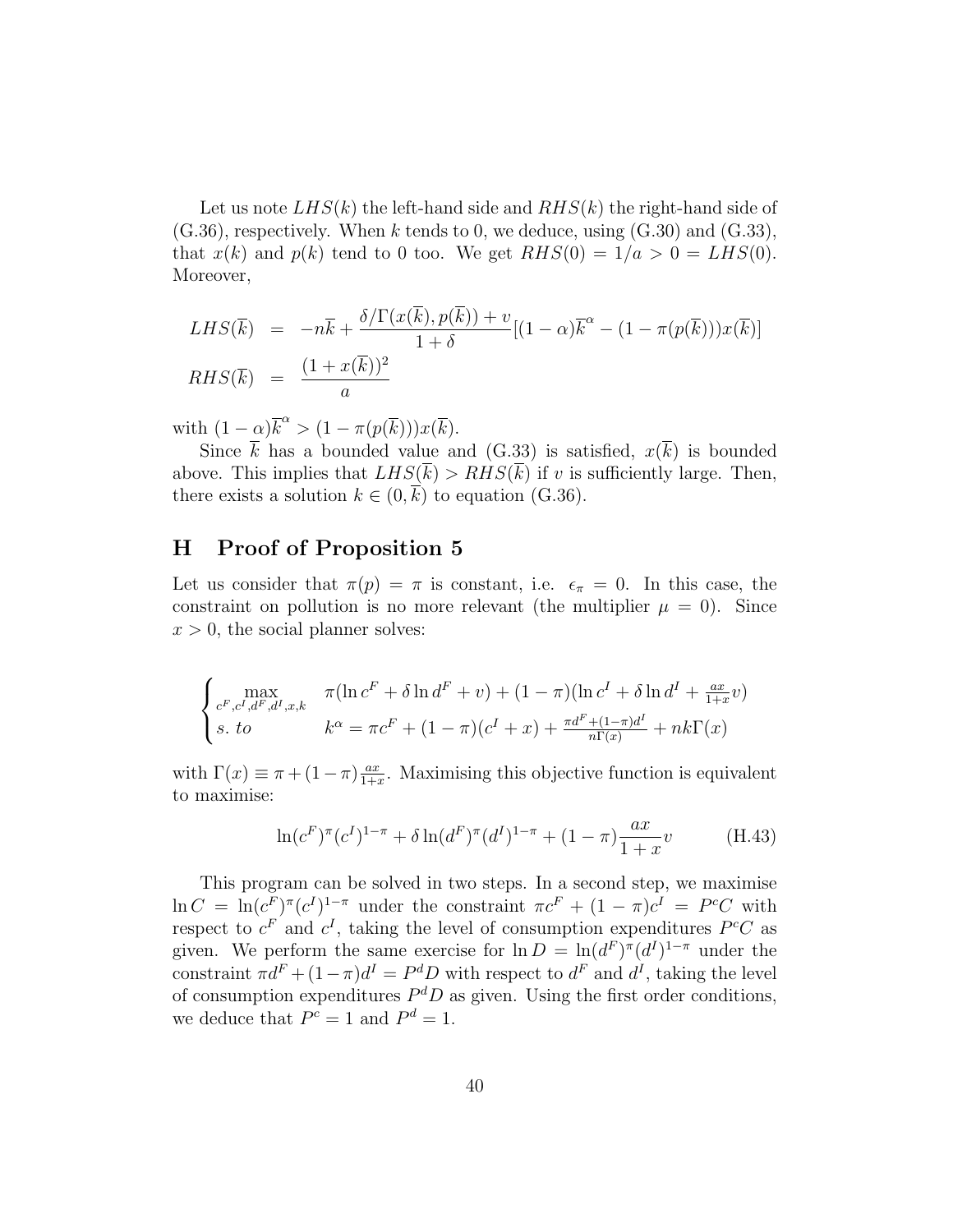Therefore, in a first step, we have to solve:

$$
\begin{cases}\n\max_{C,D,x,k} & \ln C + \delta \ln D + (1 - \pi) \frac{ax}{1 + x} v \\
s. \quad \text{to} \quad & k^{\alpha} = C + \frac{D}{n\Gamma(x)} + (1 - \pi)x + nk\Gamma(x)\n\end{cases}
$$

Note that this program above, using the constraint, can be rewritten  $\max_{D,x,k} V$ , with:

$$
V \equiv \ln \left[ k^{\alpha} - \frac{D}{n\Gamma(x)} - (1 - \pi)x - nk\Gamma(x) \right] + \delta \ln D + (1 - \pi) \frac{ax}{1 + x}v \quad (H.44)
$$

where  $C = k^{\alpha} - \frac{D}{n\Gamma(x)} - (1 - \pi)x - nk\Gamma(x)$ . We can then derive the following first order conditions:<sup>9</sup>

$$
V_D = -\frac{1}{n\Gamma(x)C} + \frac{\delta}{D} = 0
$$
 (H.45)

$$
V_x = \frac{D\Gamma'(x)/[n\Gamma(x)^2] - (1-\pi) - nk\Gamma'(x)}{C} + \frac{(1-\pi)av}{(1+x)^2} = 0 \quad \text{(H.46)}
$$

$$
V_k = \frac{\alpha k^{\alpha - 1} - n\Gamma(x)}{C} = 0
$$
 (H.47)

We easily deduce that:

$$
D = \delta n \Gamma(x) C \qquad (H.48)
$$

$$
D\Gamma'(x)/[n\Gamma(x)^{2}] - (1 - \pi) - nk\Gamma'(x) = -C\frac{(1 - \pi)av}{(1 + x)^{2}} \tag{H.49}
$$

$$
\alpha k^{\alpha - 1} = n\Gamma(x) \tag{H.50}
$$

Establishing the second order conditions for this last program gives us the second order conditions for the program (H.43). Hence, we differentiate (H.45)-(H.47) and use (H.48)-(H.50),  $\Gamma'(x) = (1 - \pi) \frac{a}{(1+x)}$  $\frac{a}{(1+x)^2}$  and  $\Gamma''(x) =$  $-2(1 - \pi)\frac{a}{(1 + \pi)^2}$  $\frac{a}{(1+x)^3}$  to compute the following Hessian matrix:

$$
H \equiv \left[ \begin{array}{ccc} V_{DD} & V_{Dx} & V_{Dk} \\ V_{xD} & V_{xx} & V_{xk} \\ V_{kD} & V_{kx} & V_{kk} \end{array} \right]
$$

<sup>&</sup>lt;sup>9</sup>In the following, we note  $V_u \equiv \partial V/\partial u$  and  $V_{uv} \equiv \partial^2 V/\partial v \partial u$ , with  $\{u, v\} = \{D, x, k\}.$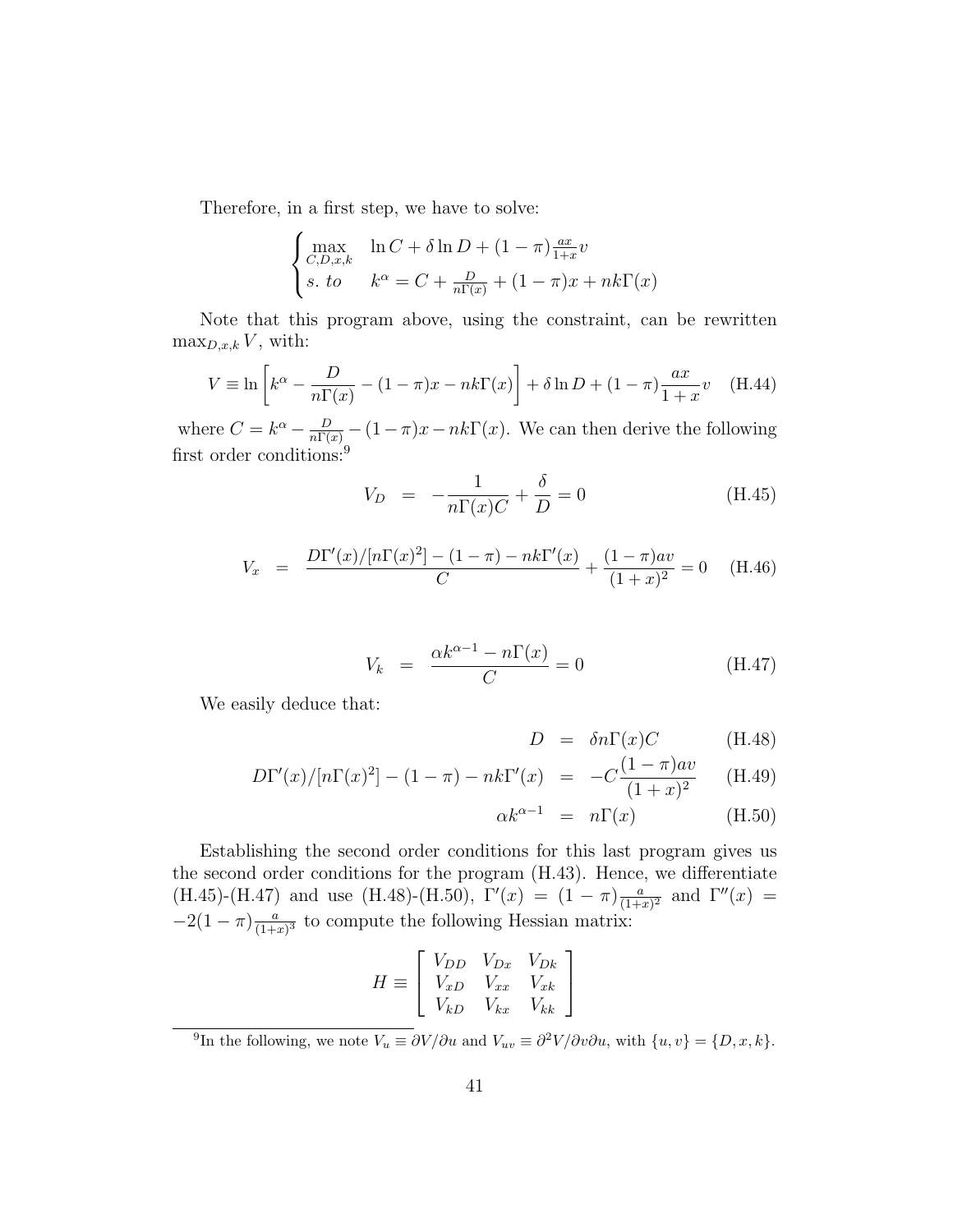with

$$
V_{DD} = -\frac{1+\delta}{n^2 \Gamma(x)^2 C^2 \delta} \tag{H.51}
$$

$$
V_{Dx} = \frac{\Gamma'(x)}{n C \Gamma(x)^2} [1 - \Gamma(x)v] = V_{xD}
$$
\n(H.52)

$$
V_{Dk} = 0 = V_{kD} \tag{H.53}
$$

$$
V_{xx} = \frac{2}{C(1+x)} [C\Gamma'(x)v - (1-\pi)] - \frac{2\delta\Gamma'(x)^2}{\Gamma(x)^2} - \frac{\Gamma'(x)v}{(1+x)^2} [2+\Gamma'(x)v]
$$
(H.54)

$$
V_{x\kappa} = -\frac{n\Gamma'(x)}{C} = V_{kx}
$$
\n(H.55)

$$
V_{kk} = \frac{(\alpha - 1)n\Gamma(x)}{Ck}
$$
 (H.56)

To prove that an optimal allocation is a maximum, we have to show that  $\mathcal{H}_1 \equiv V_{DD} < 0, \, \mathcal{H}_2 \equiv V_{DD}V_{xx} - V_{Dx}V_{xD} > 0$  and  $\mathcal{H}_3 \equiv detH < 0.$ 

 $\mathcal{H}_1 < 0$  is obvious. Let us now determine the sign of  $\mathcal{H}_2$ . Using (H.51), (H.52) and (H.54), we get:

$$
\mathcal{H}_{2}n^{2}C^{2}\Gamma(x)^{4} = \frac{1+\delta}{\delta}\Gamma(x)^{2}\left[\frac{2(1-\pi)}{C(1+x)} - \frac{2\delta\Gamma'(x)^{2}}{\Gamma(x)^{2}}\right] - \Gamma'(x)^{2}
$$

$$
+2\Gamma(x)\Gamma'(x)\left[\Gamma'(x) - \frac{x}{(1+x)^{2}}\frac{1+\delta}{\delta}\Gamma(x)\right]v
$$

$$
+\Gamma(x)^{2}\Gamma'(x)^{2}\left[\frac{1+\delta}{\delta}\frac{1}{(1+x)^{2}} - 1\right]v^{2}
$$
(H.57)

We observe that  $\mathcal{H}_2 > 0$  for v sufficiently large if and only if:

$$
(1+x)^2 < \frac{(1+\delta)}{\delta} \tag{H.58}
$$

Using (G.31), (G.34) and (G.35),

$$
(1+x)^2 < ak^{\alpha} \left[ \frac{n}{n\Gamma(x) - (1-b)} + \frac{\delta/\Gamma(x) + v}{1+\delta} \right] \tag{H.59}
$$

Using (H.50) and  $\Gamma(x) \geq \pi$ , we have  $k \leqslant [\alpha/(n\pi)]^{\frac{1}{1-\alpha}}$ , meaning that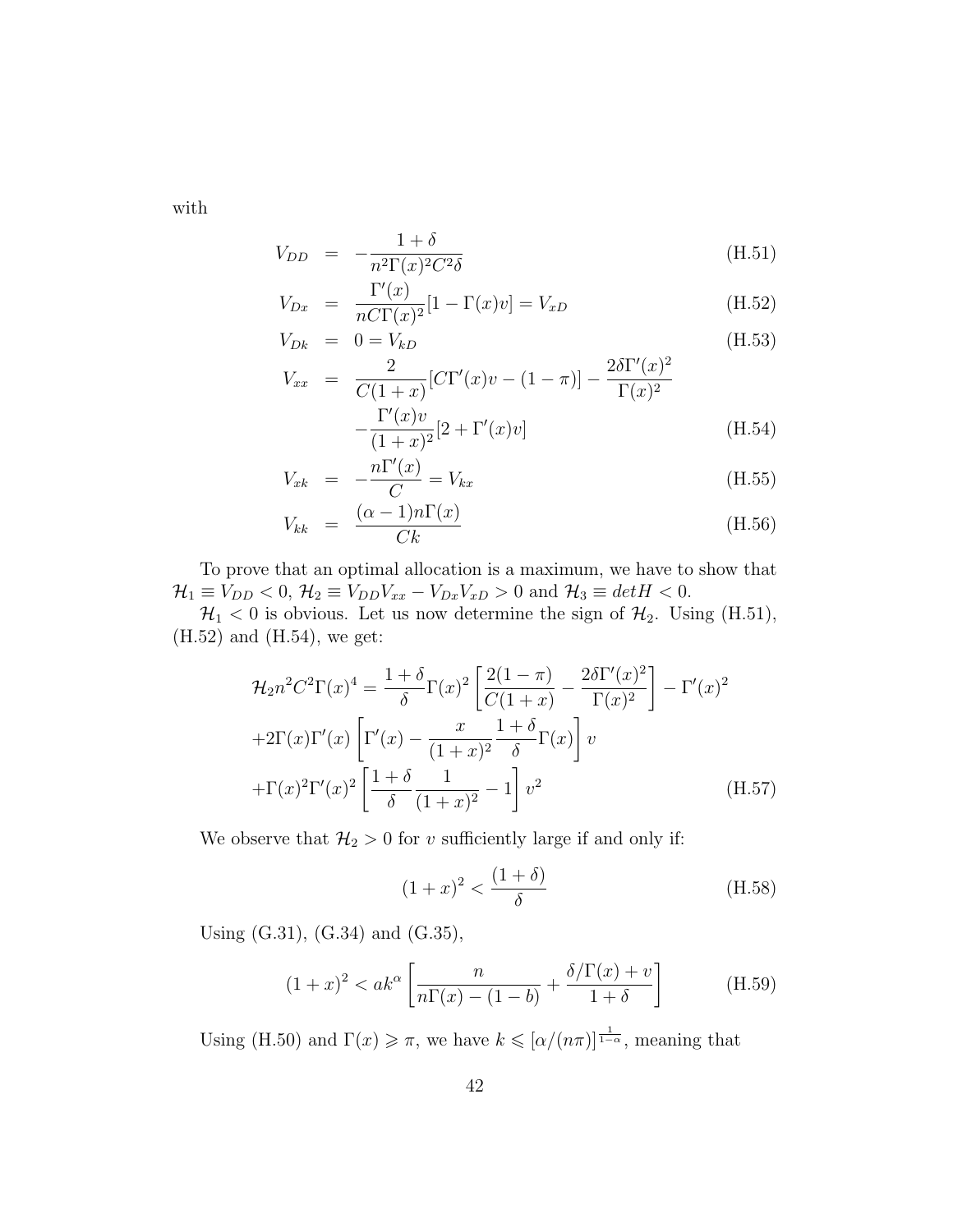$$
(1+x)^2 < a[\alpha/(n\pi)]^{\frac{\alpha}{1-\alpha}} \left[ \frac{n}{n\pi - (1-b)} + \frac{\delta/\pi + v}{1+\delta} \right].
$$

We deduce that inequality (H.58) is satisfied if:

$$
a[\alpha/(n\pi)]^{\frac{\alpha}{1-\alpha}} \left[ \frac{n}{n\pi - (1-b)} + \frac{\delta/\pi + v}{1+\delta} \right] < \frac{(1+\delta)}{\delta} \tag{H.60}
$$

1

which is fulfilled if  $a < \hat{a}_0$  with  $\hat{a}_0 \equiv \frac{(1+\delta)}{\delta} \times$  $\left[\frac{n}{n\pi-(1-b)}+\frac{\delta/\pi+v}{1+\delta}\right]$  $1+\delta$  $\int^{-1} \times [n\pi/\alpha]^{\frac{\alpha}{1-\alpha}}.$ 

Finally, let us investigate the properties of  $\mathcal{H}_3$ . Using  $(H.53)$ , we have  $\mathcal{H}_3 = V_{DD} V_{xx} V_{kk} - V_{xD}^2 V_{kk} - V_{xk}^2 V_{DD}$ . Then, using (H.51), (H.52) and (H.54)-(H.56), we obtain after some computations:

$$
\mathcal{H}_3 n C^3 k \Gamma(x)^3 = -(1-\alpha) \Gamma(x)^2 \frac{1+\delta}{\delta} \left[ \frac{2(1-\pi)}{C(1+x)} + \frac{2\delta \Gamma'(x)^2}{\Gamma(x)^2} + (1-\alpha) \Gamma'(x)^2 + n \frac{1+\delta}{\delta} \Gamma'(x)^2 \Gamma(x) k
$$

$$
+ 2(1-\alpha) \Gamma'(x) \Gamma(x) \left[ \Gamma(x) \frac{1+\delta}{\delta} \frac{x}{(1+x)^2} - \Gamma'(x) \right] v
$$

$$
+ (1-\alpha) \Gamma'(x)^2 \Gamma(x)^2 \left[ 1 - \frac{1+\delta}{\delta} \frac{1}{(1+x)^2} \right] v^2
$$

We deduce that  $\mathcal{H}_3 < 0$  if v is sufficiently large and inequality (H.58) is satisfied. This happens when inequality (H.60) holds, i.e. for  $a < \hat{a}_0$ .

By a continuity argument, our result still holds if  $\pi$  weakly depends on p, i.e.  $\epsilon_{\pi}$  is close to 0. Therefore, there exits  $(a) > 0$  such that any optimal allocation is a maximum if  $a < \hat{a}$ , v sufficiently large and  $\epsilon_{\pi}$  close to 0. Note also that since this last result holds for any optimal allocation, such an allocation is unique.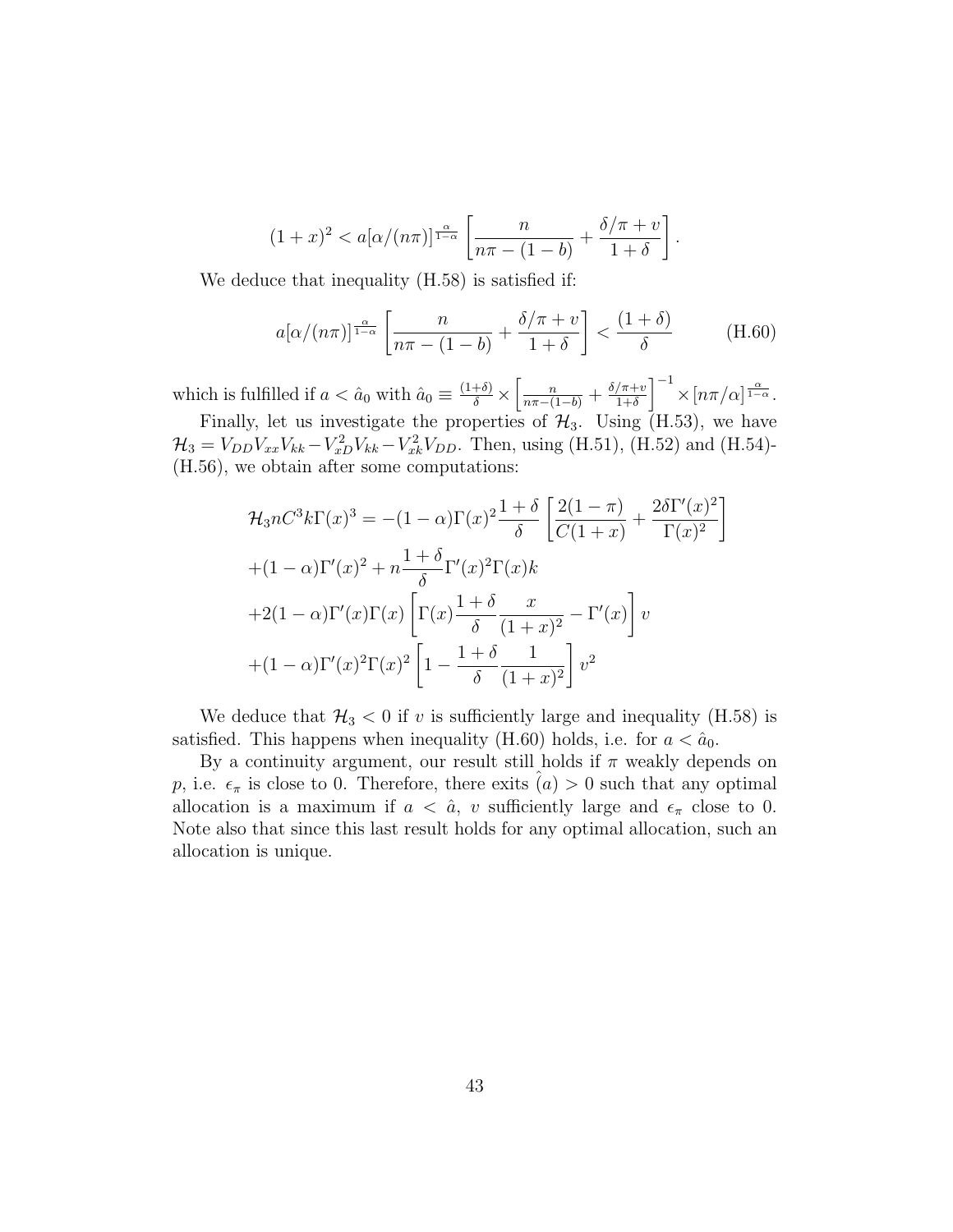## I Proof of Proposition 6

Each household maximises the utility (2) under the budget constraints (3)- (4). Solving the households' program, we obtain:

$$
\frac{1}{c^F} = \frac{R\delta}{d^F} \tag{I.61}
$$

$$
\frac{1}{c^I} = \frac{R\delta}{d^I} \tag{I.62}
$$

$$
\frac{av}{(1+x)^2} \leqslant \frac{1+\sigma}{c^I} \tag{I.63}
$$

Recall that the optimal allocation is characterised by a positive investment in health care,  $x^* > 0$ . Hence, the instruments will be chosen such that (I.63) holds as an equality. These first order conditions above and the budget constraints allow us to derive the stationary levels of consumption and saving for both types of household:

$$
c^{F} = \frac{1}{1+\delta} \left( w + T^{F} - \frac{\theta}{R} \right)
$$
 (I.64)

$$
d^{F} = \frac{R\delta}{1+\delta} \left( w + T^{F} - \frac{\theta}{R} \right)
$$
 (I.65)

$$
s^{F} = \frac{\delta}{1+\delta} \left( w + T^{F} \right) + \frac{\theta}{R(1+\delta)} \tag{I.66}
$$

and

$$
c^I = \frac{1}{1+\delta} \left[ w + T^I - \frac{\theta}{R} - (1+\sigma)x \right]
$$
 (I.67)

$$
d^{I} = \frac{R\delta}{1+\delta} \left[ w + T^{I} - \frac{\theta}{R} - (1+\sigma)x \right]
$$
 (I.68)

$$
s^{I} = \frac{\delta}{1+\delta} \left[ w + T^{I} - (1+\sigma)x \right] + \frac{\theta}{R(1+\delta)}
$$
(I.69)

We can also express the chosen level of health expenditure:

$$
(1+x)^2 = \frac{av}{(1+\sigma)\delta} \left(s^I - \frac{\theta}{R}\right)
$$
 (I.70)

Finally, the government that perceives the different taxes balances its budget at each period of time. Taking into account the population size, this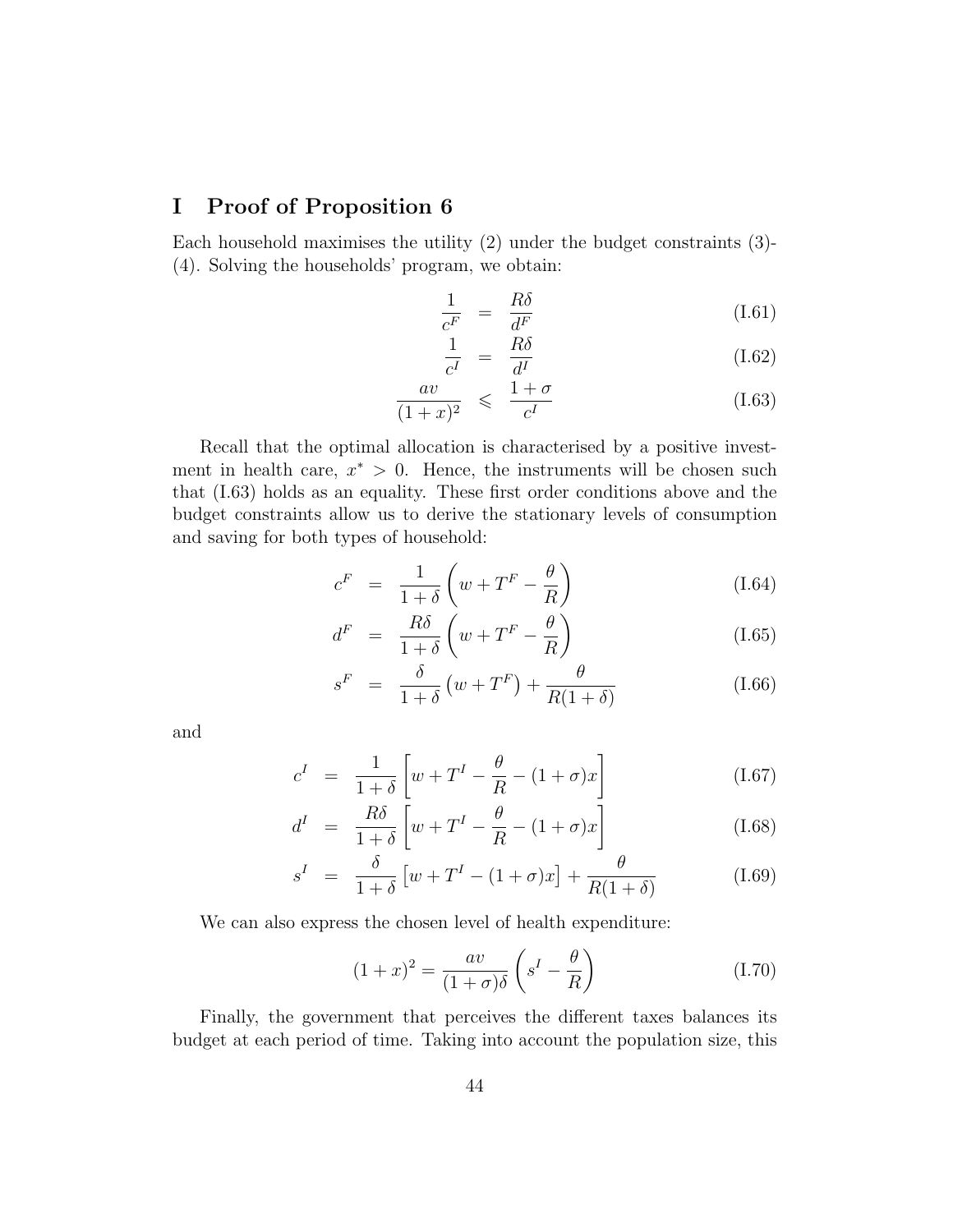means that $10$ :

$$
\frac{\theta}{n\Gamma} + \sigma(1-\pi)x + \frac{\rho\alpha k^{\alpha}}{n\Gamma} = \pi T^{F} + (1-\pi)T^{I}
$$
 (I.71)

Using the previous section, we recall that an optimal allocation is characterised by equations (30), (G.29), (G.30), (G.31), (G.32) and (G.33).

We are now able to derive the appropriate policy design that allows for decentralising the stationary optimal allocation. Using (I.64), (I.65), (I.67) and (I.68), the condition (30) is, partly, satisfied for:

$$
T^{F} = T^{I} - (1 + \sigma)x^{*}
$$
 (I.72)

Obviously, we can set  $T^F$  to zero and thus,  $T^I = (1 + \sigma)x^*$ . Then, the heterogeneity in consumption among the two types of household is eliminated.

Substituting  $(30)$  into  $(G.29)$  and comparing with  $(I.61)$  and  $(I.62)$ , we should have that  $R = (1 - \rho)\alpha k^{\alpha - 1} = \alpha k^{\alpha - 1}(1 - \mu c^* \frac{\beta}{n\Gamma}), i.e.$ 

$$
\rho = \frac{\mu^* c^* \beta}{n \Gamma^*} = 1 - \frac{n \Gamma^*}{\alpha (k^*)^{\alpha - 1}} \in (0, 1)
$$
\n(1.73)

Using now  $(1.63)$  and  $(0.31)$ , we obtain:

$$
\frac{\sigma}{1+\sigma} = \frac{1}{v} \left( \frac{nk^*}{c^*} - \frac{\delta + \mu^* p^*}{\Gamma^*} \right) \tag{I.74}
$$

where  $\mu^*$  is given by (G.32).

It is straightforward that  $\sigma > -1$ . To go further and determine the sign of  $\sigma$ , let us consider equation (G.31). Using the proof of Proposition 4, we have that  $1 + (x^*)^2 < (1 + \delta)/\delta$ , which means that  $x^* < \sqrt{(1 + \delta)/\delta} - 1 \equiv \overline{x}$ . Using (G.29), equation (G.32) implies  $c^* > [(1-\alpha)(k^*)^{\alpha} - (1-\pi^*)x^*]/(1+\delta)$ . Since we know that  $k^*$  has a finite and strictly positive value and  $x^* < \overline{x}$ , this means that  $c^*$  is bounded below by a strictly positive value  $\underline{c}$ , i.e.  $c^* > \underline{c}$ . We deduce that the right-hand side of (G.31) is bounded above by  $(1+\overline{x})^2/(a_{\mathcal{L}})$ . Therefore,  $v$  large enough implies:

$$
\frac{nk^*}{c^*} - \frac{\delta + \mu^* p^*}{\Gamma^*} > 0 \Leftrightarrow \sigma > 0 \tag{I.75}
$$

 $10$ When this is not a source of confusion, we skip the arguments of the functions.